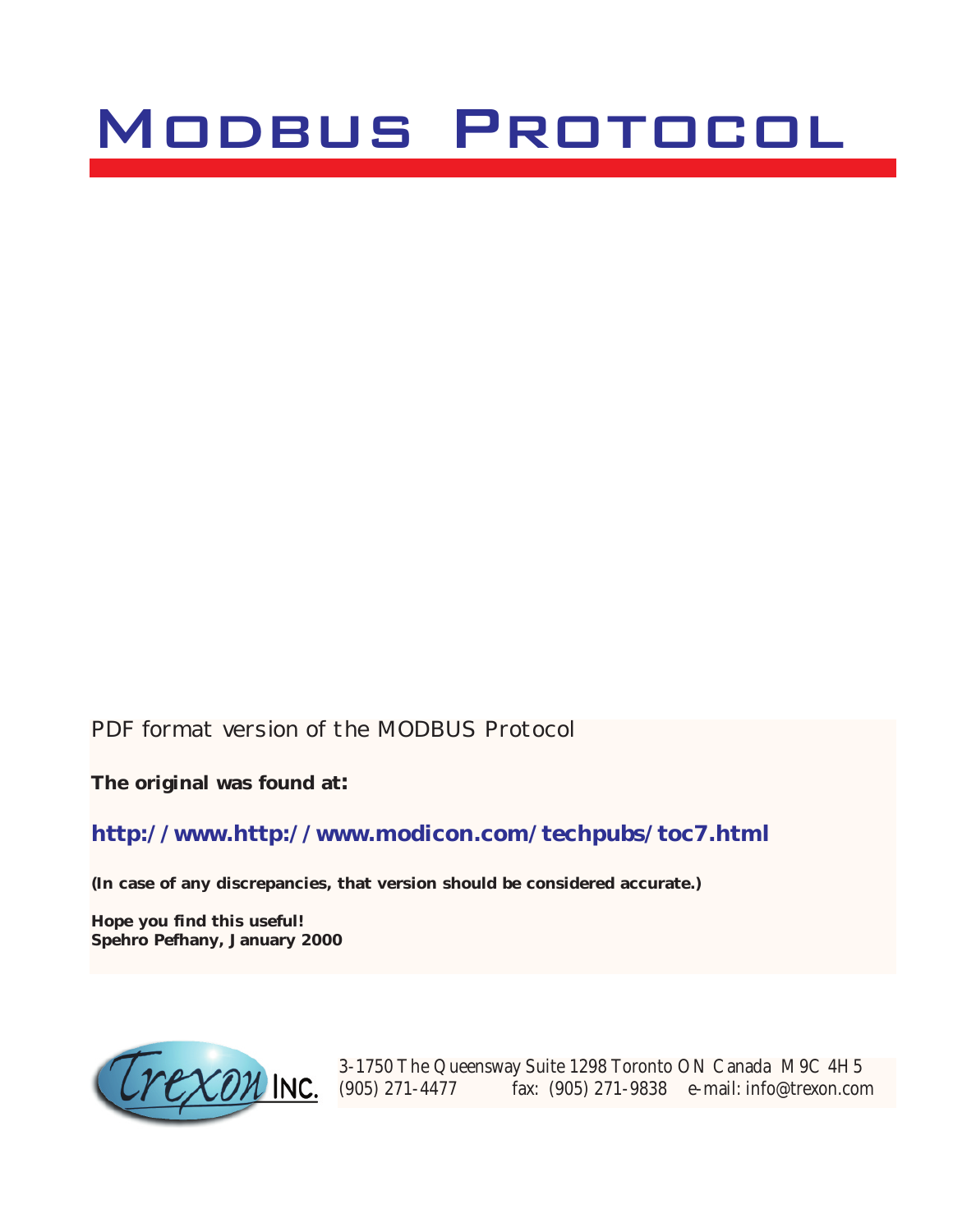# **Modbus Protocol**

- **Chapter 1 [Modbus Protocol](#page-2-0)**
- **Chapter 2 [Data and Control Functions](#page-7-0)**
- **Chapter 3 [Diagnostic Subfunctions](#page-43-0)**
- **Chapter 4 [Exception Responses](#page-59-0)**
- **Chapter 5 [Application Notes](#page-62-0)**
- **Chapter 6 [LRC / CRC Generation](#page-69-0)**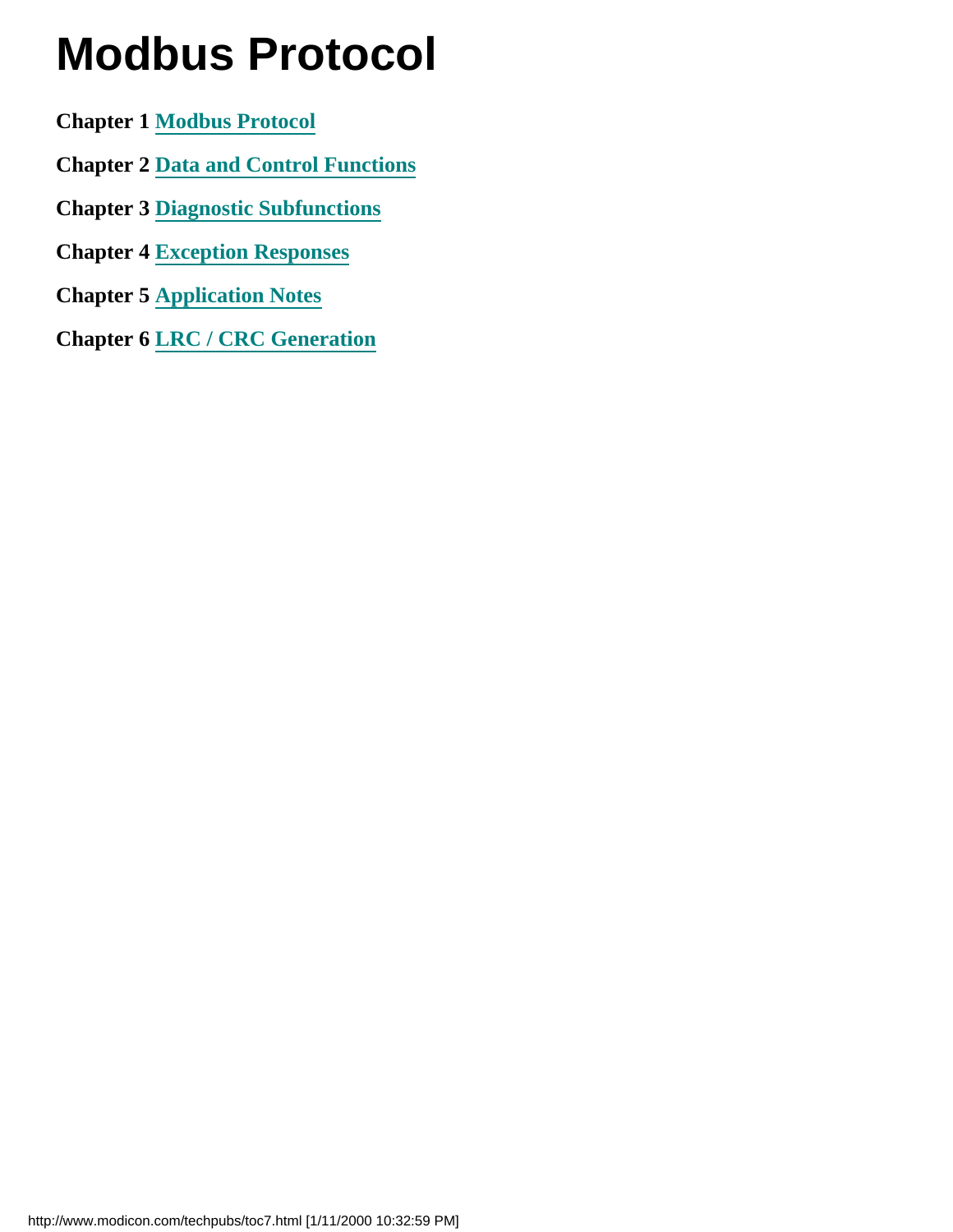# <span id="page-2-0"></span>**Chapter 1 Modbus Protocol**

V [Introducing Modbus Protocol](#page-2-1)

V [Two Serial Transmission Modes](#page-5-0)

V [Modbus Message Framing](#page-6-0)

V [Error Checking Methods](#page-2-0)

<span id="page-2-1"></span>**1.1** Introducing Modbus Protocol

Modicon programmable controllers can communicate with each other and with other devices over a variety of networks. Supported networks include the Modicon Modbus and Modbus Plus industrial networks, and standard networks such as MAP and Ethernet. Networks are accessed by built-in ports in the controllers or by network adapters, option modules, and gateways that are available from Modicon. For original equipment manufacturers, Modicon ModConnect partner programs are available for closely integrating networks like Modbus Plus into proprietary product designs.

The common language used by all Modicon controllers is the Modbus protocol. This protocol defines a message structure that controllers will recognize and use, regardless of the type of networks over which they communicate. It describes the process a controller uses to request access to another device, how it will respond to requests from the other devices, and how errors will be detected and reported. It establishes a common format for the layout and contents of message fields.

The Modbus protocol provides the internal standard that the Modicon controllers use for parsing messages. During communications on a Modbus network, the protocol determines how each controller will know its device address, recognize a message addressed to it, determine the kind of action to be taken, and extract any data or other information contained in the message. If a reply is required, the controller will construct the reply message and send it using Modbus protocol.

On other networks, messages containing Modbus protocol are imbedded into the frame or packet structure that is used on the network. For example, Modicon network controllers for Modbus Plus or MAP, with associated application software libraries and drivers, provide conversion between the imbedded Modbus message protocol and the specific framing protocols those networks use to communicate between their node devices.

This conversion also extends to resolving node addresses, routing paths, and error-checking methods specific to each kind of network. For example, Modbus device addresses contained in the Modbus protocol will be converted into node addresses prior to transmission of the messages. Error-checking fields will also be applied to message packets, consistent with each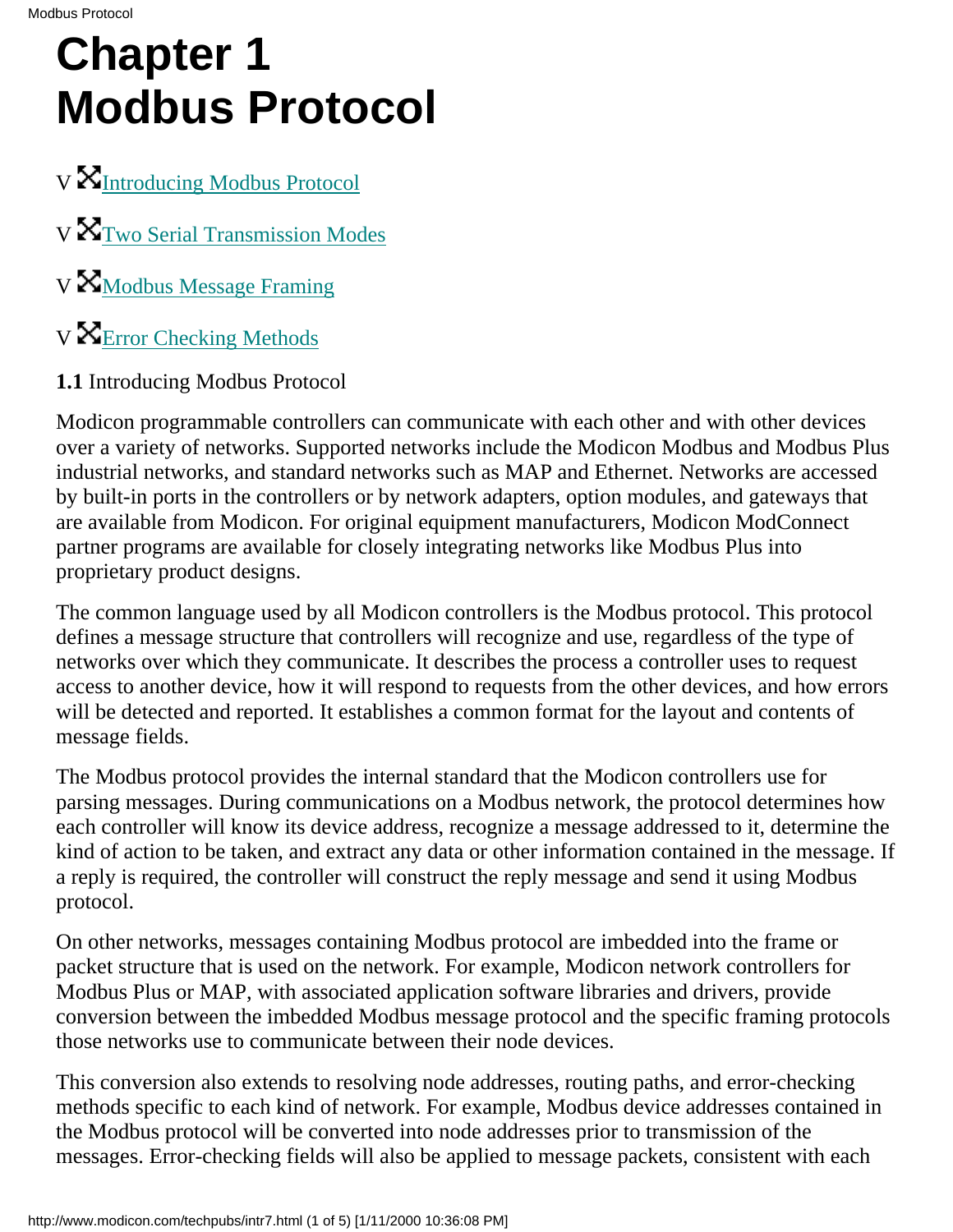network's protocol. At the final point of delivery, however-for example, a controller-the contents of the imbedded message, written using Modbus protocol, define the action to be taken.

Figure 1 shows how devices might be interconnected in a hierarchy of networks that employ widely differing communication techniques. In message transactions, the Modbus protocol imbedded into each network's packet structure provides the common language by which the devices can exchange data.



# **Figure 1 Overview of Modbus Protocol Application**

#### **1.1.1** Transactions on Modbus Networks

Standard Modbus ports on Modicon controllers use an RS-232C compatible serial interface that defines connector pinouts, cabling, signal levels, transmission baud rates, and parity checking. Controllers can be networked directly or via modems.

Controllers communicate using a master-slave technique, in which only one device (the master) can initiate transactions (queries). The other devices (the slaves) respond by supplying the requested data to the master, or by taking the action requested in the query. Typical master devices include host processors and programming panels. Typical slaves include programmable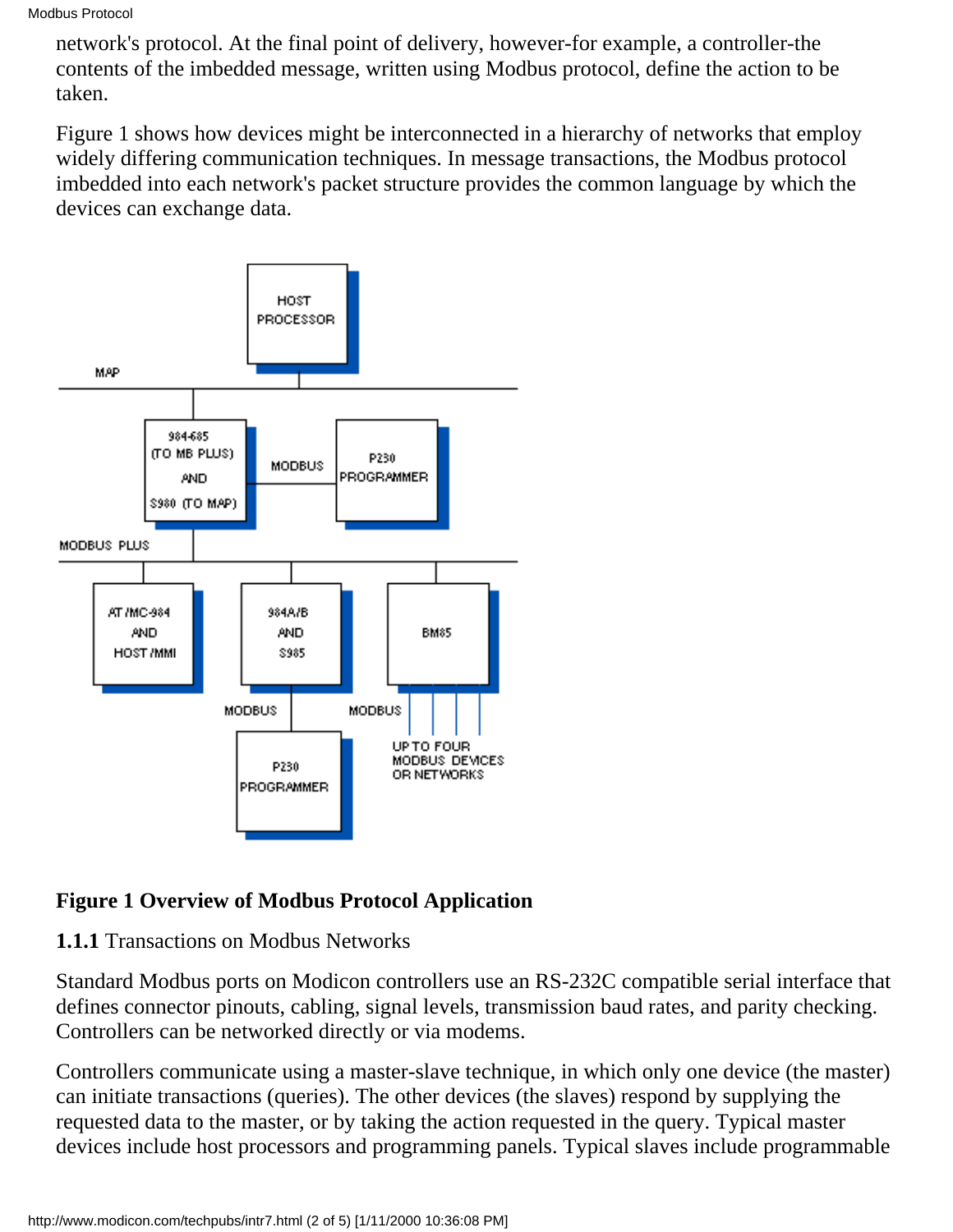Modbus Protocol

controllers.

The master can address individual slaves, or can initiate a broadcast message to all slaves. Slaves return a message (response) to queries that are addressed to them individually. Responses are not returned to broadcast queries from the master.

The Modbus protocol establishes the format for the master's query by placing into it the device (or broadcast) address, a function code defining the requested action, any data to be sent, and an error-checking field. The slave's response message is also constructed using Modbus protocol. It contains fields confirming the action taken, any data to be returned, and an error-checking field. If an error occurred in receipt of the message, or if the slave is unable to perform the requested action, the slave will construct an error message and send it as its response.

**1.1.2** Transactions on Other Kinds of Networks

In addition to their standard Modbus capabilities, some Modicon controller models can communicate over Modbus Plus using built-in ports or network adapters, and over MAP, using network adapters.

On these networks, the controllers communicate using a peer-to-peer technique, in which any controller can initiate transactions with the other controllers. Thus a controller may operate either as a slave or as a master in separate transactions. Multiple internal paths are frequently provided to allow concurrent processing of master and slave transactions.

At the message level, the Modbus protocol still applies the master-slave principle even though the network communication method is peer-to-peer. If a controller originates a message, it does so as a master device, and expects a response from a slave device. Similarly, when a controller receives a message it constructs a slave response and returns it to the originating controller.



**1.1.3** The Query-Response Cycle

# **Figure 2 Master-Slave Query-Response Cycle**

#### **The Query**

The function code in the query tells the addressed slave device what kind of action to perform. The data bytes contain any additional information that the slave will need to perform the function. For example, function code 03 will query the slave to read holding registers and respond with their contents. The data field must contain the information telling the slave which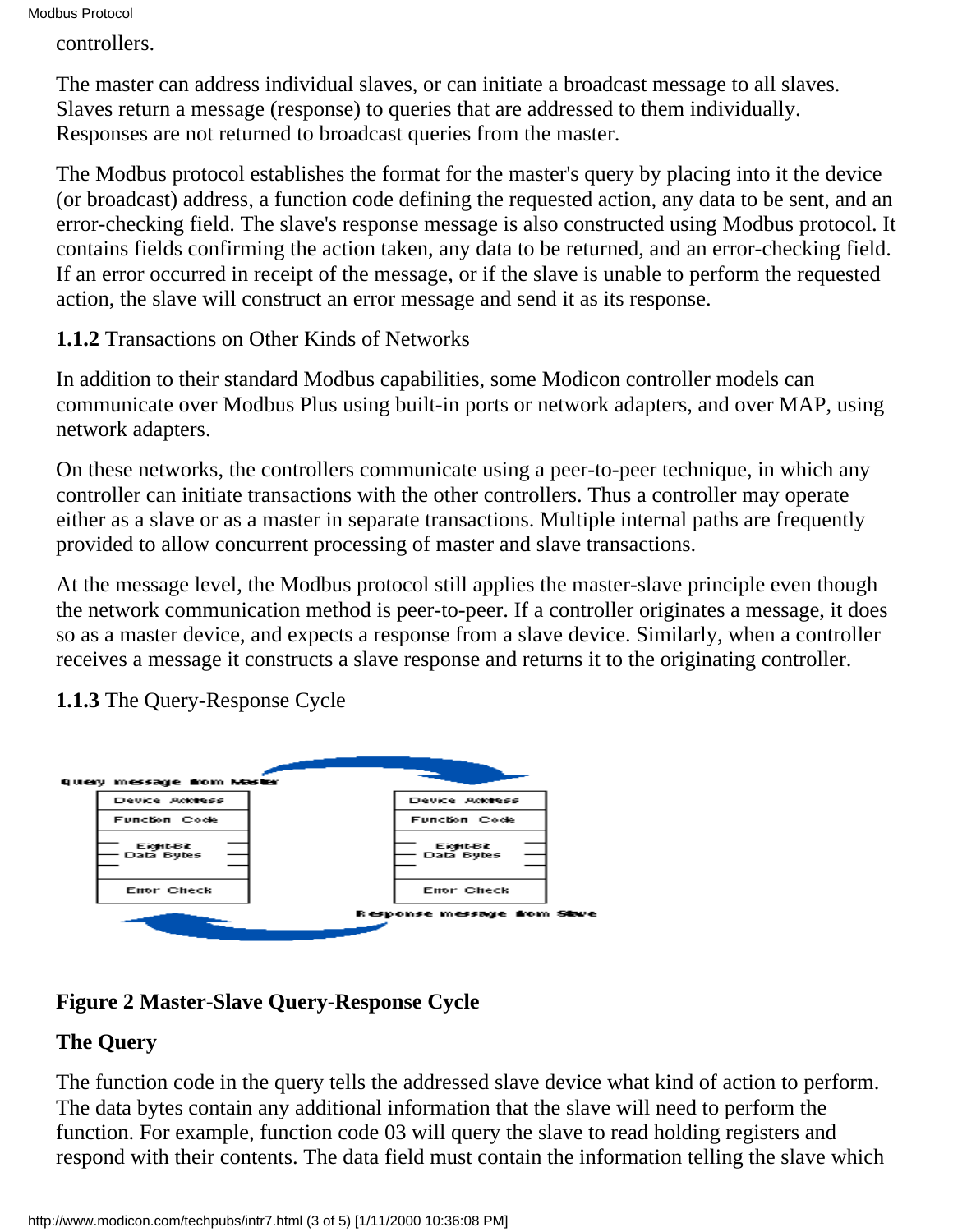register to start at and how many registers to read. The error check field provides a method for the slave to validate the integrity of the message contents.

#### **The Response**

If the slave makes a normal response, the function code in the response is an echo of the function code in the query. The data bytes contain the data collected by the slave, such as register values or status. If an error occurs, the function code is modified to indicate that the response is an error response, and the data bytes contain a code that describes the error. The error check field allows the master to confirm that the message contents are valid.

#### <span id="page-5-0"></span>**1.2** Two Serial Transmission Modes

Controllers can be setup to communicate on standard Modbus networks using either of two transmission modes: ASCII or RTU. Users select the desired mode, along with the serial port communication parameters (baud rate, parity mode, etc), during configuration of each controller. The mode and serial parameters must be the same for all devices on a Modbus network.

The selection of ASCII or RTU mode pertains only to standard Modbus networks. It defines the bit contents of message fields transmitted serially on those networks. It determines how information will be packed into the message fields and decoded.

On other networks like MAP and Modbus Plus, Modbus messages are placed into frames that are not related to serial tranasmission. For example, a request to read holding registers can be handled between two controllers on Modbus Plus without regard to the current setup of either controller's serial Modbus port.

#### **1.2.1** ASCII Mode

When controllers are setup to communicate on a Modbus network using ASCII (American Standard Code for Information Interchange) mode, each eight-bit byte in a message is sent as two ASCII characters. The main advantage of this mode is that it allows time intervals of up to one second to occur between characters without causing an error.

#### **Coding System**

V Hexadecimal, ASCII characters 0 ... 9, A ... F

V One hexadecimal character contained in each ASCII character of the message

#### **Bits per Byte**

V 1 start bit

- V 7 data bits, least significant bit sent first
- V 1 bit for even / odd parity-no bit for no parity
- V 1 stop bit if parity is used-2 bits if no parity

# **Error Check Field**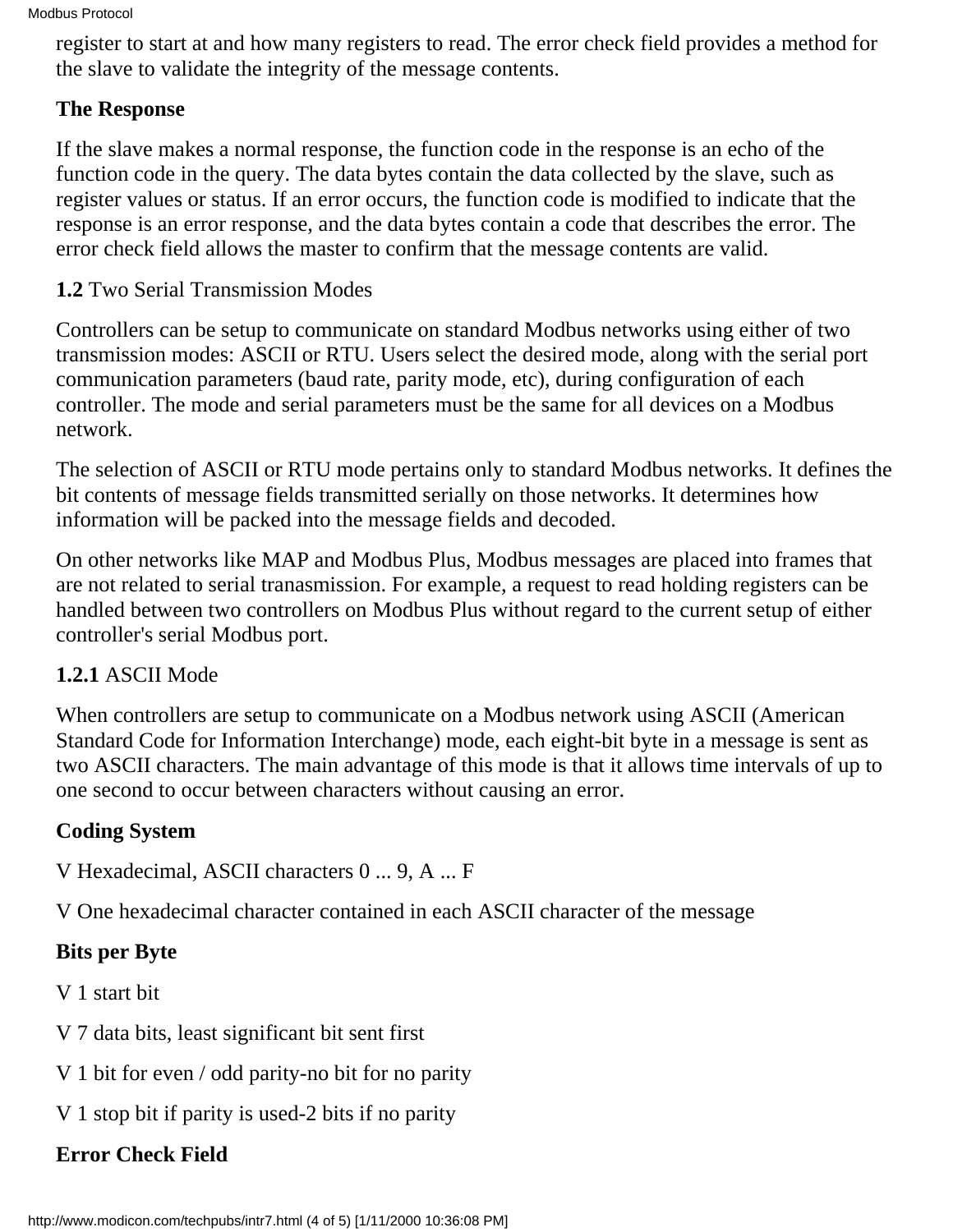#### V Longitudinal Redundancy Check (LRC)

# **1.2.2** RTU Mode

When controllers are setup to communicate on a Modbus network using RTU (Remote Terminal Unit) mode, each eight-bit byte in a message contains two four-bit hexadecimal characters. The main advantage of this mode is that its greater character density allows better data throughput than ASCII for the same baud rate. Each message must be transmitted in a continuous stream.

# **Coding System**

V Eight-bit binary, hexadecimal 0 ... 9, A ... F

V Two hexadecimal characters contained in each eight-bit field of the message

# **Bits per Byte**

V 1 start bit

V 8 data bits, least significant bit sent first

V 1 bit for even / odd parity-no bit for no parity

V 1 stop bit if parity is used-2 bits if no parity

# **Error Check Field**

V Cyclical Redundancy Check (CRC)

<span id="page-6-0"></span>**1.3** Modbus Message Framing

In either of the two serial transmission modes (ASCII or RTU), a Modbus message is placed by the transmitting device into a frame that has a known beginning and ending point. This allows receiving devices to begin at the start of the message, read the address portion and determine which device is addressed (or all devices, if the message is broadcast), and to know when the message is completed. Partial messages can be detected and errors can be set as a result.

On networks like MAP or Modbus Plus, the network protocol handles the framing of messages with beginning and end delimiters that are specific to the network. Those protocols also handle delivery to the destination device, making the Modbus address field imbedded in the message unnecessary for the actual transmission. (The Modbus address is converted to a network node address and routing path by the originating controller or its network adapter.)

# **1.3.1** ASCII Framing

In ASCII mode, messages start with a colon ( : ) character (ASCII 3A hex), and end with a carriage return-line feed (CRLF) pair (ASCII 0D and 0A hex).

The allowable characters transmitted for all other fields are hexadecimal 0 ... 9, A ... F. Networked devices monitor the network bus continuously for the colon character. Wh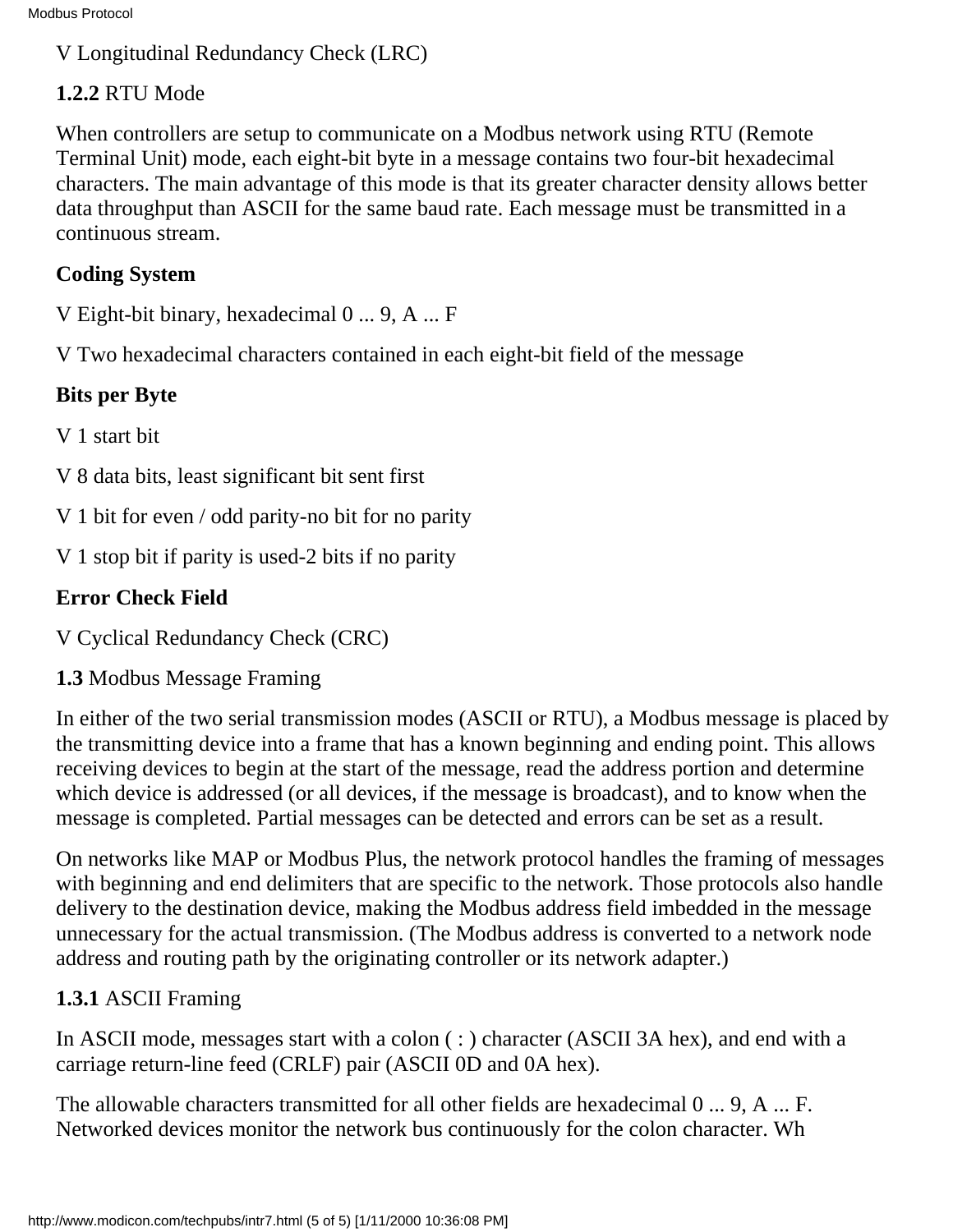# <span id="page-7-0"></span>**Chapter 2 Data and Control Functions**

- V Modbus Function Formats
- $V$  Function Codes
- $V$  Read Coil Status
- V Read Input Status
- V Read Holding Registers
- $V \square$ Read Input Registers
- $V \Box$  Force Single Coil
- $V \Box$ Preset Single Register
- $V$  Read Exception Status
- V Fetch Comm Event Counter
- V Fetch Comm Event Log
- $V \Box$  Force Multiple Coils
- $V$  Preset Multiple Registers
- $V$  Report Slave ID
- Read General Reference
- V Write General Reference
- V Mask Write 4*x* Register
- $V \Box$ Read / Write 4x Registers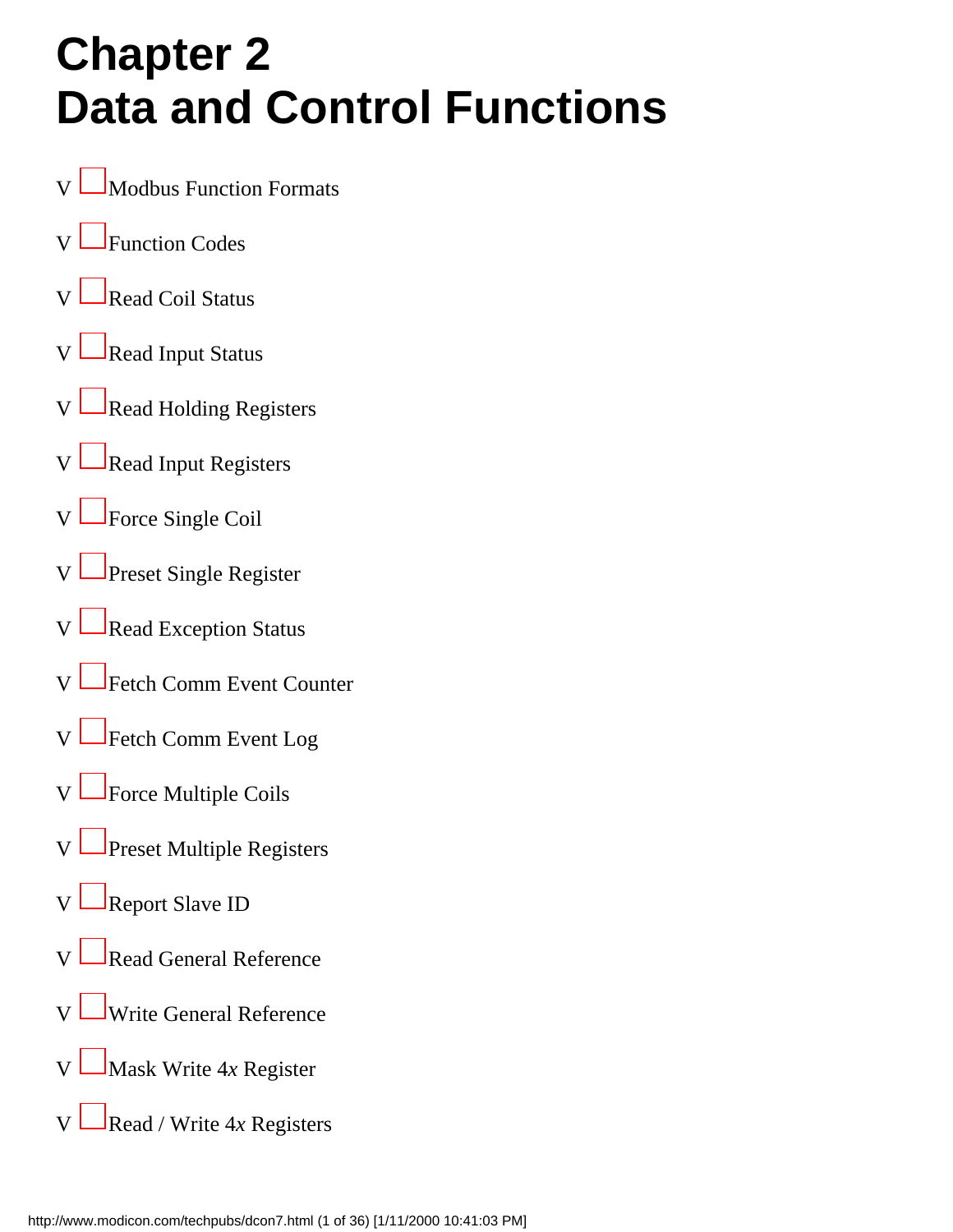# $\Box$ Read FIFO Queue

### <span id="page-8-0"></span>**2.1 Modbus Function Formats**

**Note:** Unless specified otherwise, numerical values (such as addresses, codes, or data) are expressed as decimal values in the text of this section. They are expressed as hexadecimal values in the message fields of the figures.

### **2.1.1 Data Addresses in Modbus Messages**

All data addresses in Modbus messages are referenced to zero. The first occurrence of a data item is addressed as item number zero. For example:

V Coil 1 in a programmable controller is addressed as coil 0000 in the data address field of a Modbus message

V Coil 127 decimal is addressed as coil 007E hex (126 decimal)

V Holding register 40001 is addressed as register 0000 in the data address field of the message. The function code field already specifies a holding register operation. Therefore the 4*x* reference is implicit.

V Holding register 40108 is addressed as register 006B hex (107 decimal)

### **2.1.2 Field Contents in Modbus Messages**

The following tables show examples of a Modbus query and normal response. Both examples show the field contents in hexadecimal, and also show how a message could be framed in ASCII or in RTU mode.

# **Query**

| <b>Field Name</b>   | Example (hex) | <b>ASCII Characters</b> | <b>RTU 8-Bit Field</b> |
|---------------------|---------------|-------------------------|------------------------|
| Header              |               | : (colon)               | None                   |
| Slave Address       | 06            | 06                      | 0000 0110              |
| <b>Function</b>     | 03.           | 03                      | 0000 0011              |
| Starting Address Hi | 00            | 00                      | 0000 0000              |
| Starting Address Lo | 6B            | 6 B                     | 0110 1011              |
| No. of Registers Hi | 00            | 00                      | 0000 0000              |
| No. of Registers Lo | 03            | 03                      | 0000 0011              |
| Emor Check          |               | LRC (2 chars.)          | CRC (16 bits)          |
| Trailer             |               | CR LF                   | None                   |
| <b>Total Bytes</b>  |               | 17                      | 8                      |

#### **Response**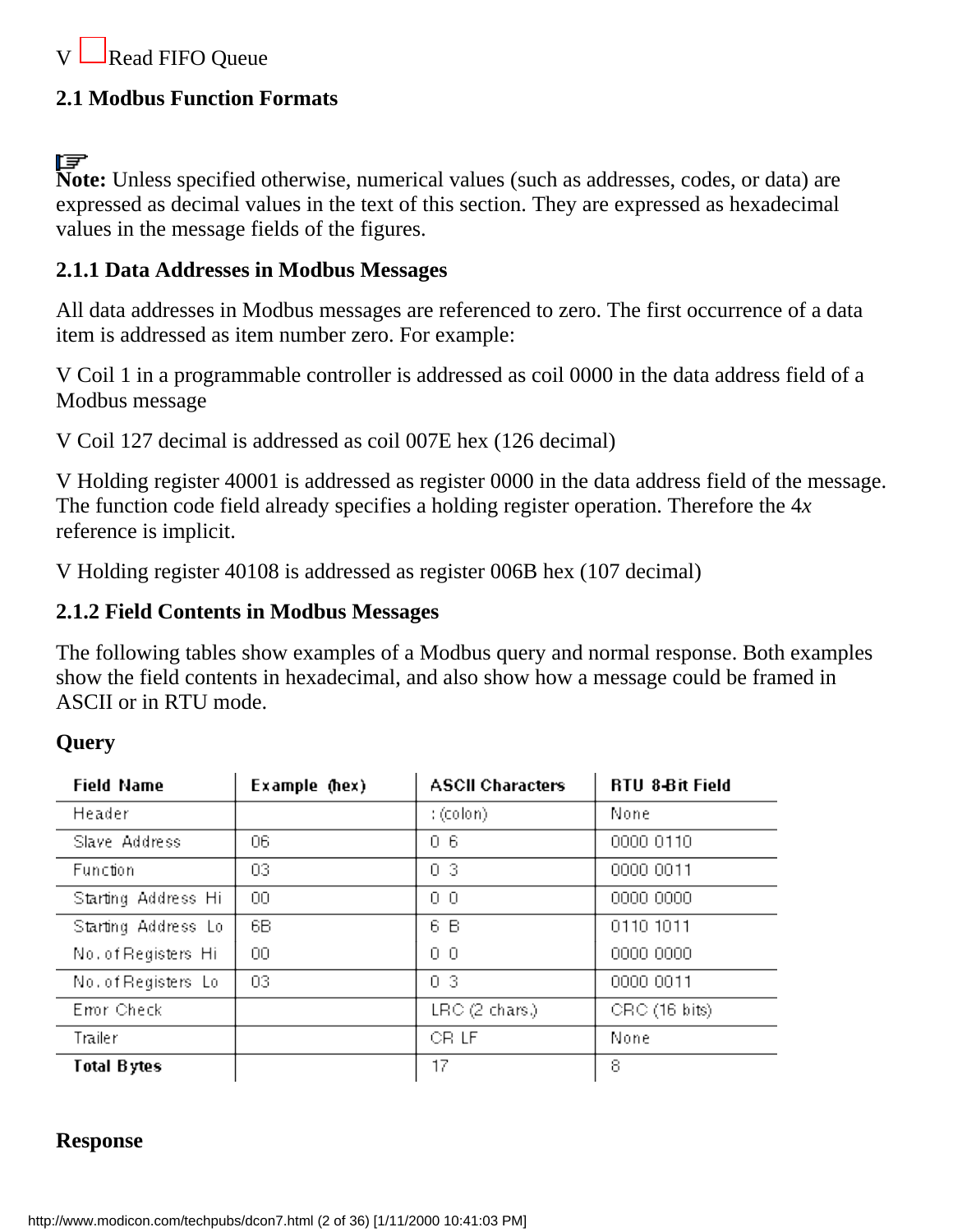| <b>Field Name</b>  | Example (hex) | <b>ASCII Characters</b> | <b>RTU 8-Bit Field</b> |
|--------------------|---------------|-------------------------|------------------------|
| Header             |               | $:(\mathsf{colon})$     | None                   |
| Slave Address      | 06            | 06                      | 0000 0110              |
| Function           | 03.           | 03                      | 0000 0011              |
| <b>Byte Count</b>  | 06            | 06                      | 0000 0110              |
| Data Hi            | 02            | 0 <sub>2</sub>          | 0000 0010              |
| Data Lo            | 2В.           | 2 B                     | 0010 1011              |
| Data Hi            | 00            | 00                      | 0000 0000              |
| Data Lo            | 00            | 00                      | 0000 0000              |
| Data Hi            | 00            | 00                      | 0000 0000              |
| Data Lo            | 63            | 63                      | 0110 0011              |
| Emor Check         |               | LRC (2 chars.)          | CRC (16 bits)          |
| Trailer            |               | CR LF                   | None                   |
| <b>Total Bytes</b> |               | 23.                     | 11                     |

The master query is a Read Holding Registers request to slave device address 06. The message requests data from three holding registers, 40108 ... 40110.

# **IF**<br>**Note:** The message specifies the starting register address as 0107 (006B hex).

The slave response echoes the function code, indicating this is a normal response. The Byte Count field specifies how many eight-bit data items are being returned. It shows the count of eight-bit bytes to follow in the data, for either ASCII or RTU. With ASCII, this value is half the actual count of ASCII characters in the data. In ASCII, each four-bit hexadecimal value requires one ASCII character, therefore two ASCII characters must follow in the message to contain each eight-bit data item.

For example, the value 63 hex is sent as one eight-bit byte in RTU mode (01100011). The same value sent in ASCII mode requires two bytes, for ASCII 6 (0110110) and 3 (0110011). The Byte Count field counts this data as one eight-bit item, regardless of the character framing method (ASCII or RTU).

#### **How to Use the Byte Count Field**

When you construct responses in buffers, use a Byte Count value that equals the count of eight-bit bytes in your message data. The value is exclusive of all other field contents, including the Byte Count field.

# **2.1.3 Field Contents on Modbus Plus**

Modbus messages sent on Modbus Plus networks are imbedded into the Logical Link Control (LLC) level frame. Modbus message fields consist of eight-bit bytes, similar to those used with RTU framing.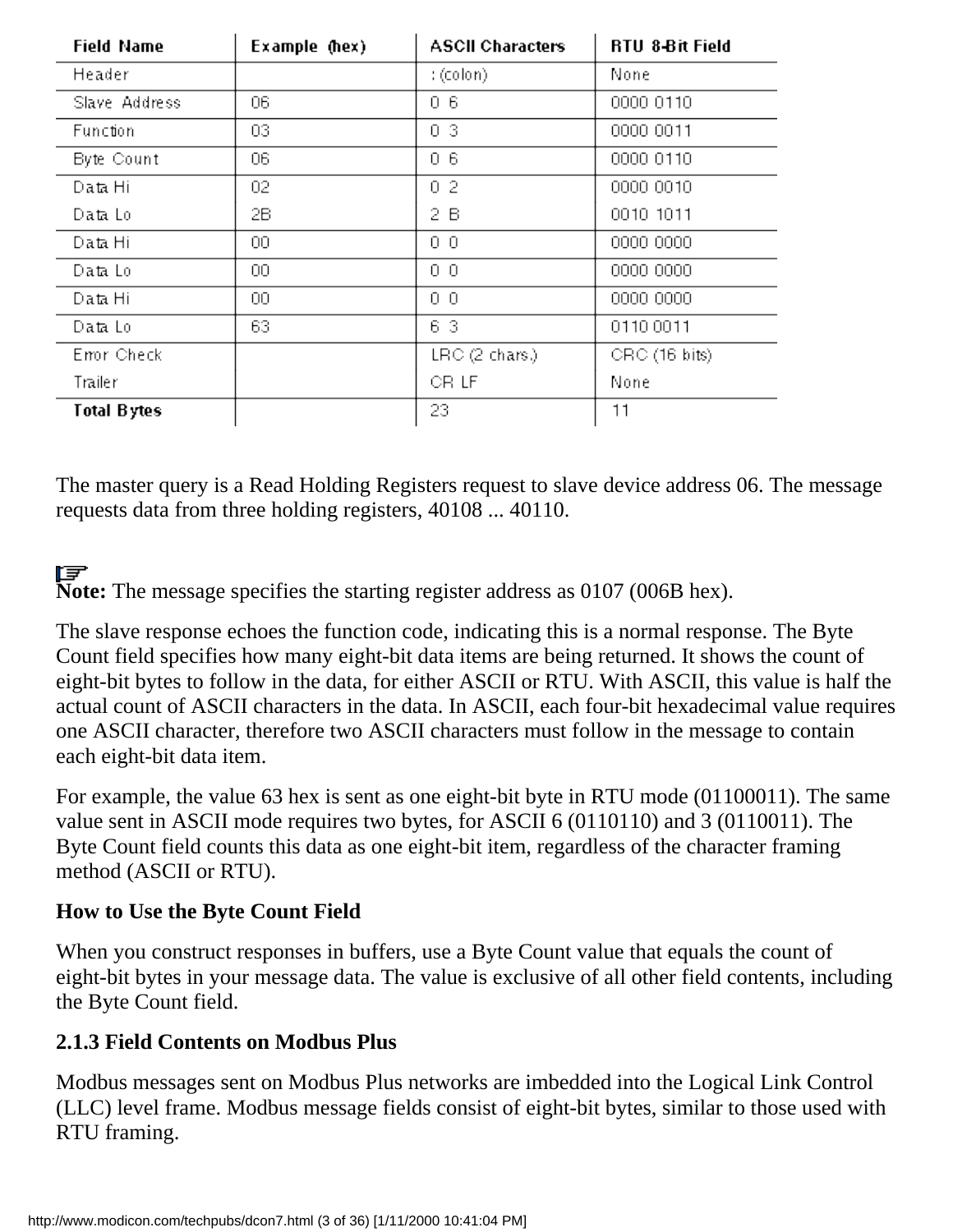The Slave Address field is converted to a Modbus Plus routing path by the sending device. The CRC field is not sent in the Modbus message, because it would be redundant to the CRC check performed at the High-level Data Link Control (HDLC) level.

The rest of the message remains as in the standard serial format. The application software (e.g., MSTR blocks in controllers, or Modcom III in hosts) handles the framing of the message into a network packet.

Figure 7 shows how a Read Holding Registers query would be imbedded into a frame for Modbus Plus transmission.



# **Figure 7 Field Contents on Modbus Plus**

#### <span id="page-10-0"></span>**2.2 Function Codes**

The listing below shows the function codes supported by Modicon controllers. Codes are listed in decimal; Y indicates that the function is supported, and N indicates that it is not supported.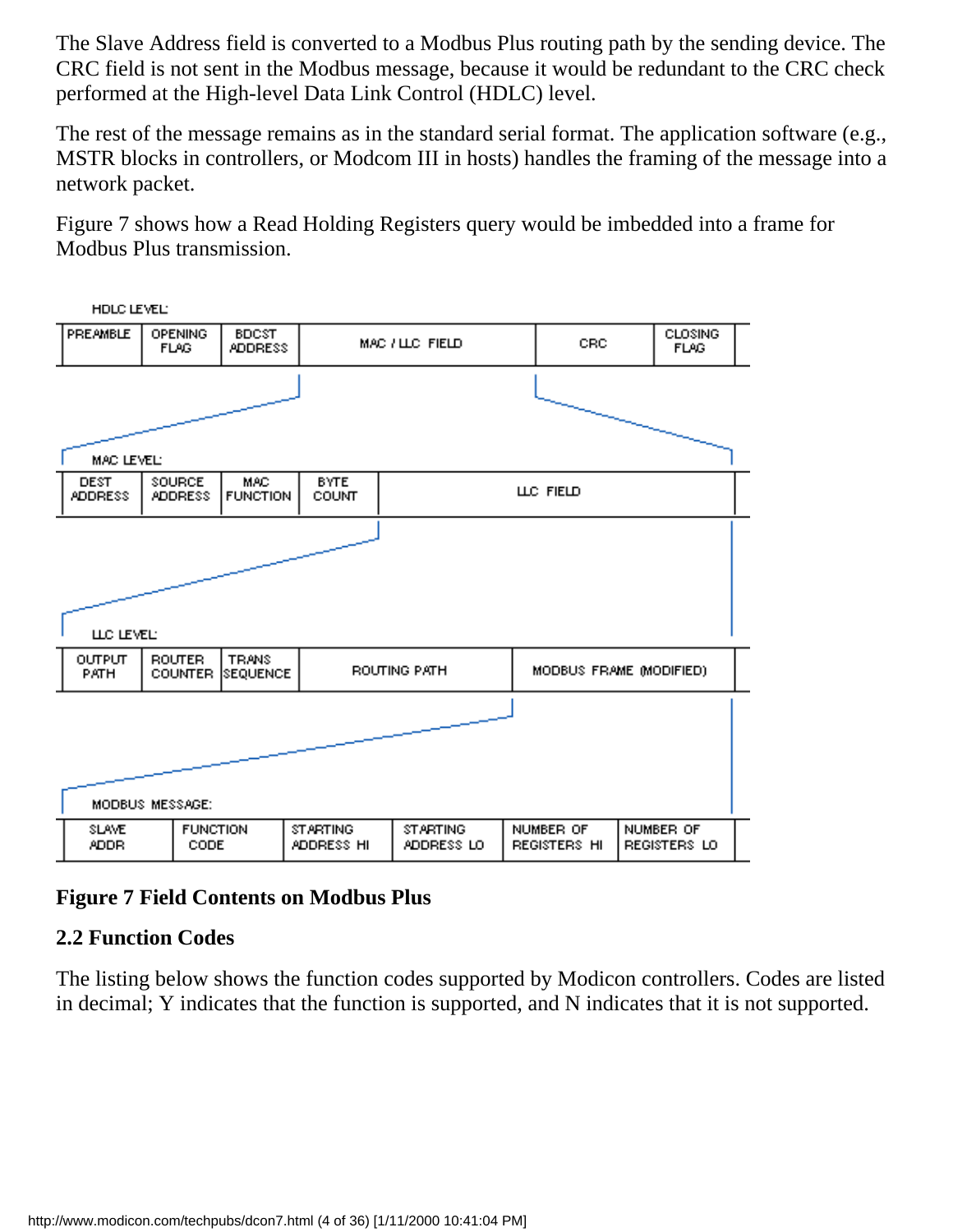| Code | Name                        | 384 | 484              | 584 | 884 | M84 | 984                 |
|------|-----------------------------|-----|------------------|-----|-----|-----|---------------------|
| 01   | Read Coil Status            | Y   | ٧                | Ÿ.  | Y   | ٧   | Υ                   |
| 02   | Read Input Status           | Y   | Y                | Y   | Y   | Y   | Υ                   |
| 03   | Read Holding Registers      | Y   | Y                | Y   | Y   | Y   | Υ                   |
| 04   | <b>Read Input Registers</b> | Y   | Y                | Y   | Y.  | Y   | Υ                   |
| 05   | Force Single Coil           | Y   | Y                | Y   | Y   | Y   | Υ                   |
| 06   | Preset Single Register      | ٧   | Y                | Y   | Y   | Y   | Υ                   |
| 07   | Read Exception Status       | Y   | Y                | Y   | Y   | Υ.  | Υ                   |
| 08   | Diagnostics                 |     | see page NO TAG) |     |     |     |                     |
| 09   | Program 484                 | Ν   | Υ                | Ν   | Ν   | Ν   | N                   |
| 10   | <b>Poll 484</b>             | Ν   | Y                | N   | N   | Ν   | Ν                   |
| 11   | Fetch, Comm Event Counter   | Υ   | N                | Y   | N   | N   | Υ                   |
| 12   | Fetch Comm. Event Log       | ٧   | Ν                | Y   | Ν   | Ν   | Υ                   |
| 13   | Program Controller          | Υ   | Ν                | Y   | Ν   | Ν   | Υ                   |
| 14   | Poll Controller             | Υ   | N                | Y   | N   | Ν   | Υ                   |
| 15   | Force Multiple Coils        | Υ   | Υ                | Υ   | Y   | Υ   | Υ                   |
| 16   | Preset Multiple Registers   | Y   | Υ                | Υ   | Υ   | Y   | Y                   |
| 17   | Report Slave ID             | Υ   | Y                | Y   | Y   | Y   | Υ                   |
| 18   | Program 884/M84             | Ν   | N                | Ν   | Y   | Y   | Ν                   |
| 19   | Reset Comm. Link            | N   | N                | N   | Y   | ٧.  | Ν                   |
| 20   | Read General Reference      | Ν   | N                | Ν   | Y   | Y   | Ν                   |
| 21   | Write General Reference     | Ν   | N                | Υ   | N   | N   | Y                   |
| 22   | Mask Write 4x Register      | Ν   | N                | N   | N   | N   | $\langle 1 \rangle$ |
| 23   | Read/Write 4x Registers     | Ν   | N                | Ν   | N   | Ν   | $\langle 1 \rangle$ |
| 24   | Read FIFO Queue             | Ν   | N                | Ν   | Ν   | Ν   | $\langle 1 \rangle$ |

 $(1)$  = Function is supported in 984-785 only.

#### <span id="page-11-0"></span>**2.2.1 01 Read Coil Status**

Reads the ON / OFF status of discrete outputs (0*x* references, coils) in the slave. Broadcast is not supported. The maximum parameters supported by various controller models are listed on page .

#### **Query**

The query message specifies the starting coil and quantity of coils to be read. Coils are addressed starting at zero-coils 1 ... 16 are addressed as 0 ... 15.

Here is an example of a query to read coils 20 ... 56 from slave device 17: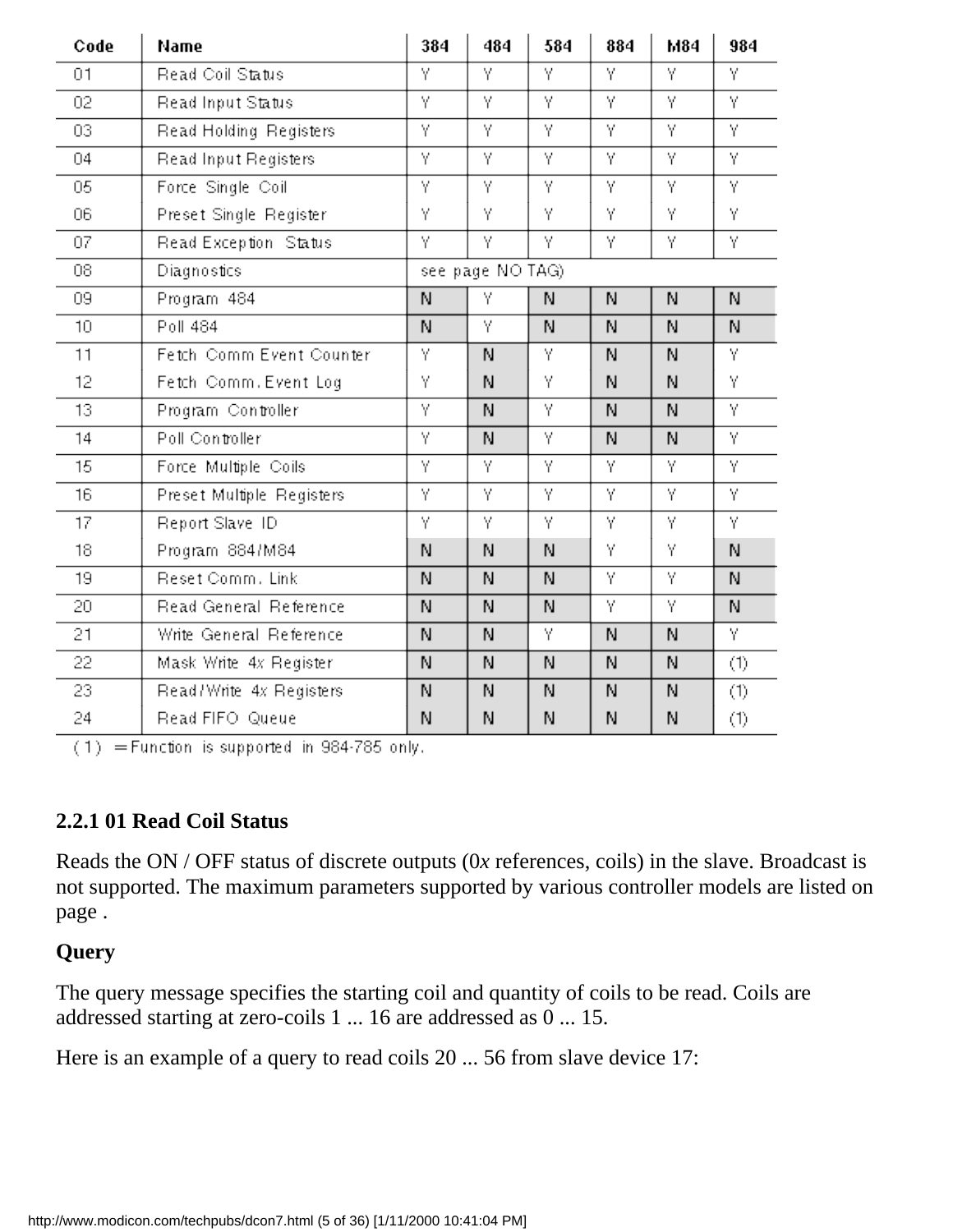| Field Name               | Example (Hex) |
|--------------------------|---------------|
| Slave Address            | 11            |
| Function                 | 01            |
| Starting Address Hi      | 00            |
| Starting Address Lo      | 13            |
| Number of Points Hi      | 00            |
| Number of Points Lo      | 25            |
| Error Check (LRC or CRC) |               |

The coil status in the response message is packed as one coil per bit of the data field. Status is indicated as:  $1 = ON$ ;  $0 = OFF$ . The LSB of the first data byte contains the coil addressed in the query. The other coils follow toward the high order end of this byte, and from low order to high order in subsequent bytes.

If the returned coil quantity is not a multiple of eight, the remaining bits in the final data byte will be padded with zeros (toward the high order end of the byte). The Byte Count field specifies the quantity of complete bytes of data.

Here is an example of a response to the query:

| <b>Field Name</b>        | Example (Hex) |
|--------------------------|---------------|
| Slave Address            | 11            |
| Function                 | 01            |
| Byte Count               | 05            |
| Data (Coils 27  20)      | CD.           |
| Data (Coils 35  28)      | 6B            |
| Data (Coils 43  36)      | <b>B2</b>     |
| Data (Coils 51  44)      | 0E            |
| Data (Coils 56  52)      | 1B            |
| Error Check (LRC or CRC) |               |

The status of coils 27 ... 20 is shown as the byte value CD hex, or binary 1100 1101. Coil 27 is the MSB of this byte, and coil 20 is the LSB. Left to right, the status of coils 27 ... 20 is ON-ON-OFF-OFF-ON-ON-OFF-ON.

By convention, bits within a byte are shown with the MSB to the left, and the LSB to the right. Thus the coils in the first byte are 27 ... 20, from left to right. The next byte has coils 35 ... 28, left to right. As the bits are transmitted serially, they flow from LSB to MSB: 20 . . . 27, 28 . . . 35, and so on.

In the last data byte, the status of coils 56 ... 52 is shown as the byte value 1B hex, or binary 0001 1011. Coil 56 is in the fourth bit position from the left, and coil 52 is the LSB of this byte.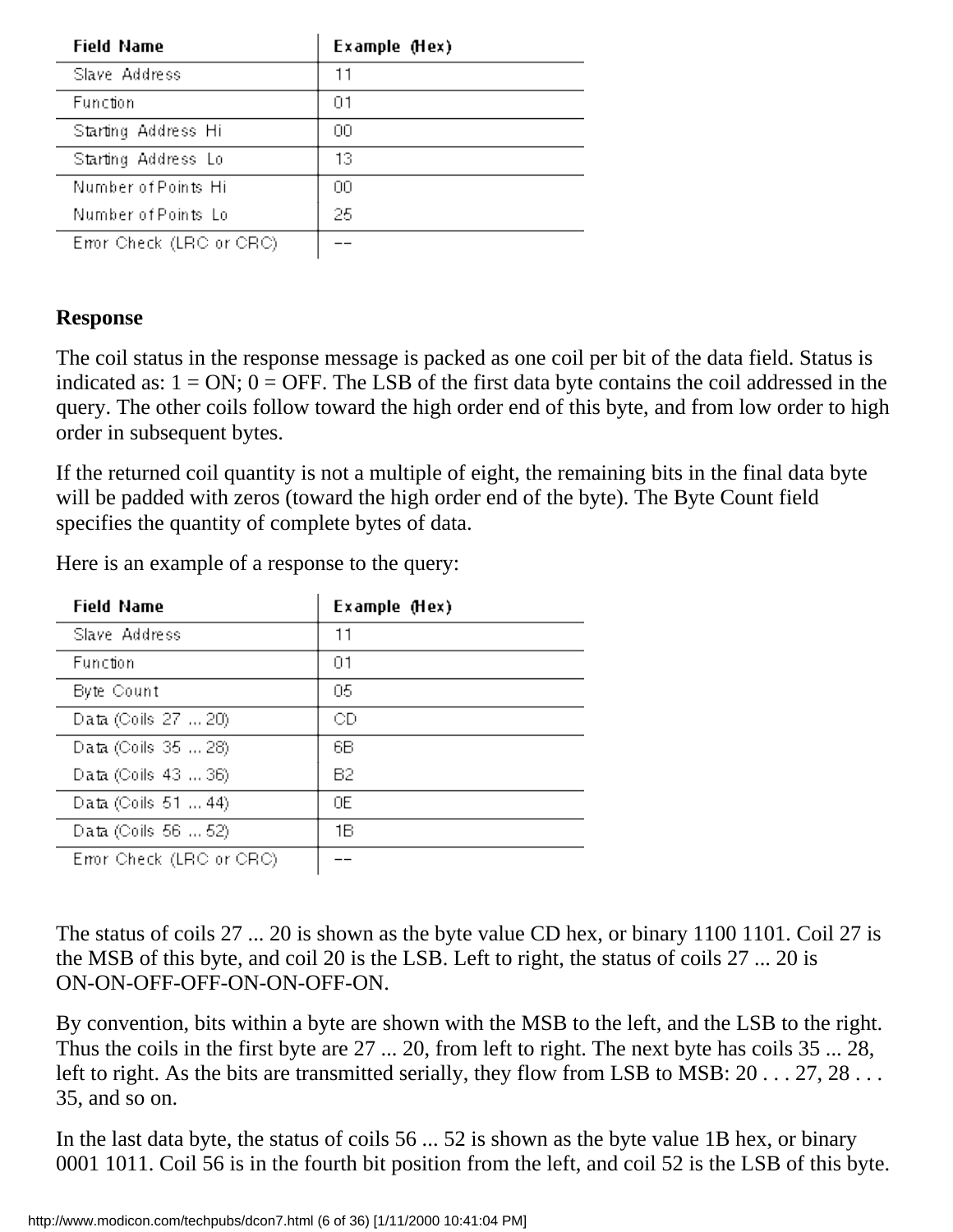The status of coils 56 ... 52 is: ON-ON-OFF-ON-ON.

# **IF**<br>**Note:** The three remaining bits (toward the high-order end) are zero-filled.

# <span id="page-13-0"></span>**2.2.2 02 Read Input Status**

Reads the ON / OFF status of discrete inputs (1*x* references) in the slave. Broadcast is not supported. The maximum parameters supported by various controller models are listed on page

### **Query**

.

The query message specifies the starting input and quantity of inputs to be read. Inputs are addressed starting at zero-inputs 1 ... 16 are addressed as 0 ... 15.

Here is an example of a request to read inputs 10197 ... 10218 from slave device 17:

| <b>Field Name</b>        | Example (Hex) |
|--------------------------|---------------|
| Slave Address            | 11            |
| Function                 | 02            |
| Starting Address Hi      | 00            |
| Starting Address Lo      | C4            |
| Number of Points Hi      | 00            |
| Number of Points Lo      | 16            |
| Error Check (LRC or CRC) |               |

#### **Response**

The input status in the response message is packed as one input per bit of the data field. Status is indicated as:  $1 = ON$ ;  $0 = OFF$ . The LSB of the first data byte contains the input addressed in the query. The other inputs follow toward the high order end of this byte, and from low order to high order in subsequent bytes.

If the returned input quantity is not a multiple of eight, the remaining bits in the final data byte will be padded with zeros (toward the high order end of the byte). The Byte Count field specifies the quantity of complete bytes of data.

Here is an example of a response to the query:

| Field Name                 | Example (Hex) |
|----------------------------|---------------|
| Slave Address              | 11            |
| Function                   | 02            |
| Byte Count                 | 03            |
| Data (Inputs 10204  10197) | AC            |
| Data (Inputs 10212  10205) | DВ            |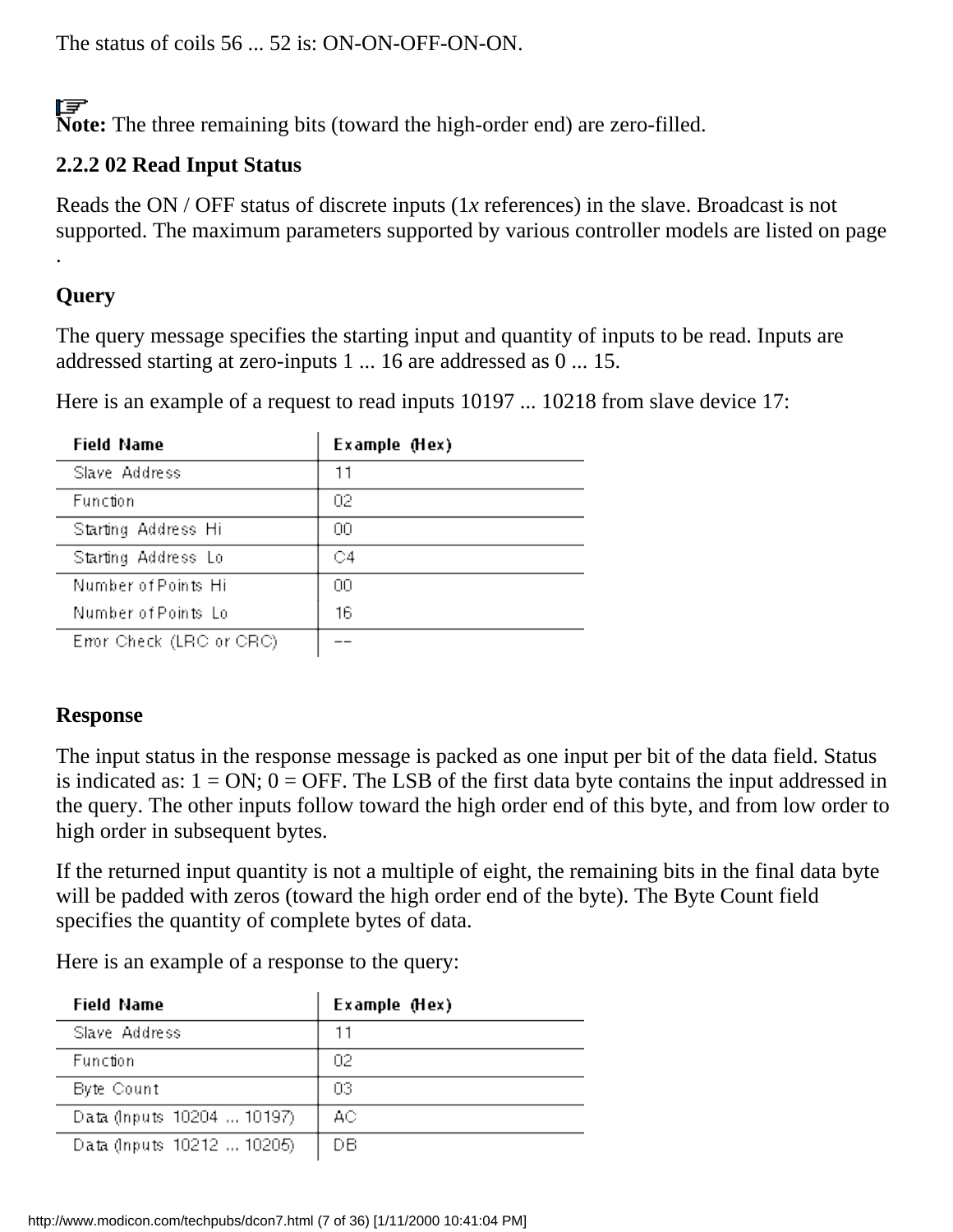Data (Inputs 10218 ... 10213)

Error Check (LRC or CRC)

The status of inputs 10204 ... 10197 is shown as the byte value AC hex, or binary 1010 1100. Input 10204 is the MSB of this byte, and input 10197 is the LSB. Left to right, the status of inputs 10204 ... 10197 is ON-OFF-ON-OFF-ON-ON-OFF-OFF.

The status of inputs 10218 ... 10213 is shown as the byte value 35 hex, or binary 0011 0101. Input 10218 is in the third bit position from the left, and input 10213 is the LSB. The status of inputs 10218 ... 10213 is: ON-ON-OFF-ON-OFF-ON.

**IF**<br>**Note:** The two remaining bits (toward the high order end) are zero-filled.

#### <span id="page-14-0"></span>**2.2.3 03 Read Holding Registers**

Reads the binary contents of holding registers (4*x* references) in the slave. Broadcast is not supported. The maximum parameters supported by various controller models are listed on page .

#### **Query**

The query message specifies the starting register and quantity of registers to be read. Registers are addressed starting at zero- registers 1 ... 16 are addressed as 0 ... 15.

Here is an example of a request to read registers 40108 ... 40110 from slave device 17:

| Field Name               | Example (Hex) |
|--------------------------|---------------|
| Slave Address            | 11            |
| Function                 | 03            |
| Starting Address Hi      | 00            |
| Starting Address Lo      | 6Β            |
| Number of Points Hi      | 00            |
| Number of Points Lo      | 03            |
| Error Check (LRC or CRC) |               |

#### **Response**

The register data in the response message are packed as two bytes per register, with the binary contents right justified within each byte. For each register, the first byte contains the high order bits and the second contains the low order bits.

Data is scanned in the slave at the rate of 125 registers per scan for 984-X8X controllers (984-685, etc), and at the rate of 32 registers per scan for all other controllers. The response is returned when the data is completely assembled.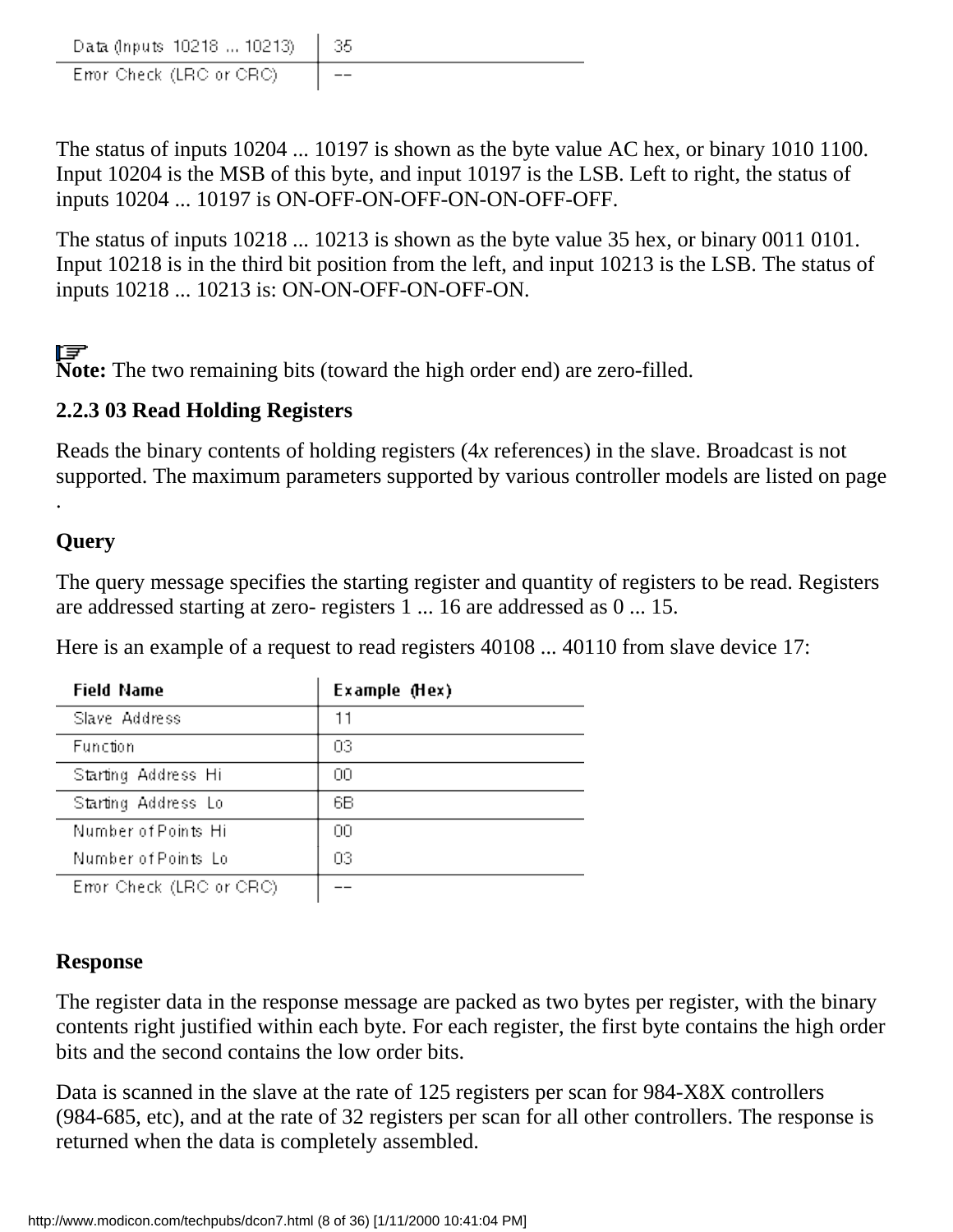Here is an example of a response to the query:

| <b>Field Name</b>        | Example (Hex) |
|--------------------------|---------------|
| Slave Address            | 11            |
| <b>Function</b>          | 03            |
| Byte Count               | 06            |
| Data Hi (Register 40108) | 02            |
| Data Lo (Register 40108) | 2В            |
| Data Hi (Register 40109) | 00            |
| Data Lo (Register 40109) | 00            |
| Data Hi (Register 40110) | 00            |
| Data Lo (Register 40110) | 64            |
| Error Check (LRC or CRC) |               |

The contents of register 40108 are shown as the two byte values of 02 2B hex, or 555 decimal. The contents of registers 40109 ... 40110 are 00 00 and 00 64 hex, or 0 and 100 decimal.

# <span id="page-15-0"></span>**2.2.4 04 Read Input Registers**

Reads the binary contents of input registers (3X references) in the slave. Broadcast is not supported. The maximum parameters supported by various controller models are listed on page .

### **Query**

The query message specifies the starting register and quantity of registers to be read. Registers are addressed starting at zero- registers 1 ... 16 are addressed as 0 ... 15.

| <b>Field Name</b>        | Example (Hex) |
|--------------------------|---------------|
| Slave Address            | 11            |
| Function                 | 04            |
| Starting Address Hi      | 00            |
| Starting Address Lo      | 08            |
| Number of Points Hi      | 00            |
| Number of Points Lo      | 01            |
| Error Check (LRC or CRC) |               |
|                          |               |

Here is an example of a request to read register 30009 from slave device 17:

#### **Response**

The register data in the response message are packed as two bytes per register, with the binary contents right justified within each byte. For each register, the first byte contains the high-order bits and the second contains the low-order bits.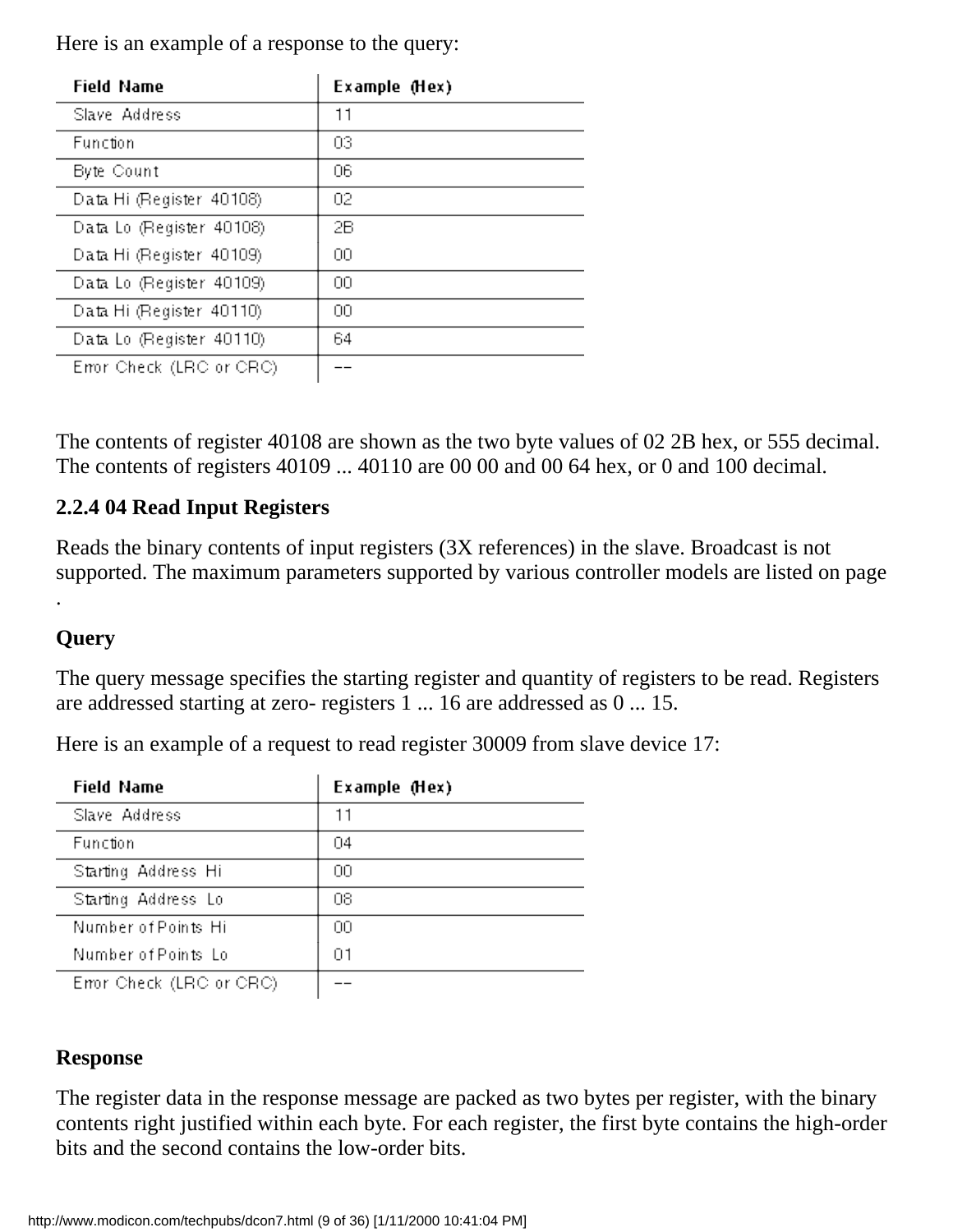Data is scanned in the slave at the rate of 125 registers per scan for 984-X8X controllers (984-685, etc), and at the rate of 32 registers per scan for all other controllers. The response is returned when the data is completely assembled.

| Field Name               | Example (Hex) |
|--------------------------|---------------|
| Slave Address            | 11            |
| Function                 | 04            |
| <b>Byte Count</b>        | 02            |
| Data Hi (Register 30009) | 00            |
| Data Lo (Register 30009) | 0A            |
| Error Check (LRC or CRC) |               |

Here is an example of a response to the query on the opposite page:

The contents of register 30009 are shown as the two byte values of 00 0A hex, or 10 decimal.

### <span id="page-16-0"></span>**2.2.5 05 Force Single Coil**

Forces a single coil (0*x* reference) to either ON or OFF. When broadcast, the function forces the same coil reference in all attached slaves. The maximum parameters supported by various controller models are listed on page .

### 「三

**Note:** The function will override the controller's memory protect state and the coil's disable state. The forced state will remain valid until the controller's logic next solves the coil. The coil will remain forced if it is not programmed in the controller's logic.

#### **Query**

The query message specifies the coil reference to be forced. Coils are addressed starting at zero-coil 1 is addressed as 0.

The reguested ON / OFF state is specified by a constant in the query data field. A value of FF 00 hex requests the coil to be ON. A value of 00 00 requests it to be OFF. All other values are illegal and will not affect the coil.

Here is an example of a request to force coil 173 ON in slave device 17:

| <b>Field Name</b>        | Example (Hex) |
|--------------------------|---------------|
| Slave Address            | 11            |
| Function                 | 05            |
| Coil Address Hi          | 00            |
| Coil Address Lo          | AC            |
| Force Data Hi            | FF            |
| Force Data Lo            | 00            |
| Error Check (LRC or CRC) |               |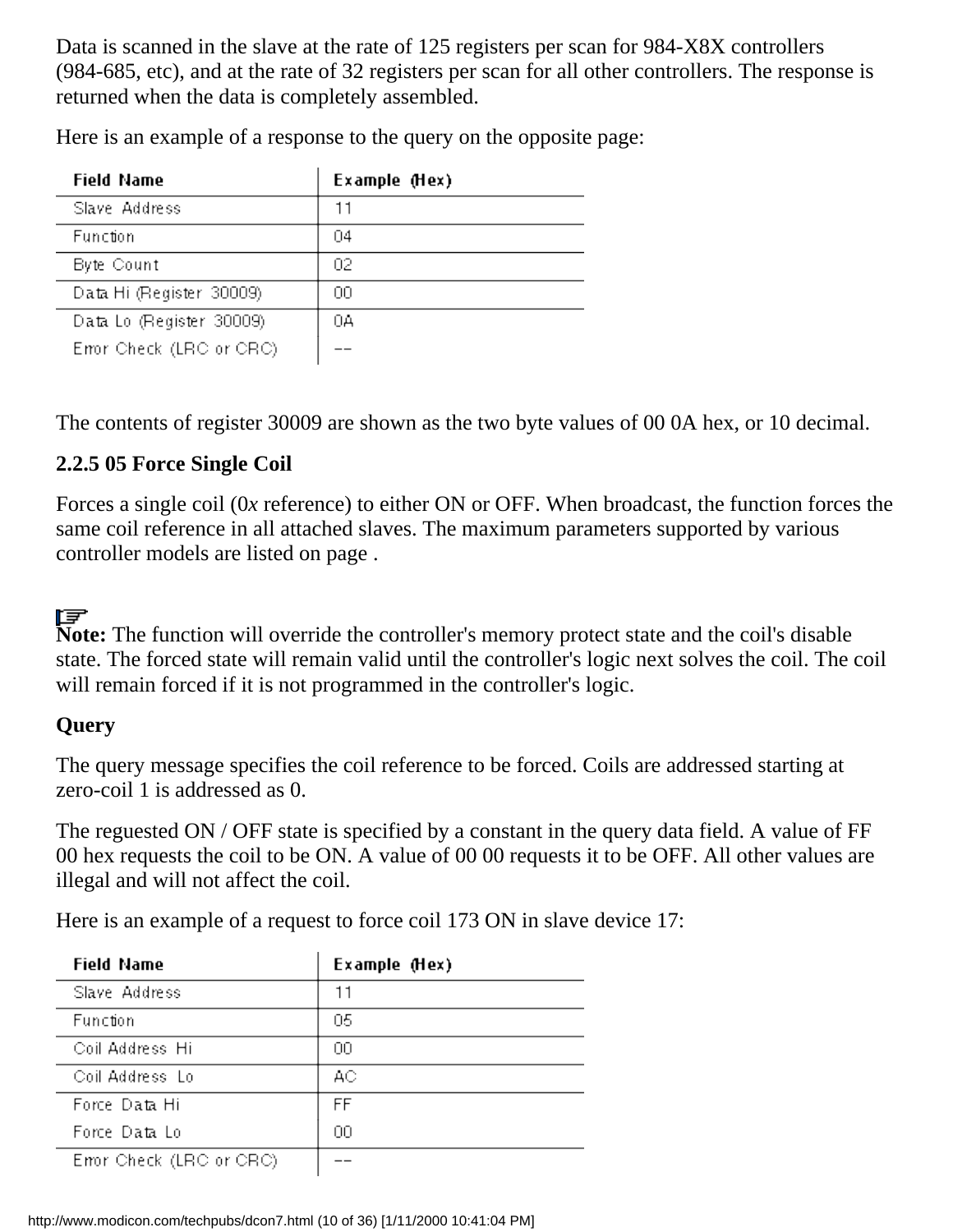The normal response is an echo of the query, returned after the coil state has been forced. Here is an example of a response to the query:

| Field Name               | Example (Hex) |
|--------------------------|---------------|
| Slave Address            | 11            |
| Function                 | 05            |
| Coil Address Hi          | 00            |
| Coil Address Lo          | AC            |
| Force Data Hi            | FF            |
| Force Data Lo            | 00            |
| Error Check (LRC or CRC) |               |

#### <span id="page-17-0"></span>**2.2.6 06 Preset Single Register**

Presets a value into a single holding register (4*x* reference). When broadcast, the function presets the same register reference in all attached slaves. The maximum parameters supported by various controller models are listed on page .

**Note:** The function will override the controller's memory protect state. The preset value will remain valid in the register until the controller's logic next solves the register contents. The register's value will remain if it is not programmed in the controller's logic.

#### **Query**

The query message specifies the register reference to be preset. Registers are addressed starting at zero-register 1 is addressed as 0.

The reguested preset value is specified in the query data field. M84 and 484 controllers use a 10-bit binary value, with the six high order bits set to zeros. All other controllers use 16-bit values.

Here is an example of a request to preset register 40002 to 00 03 hex in slave device 17:

| Field Name          | Example (Hex) |
|---------------------|---------------|
| Slave Address       | 11            |
| <b>Function</b>     | 06            |
| Register Address Hi | ΩO            |
| Register Address Lo | 01            |
| Preset Data Hi      | ΩO            |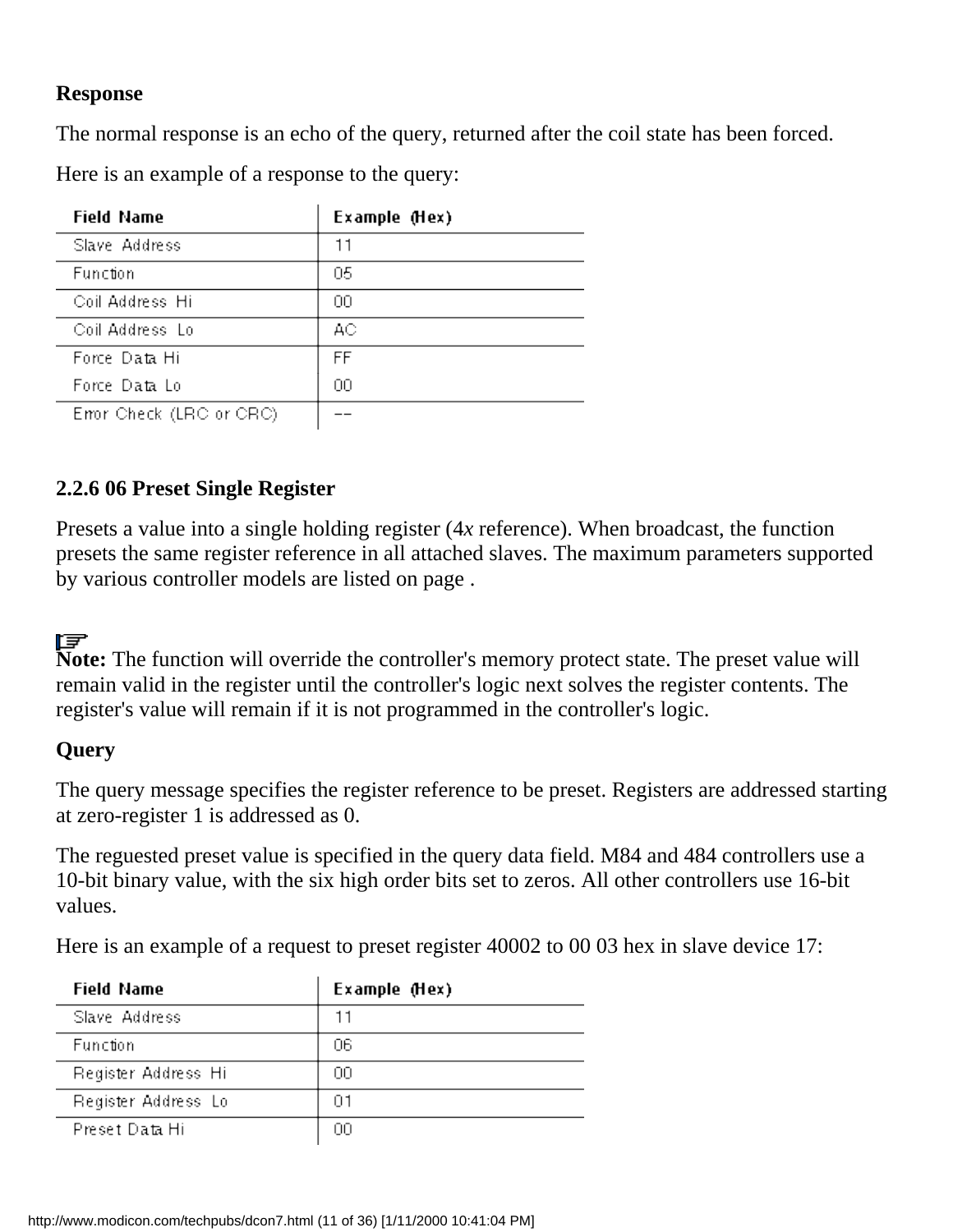| Preset Data Lo           | -03 |
|--------------------------|-----|
| Error Check (LRC or CRC) |     |

The normal response is an echo of the query, returned after the register contents have been preset.

Here is an example of a response to the query:

| Field Name               | Example (Hex) |
|--------------------------|---------------|
| Slave Address            | 11            |
| Function                 | 06            |
| Register Address Hi      | 00            |
| Register Address Lo      | 01            |
| Preset Data Hi           | 00            |
| Preset Data Lo           | 03            |
| Error Check (LRC or CRC) |               |

#### <span id="page-18-0"></span>**2.2.7 07 Read Exception Status**

Reads the contents of eight Exception Status coils within the slave controller. Certain coils have predefined assignments in the various controllers. Other coils can be programmed by the user to hold information about the contoller's status-e.g., machine ON/OFF, heads retracted, safeties satisfied, error conditions exist, or other user-defined flags. Broadcast is not supported.

The function provides a simple method for accessing this information, because the Exception Coil references are known (no coil reference is needed in the function). The predefined Exception Coil assignments are:

| <b>Controller Model</b> | Coil     | <b>Assignment</b>        |
|-------------------------|----------|--------------------------|
| M84, 184/384, 584, 984  | 1  8     | User-defined             |
| 484                     | 257      | <b>Battery Status</b>    |
|                         | 258  264 | User-defined             |
| 884                     | 761      | <b>Battery Status</b>    |
|                         | 762      | Memory Protect Status    |
|                         | 763      | <b>RIO Health Status</b> |
|                         | 764  768 | User-defined             |

#### **Query**

Here is an example of a request to read the exception status in slave device 17: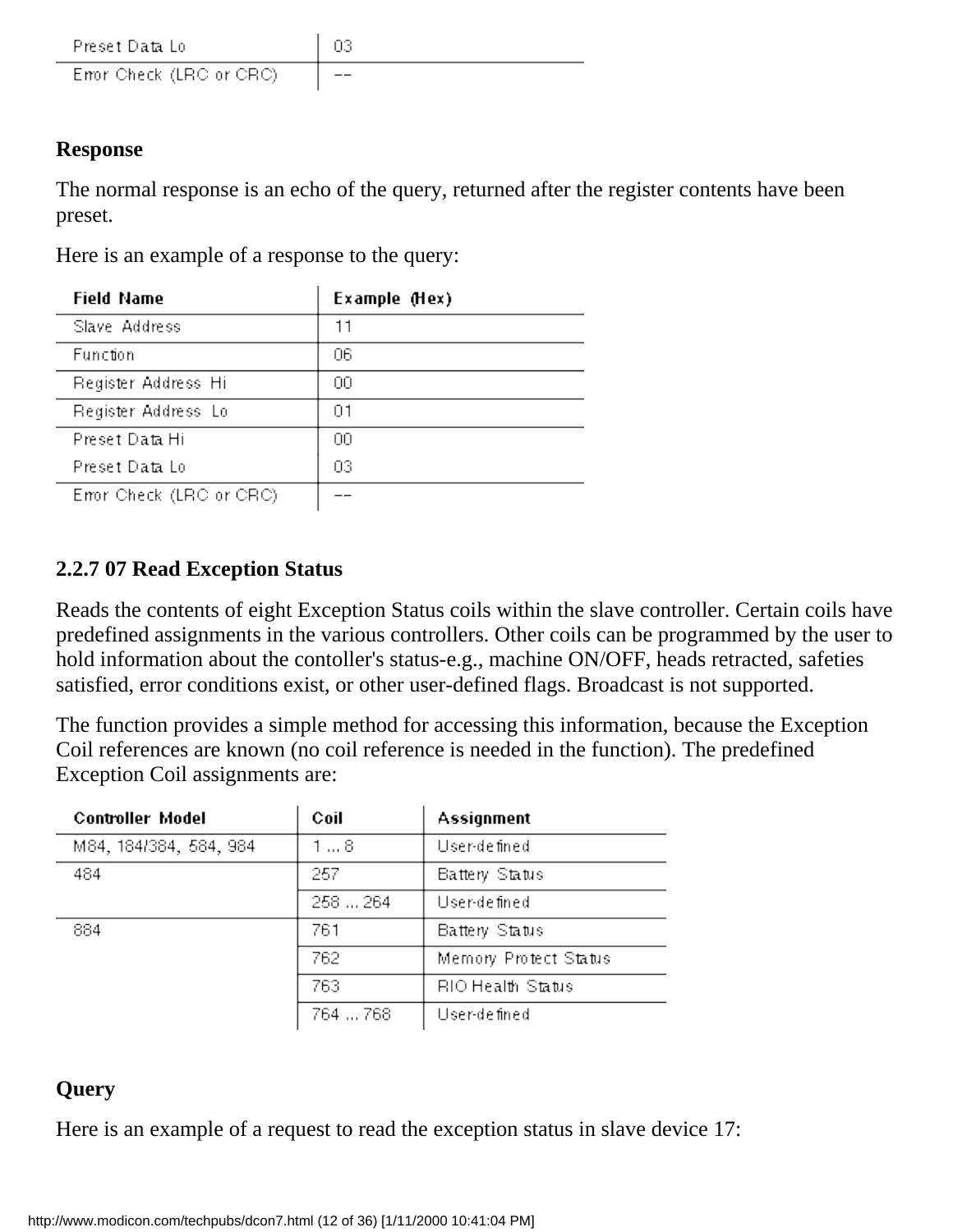| Field Name               | Example (Hex) |
|--------------------------|---------------|
| Slave Address            | 11            |
| Function                 | 07            |
| Error Check (LRC or CRC) |               |

The normal response contains the status of the eight Exception Status coils. The coils are packed into one data byte, with one bit per coil. The status of the lowest coil reference is contained in the least significant bit of the byte.

Here is an example of a response to the query:

| Field Name               | Example (Hex) |
|--------------------------|---------------|
| Slave Address            | 11            |
| <b>Function</b>          | 07            |
| Coil Data                | 6D            |
| Error Check (LRC or CRC) |               |

In this example, the coil data is 6D hex (0110 1101 binary). Left to right, the coils are OFF-ON-ON-OFF-ON-ON-OFF-ON. The status is shown from the highest to the lowest addressed coil.

If the controller is a 984, these bits are the status of coils 8 ... 1. If the controller is a 484, these bits are the status of coils 264 ... 257. In this example, coil 257 is ON, indicating that the controller's batteries are OK.

#### <span id="page-19-0"></span>**2.2.8 11 (0B Hex) Fetch Comm Event Counter**

Returns a status word and an event count from the slave's communications event counter. By fetching the current count before and after a series of messages, a master can determine whether the messages were handled normally by the slave. Broadcast is not supported.

The controller's event counter is incremented once for each successful message completion. It is not incremented for exception responses, poll commands, or fetch event counter commands.

The event counter can be reset by means of the Diagnostics function (code 08), with a subfunction of Restart Communications Option (code 00 01) or Clear Counters and Diagnostic Register (code 00 0A).

# **Query**

Here is an example of a request to fetch the communications event counter in slave device 17: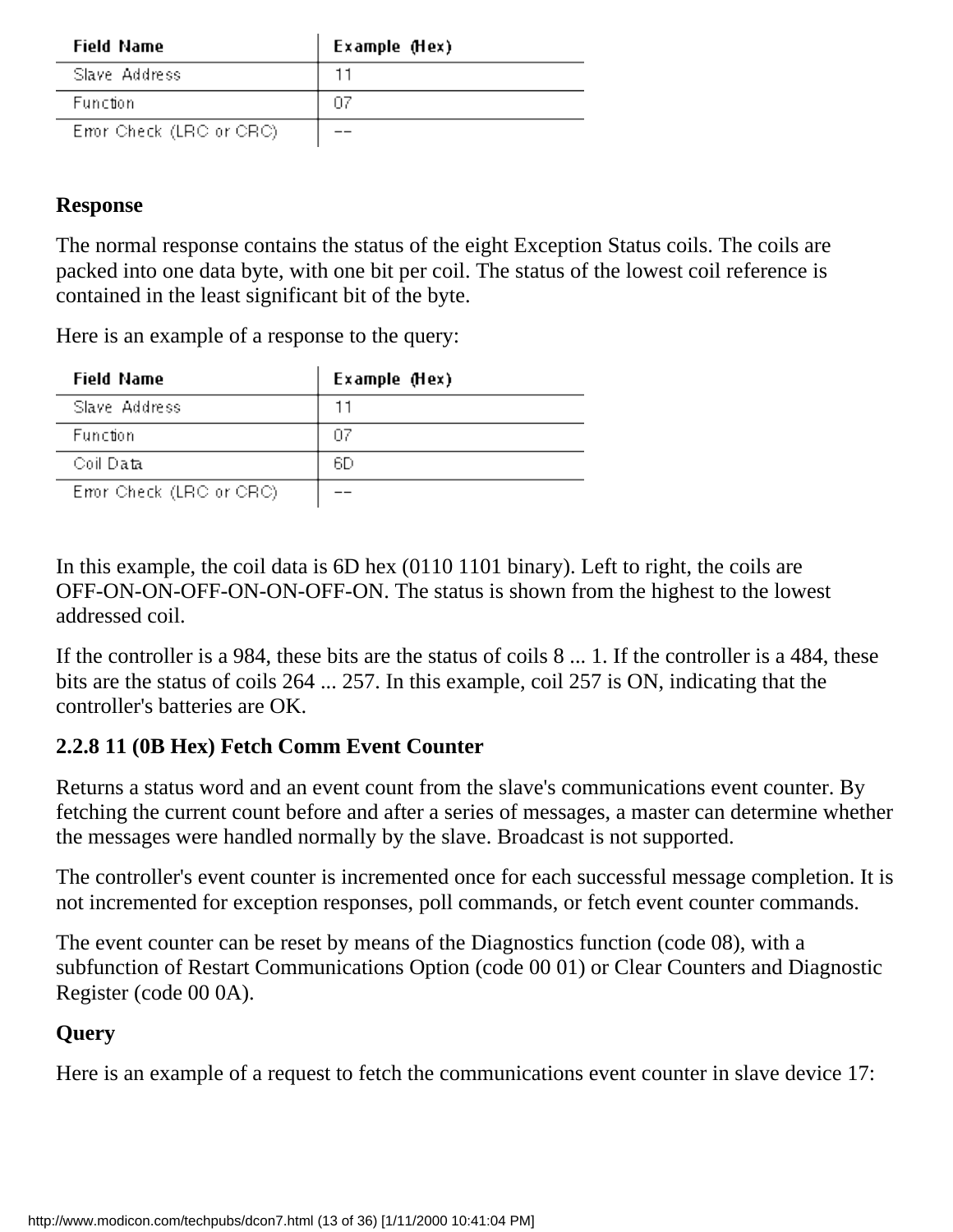| Field Name               | Example (Hex) |
|--------------------------|---------------|
| Slave Address            | 11            |
| Function                 | 0B            |
| Error Check (LRC or CRC) |               |

The normal response contains a two-byte status word, and a two-byte event count. The status word will be all ones (FF FF hex) if a previously issued program command is still being processed by the slave (a busy condition exists). Otherwise, the status word will be all zeros.

Here is an example of a response to the query:

| Field Name               | Example (Hex) |
|--------------------------|---------------|
| Slave Address            | 11            |
| Function                 | 0B            |
| Status Hi                | FF            |
| Status Lo                | FF            |
| Event Count Hi           | 01            |
| Event Count Lo           | 08            |
| Error Check (LRC or CRC) |               |

In this example, the status word is FF FF hex, indicating that a program function is still in progress in the slave. The event count shows that 264 (01 08 hex) events have been counted by the controller.

#### <span id="page-20-0"></span>**2.2.9 12 (0C Hex) Fetch Comm Event Log**

Returns a status word, event count, message count, and a field of event bytes from the slave. Broadcast is not supported. The status word and event count are identical to that returned by the Fetch Communications Event Counter function (11, 0B hex).

The message counter contains the quantity of messages processed by the slave since its last restart, clear counters operation, or power-up. This count is identical to that returned by the Diagnostic function (code 08), subfunction Return Bus Message Count (code 11, 0B hex).

The event bytes field contains 0 ... 64 bytes, with each byte corresponding to the status of one Modbus send or receive operation for the slave. The events are entered by the slave into the field in chronological order. Byte 0 is the most recent event. Each new byte flushes the oldest byte from the field.

# **Query**

Here is an example of a request to fetch the communications event log in slave device 17: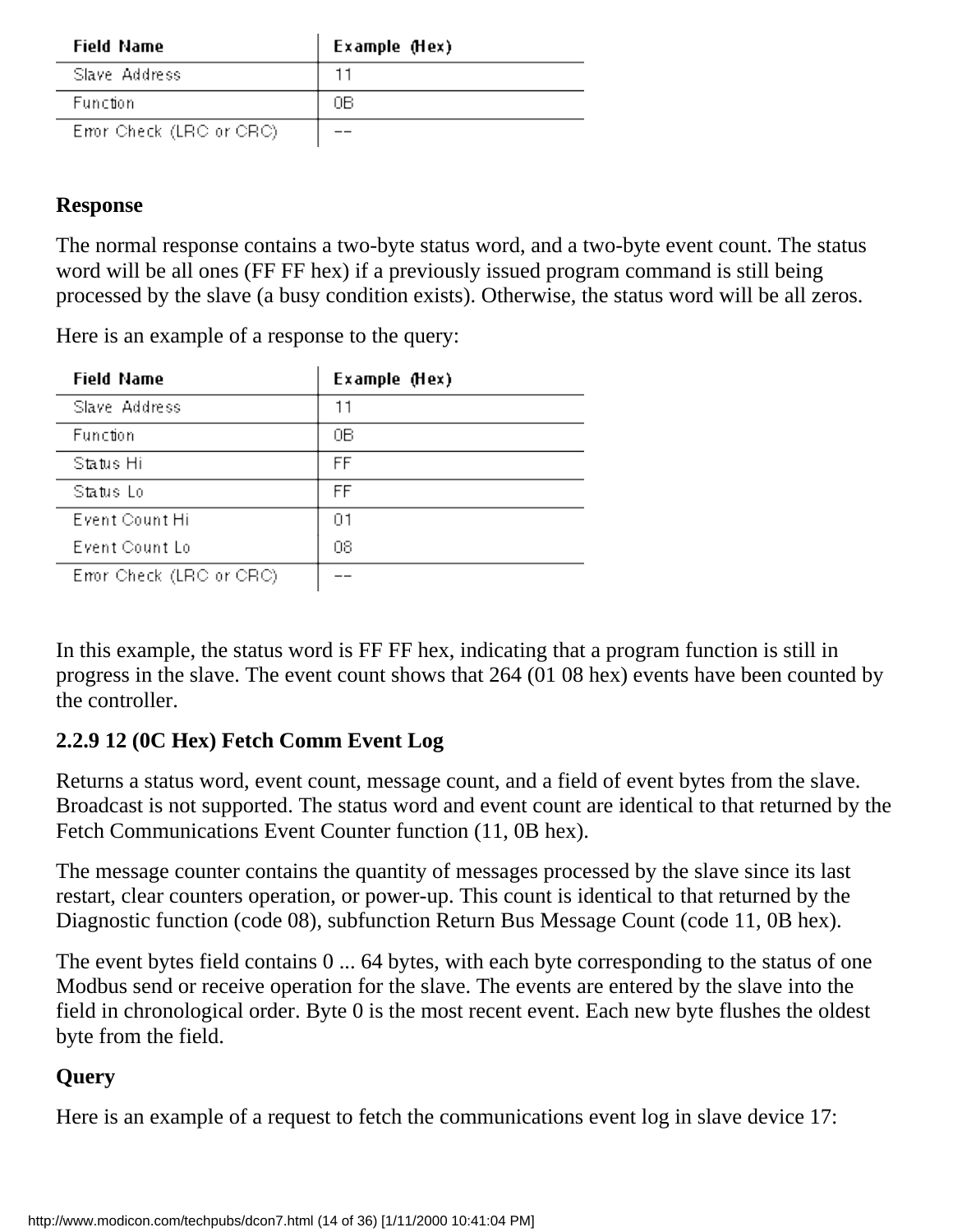| Field Name               | Example (Hex) |
|--------------------------|---------------|
| Slave Address            | 11            |
| <b>Function</b>          | 0C            |
| Error Check (LRC or CRC) |               |

The normal response contains a two-byte status word field, a two-byte event count field, a two-byte message count field, and a field containing 0 ... 64 bytes of events. A byte-count field defines the total length of the data in these four fields.

Here is an example of a response to the query:

| <b>Field Name</b>        | Example (Hex) |
|--------------------------|---------------|
| Slave Address            | 11            |
| Function                 | 0C            |
| <b>Byte Count</b>        | 08            |
| Status Hi                | 00            |
| Status Lo                | 00            |
| Event Count Hi           | 01            |
| Event Count Lo           | 08            |
| Message Count Hi         | 01            |
| Message Count Lo         | 21            |
| Event 0                  | 20            |
| Event 1                  | 00            |
| Error Check (LRC or CRC) |               |

In this example, the status word is 00 00 hex, indicating that the slave is not processing a program function. The event count shows that 264 (01 08 hex) events have been counted by the slave. The message count shows that 289 (01 21 hex) messages have been processed.

The most recent communications event is shown in the Event 0 byte. Its contents (20 hex) show that the slave has most recently entered the Listen Only Mode.

The previous event is shown in the Event 1 byte. Its contents (00 hex) show that the slave received a Communications Restart.

#### **What the Event Bytes Contain**

An event byte returned by the Fetch Communications Event Log function can be any one of four types. The type is defined by bit 7 (the high-order bit) in each byte. It may be further defined by bit 6.

#### **Slave Modbus Receive Event**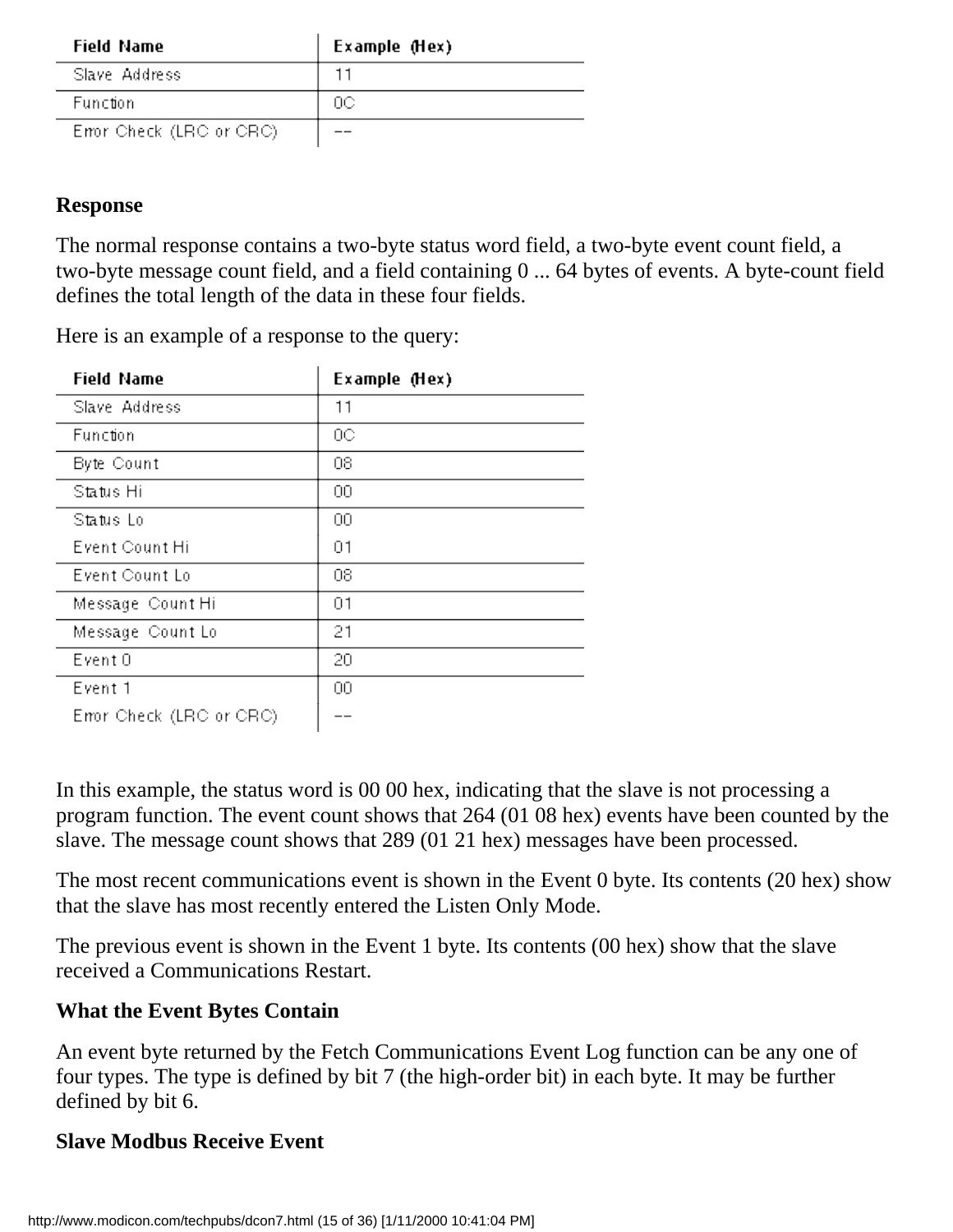This type of event byte is stored by the slave when a query message is received. It is stored before the slave processes the message. This event is defined by bit 7 set to a logic 1. The other bits will be set to a logic 1 if the corresponding condition is TRUE. The bit layout is:

| Bit | <b>Contents</b>               |
|-----|-------------------------------|
| n   | NotUsed                       |
|     | Communications Error          |
| 2   | NotUsed                       |
| 3   | NotUsed                       |
| 4   | Character Overrun             |
| 5   | Currently in Listen Only Mode |
| 6   | <b>Broadcast Received</b>     |
|     |                               |

#### **Slave Modbus Send Event**

This type of event byte is stored by the slave when it finishes processing a query message. It is stored if the slave returned a normal or exception response, or no response. This event is defined by bit 7 set to a logic 0, with bit 6 set to a 1. The other bits will be set to a logic 1 if the corresponding condition is TRUE. The bit layout is:

| Bit                      | Contents                                            |
|--------------------------|-----------------------------------------------------|
| 0                        | Read Exception Sent (Exception Codes 13)            |
|                          | Slave Abort Exception Sent (Exception Code 4)       |
| $\overline{2}$           | Slave Busy Exception Sent (Exception Codes 5 and 6) |
| $\overline{\phantom{a}}$ | Slave Program NAK Exception Sent (Exception Code 7) |
| $\overline{4}$           | Write Timeout Error Occurred                        |
| 5                        | Currently in Listen Only Mode                       |
| -6                       |                                                     |
|                          |                                                     |

#### **Slave Entered Listen Only Mode**

This type of event byte is stored by the slave when it enters the Listen Only Mode. The event is defined by a contents of 04 hex. The bit layout is:

| Bit | <b>Contents</b> |
|-----|-----------------|
| Ω   | 0               |
|     | 0               |
| 2   |                 |
| 3   | 0               |
|     | 0               |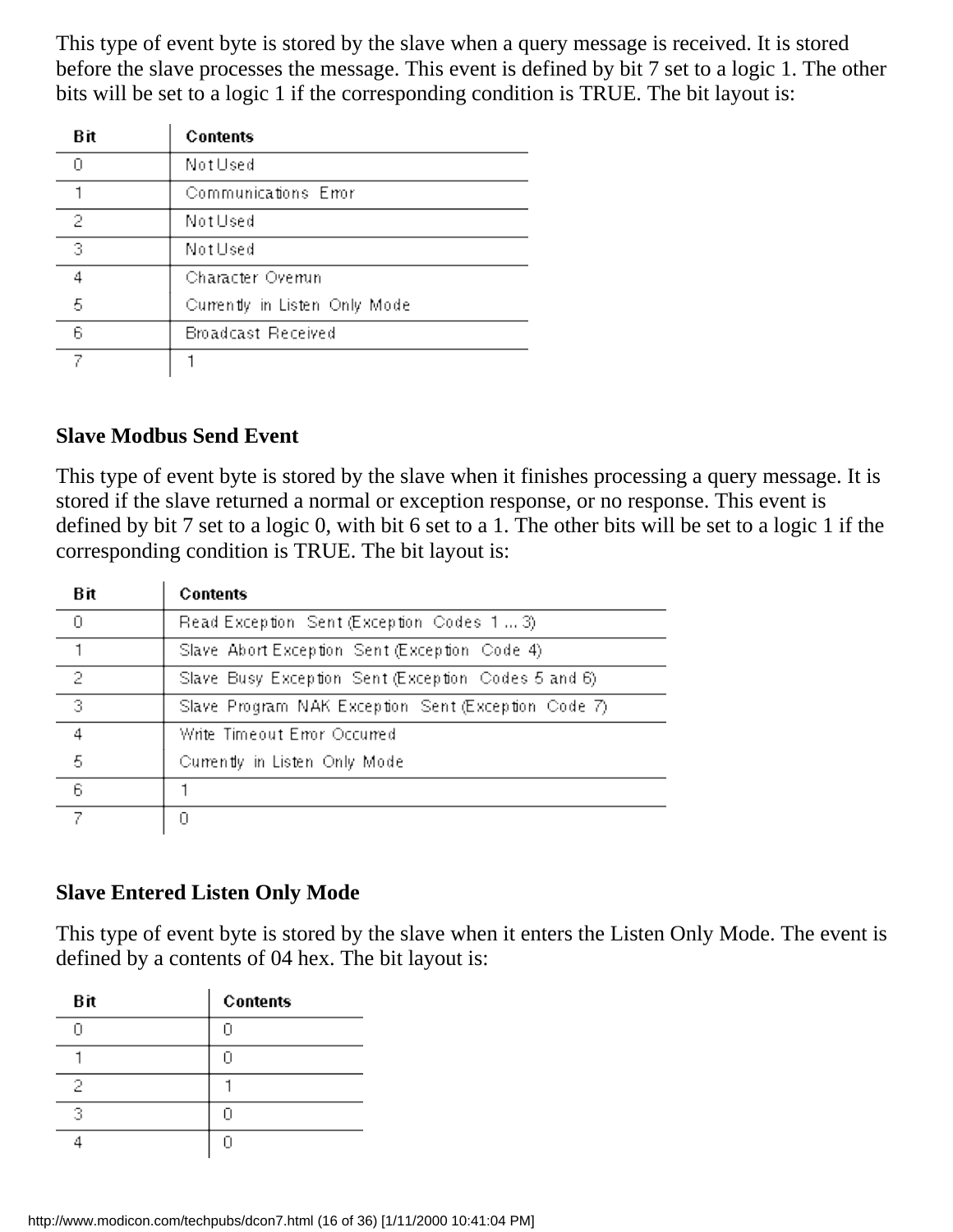| 5 | О |
|---|---|
| 6 | υ |
|   |   |

#### **Slave Initiated Communication Restart**

This type of event byte is stored by the slave when its communications port is restarted. The slave can be restarted by the Diagnostics function (code 08), with subfunction Restart Communications Option (code 00 01).

That function also places the slave into a Continue on Error or Stop on Error mode. If the slave is placed into Continue on Error mode, the event byte is added to the existing event log. If the slave is placed into Stop on Error mode, the byte is added to the log and the rest of the log is cleared to zeros. The event is defined by a contents of zero. The bit layout is:

| Bit | <b>Contents</b> |
|-----|-----------------|
| 0   | 0               |
|     | 0               |
| 2   | 0               |
| 3   | 0               |
| 4   | 0               |
| 5   | 0               |
| 6   | ٥               |
| 7   | Ω               |

# <span id="page-23-0"></span>**2.2.10 15 (0F Hex) Force Multiple Coils**

Forces each coil (0*x* reference) in a sequence of coils to either ON or OFF. When broadcast, the function forces the same coil references in all attached slaves. The maximum parameters supported by various controller models are listed on page .

「三

**Note:** The function will override the controller's memory protect state and a coil's disable state. The forced state will remain valid until the controller's logic next solves each coil. Coils will remain forced if they are not programmed in the controller's logic.

#### **Query**

The query message specifies the coil references to be forced. Coils are addressed starting at zero-coil 1 is addressed as 0.

The reguested ON / OFF states are specified by contents of the query data field. A logical 1 in a bit position of the field requests the corresponding coil to be ON. A logical 0 requests it to be **OFF.**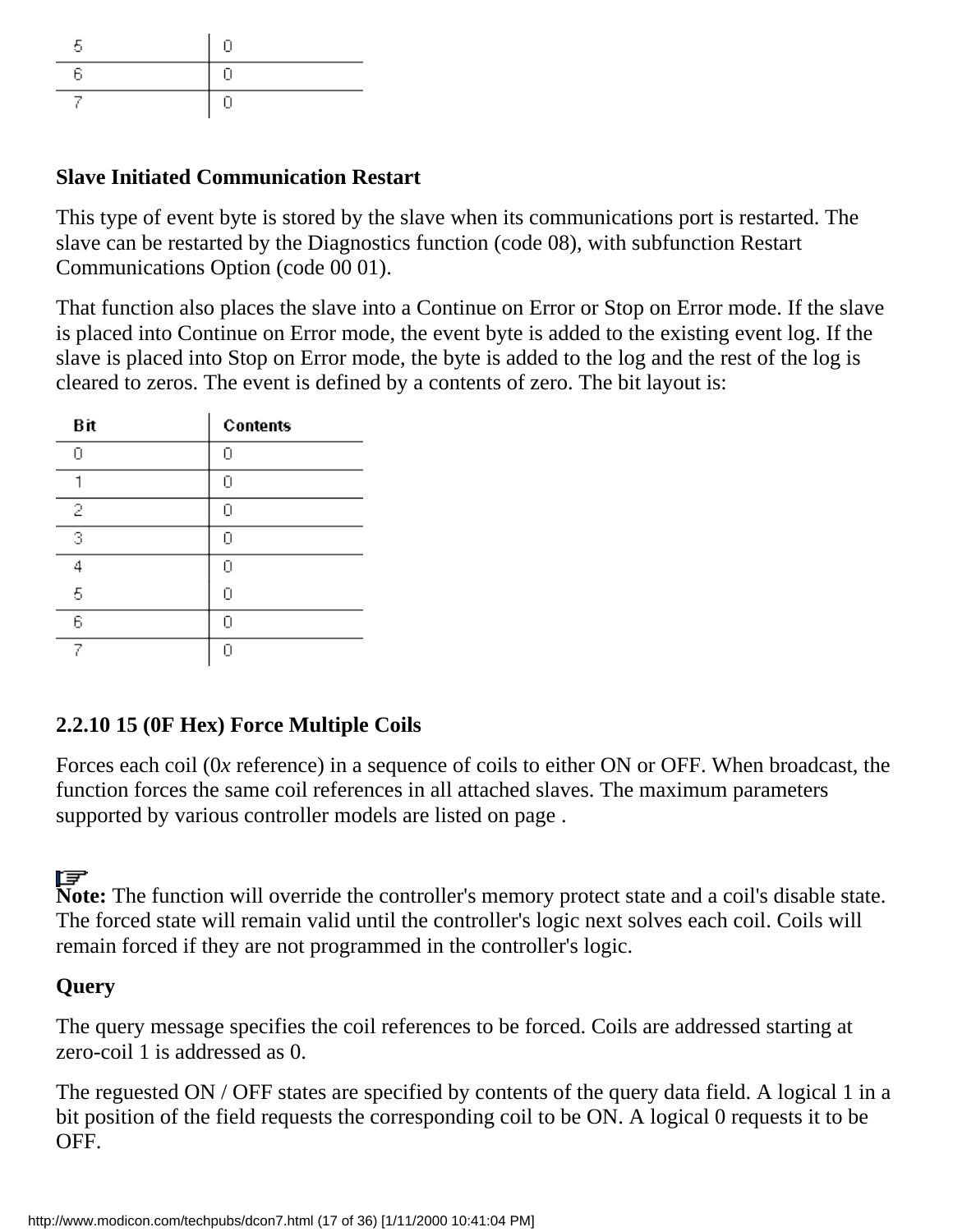The following page shows an example of a request to force a series of ten coils starting at coil 20 (addressed as 19, or 13 hex) in slave device 17.

The query data contents are two bytes: CD 01 hex (1100 1101 0000 0001 binary). The binary bits correspond to the coils in the following way:

**Bit:** 1 1 0 0 1 1 0 1 0 0 0 0 0 0 0 1

**Coil:** 27 26 25 24 23 22 21 20 - - - - - - 29 28

The first byte transmitted (CD hex) addresses coils 27 ... 20, with the least significant bit addressing the lowest coil (20) in this set.

The next byte transmitted (01 hex) addresses coils 29 and 28, with the least significant bit addressing the lowest coil (28) in this set. Unused bits in the last data byte should be zero-filled.

| <b>Field Name</b>            | Example (Hex) |
|------------------------------|---------------|
| Slave Address                | 11            |
| Function                     | 0F            |
| Coil Address Hi              | 00            |
| Coil Address, Lo             | 13            |
| Quantity of Coils Hi         | 00            |
| Quantity of Coils Lo         | 0A            |
| <b>Byte Count</b>            | 02            |
| Force Data Hi (Coils 27  20) | CD            |
| Force Data Lo (Coils 29  28) | 01            |
| Error Check (LRC or CRC)     |               |

#### **Response**

The normal response returns the slave address, function code, starting address, and quantity of coils forced. Here is an example of a response to the query shown above:

| Field Name               | Example (Hex) |
|--------------------------|---------------|
| Slave Address            | 11            |
| Function                 | 0F            |
| Coil Address Hi          | 00            |
| Coil Address, Lo         | 13            |
| Quantity of Coils Hi     | 00            |
| Quantity of Coils Lo     | 0A            |
| Error Check (LRC or CRC) |               |

# <span id="page-24-0"></span>**2.2.11 16 (10 Hex) Preset Multiple Registers**

Presets values into a sequence of holding registers (4*x* references). When broadcast, the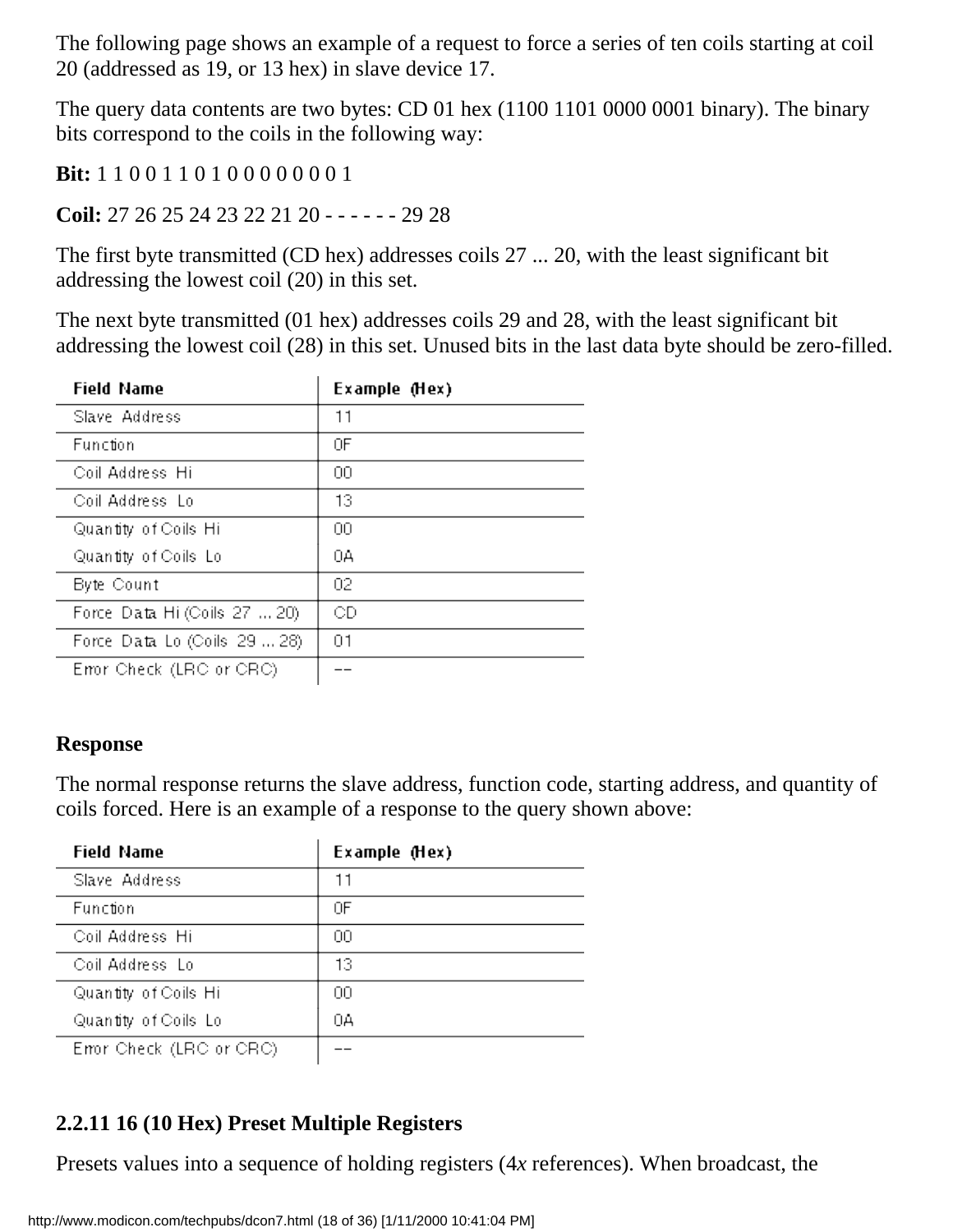function presets the same register references in all attached slaves. The maximum parameters supported by various controller models are listed on page .

**I≡**<br>**Note:** The function will override the controller's memory protect state. The preset values will remain valid in the registers until the controller's logic next solves the register contents. The register values will remain if they are not programmed in the controller's logic.

### **Query**

The query message specifies the register references to be preset. Registers are addressed starting at zero-register 1 is addressed as 0.

The requested preset values are specified in the query data field. M84 and 484 controllers use a 10-bit binary value, with the six high order bits set to zeros. All other controllers use 16-bit values. Data is packed as two bytes per register.

Here is an example of a request to preset two registers starting at 40002 to 00 0A and 01 02 hex, in slave device 17:

| <b>Field Name</b>        | Example (Hex) |
|--------------------------|---------------|
| Slave Address            | 11            |
| Function                 | 10            |
| Starting Address Hi      | 00            |
| Starting Address Lo      | 01            |
| Number of Registers Hi   | 00            |
| Number of Registers Lo   | 02            |
| Byte Count               | 04            |
| Data Hi                  | 00            |
| Data Lo                  | 0A            |
| Data Hi                  | 01            |
| Data Lo                  | 02            |
| Error Check (LRC or CRC) |               |

#### **Response**

The normal response returns the slave address, function code, starting address, and quantity of registers preset. Here is an example of a response to the query shown above.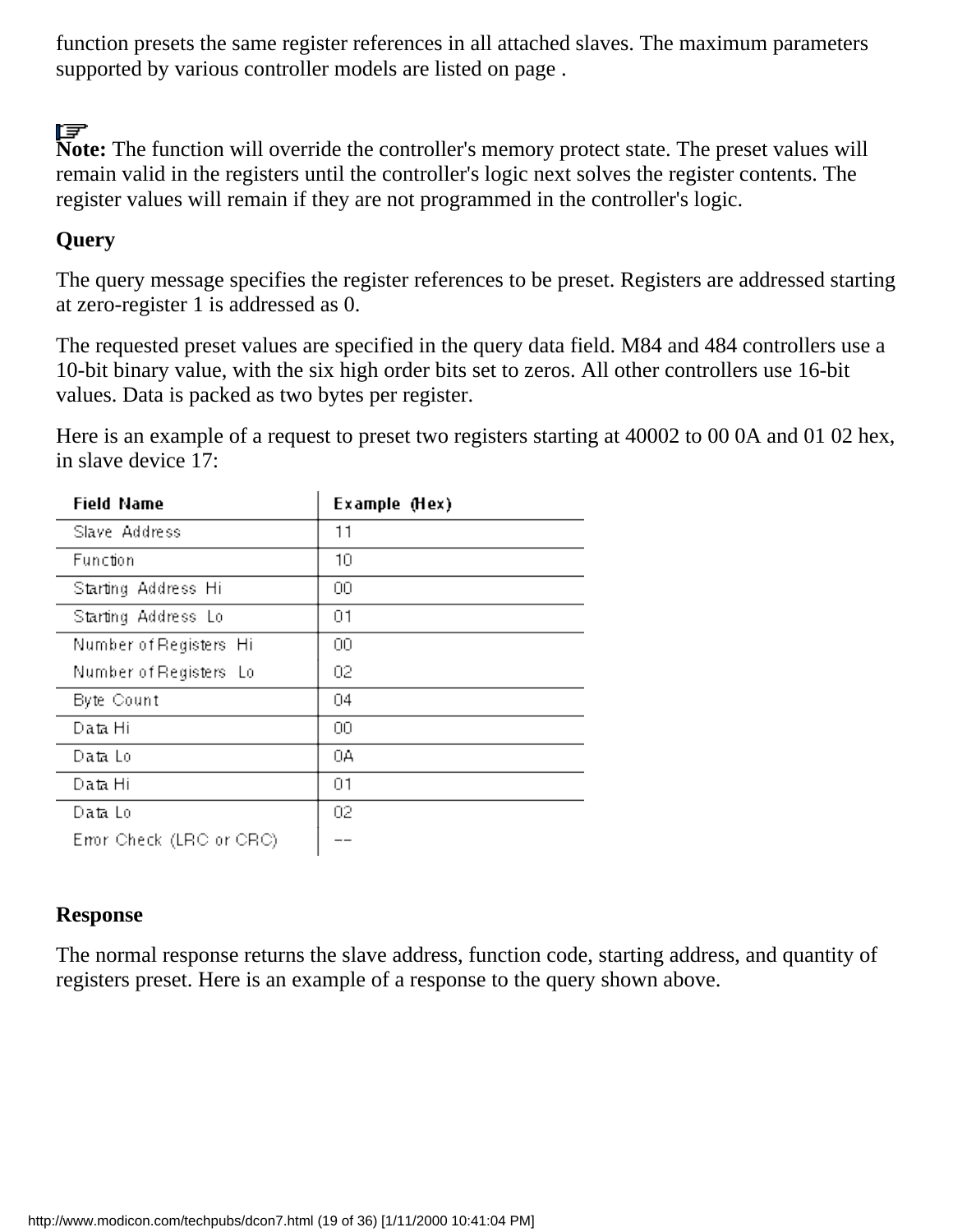| Field Name               | Example (Hex) |
|--------------------------|---------------|
| Slave Address            | 11            |
| Function                 | 10            |
| Starting Address Hi      | 00            |
| Starting Address Lo      | 01            |
| Number of Registers Hi   | 00            |
| Number of Registers Lo   | 02            |
| Error Check (LRC or CRC) |               |

### <span id="page-26-0"></span>**2.2.12 17 (11 Hex) Report Slave ID**

Returns a description of the type of controller present at the slave address, the current status of the slave Run indicator, and other information specific to the slave device. Broadcast is not supported.

#### **Query**

Here is an example of a request to report the ID and status of slave device 17:

| Field Name               | Example (Hex) |
|--------------------------|---------------|
| Slave Address            | 11            |
| <b>Function</b>          | 11            |
| Error Check (LRC or CRC) |               |

#### **Response**

The format of a normal response is shown below. The data contents are specific to each controller type.

| <b>Field Name</b>           | Example (Hex)      |
|-----------------------------|--------------------|
| Slave Address               | Echo Slave Address |
| Function                    | 11                 |
| Byte Count                  | Device-specific    |
| Slave ID                    | Device-specific    |
| <b>Run Indicator Status</b> | $00 =$ OFF         |
|                             | $FF = ON$          |
| Additional Data,            | Device-specific    |
| Error Check (LRC or CRC)    |                    |

#### **Summary of Slave IDs**

These are the Slave ID codes returned by Modicon controllers in the first byte of the data field: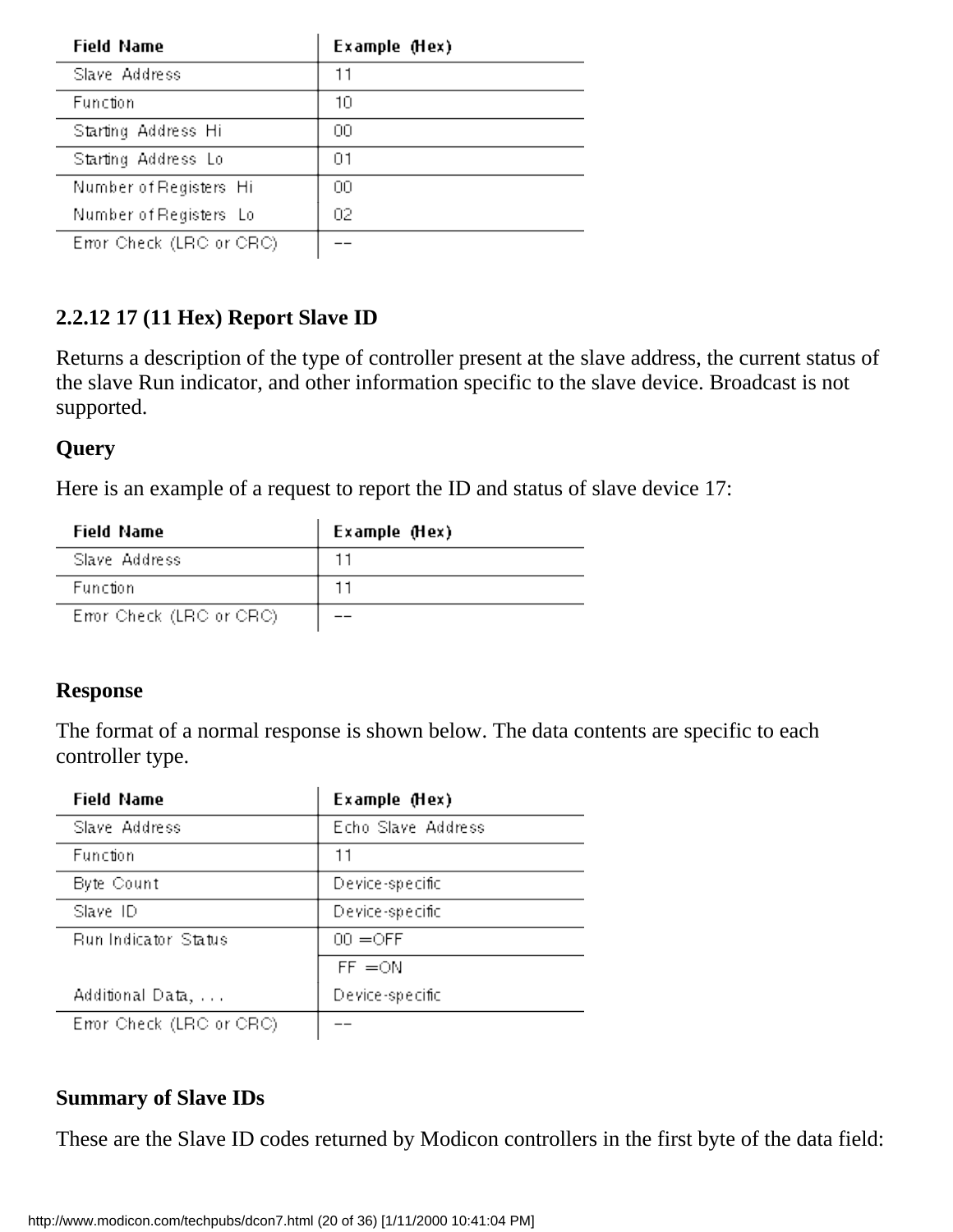| <b>Slave ID</b> | Controller |
|-----------------|------------|
| Ο               | Micro 84   |
|                 | 484        |
| 2               | 184/384    |
| 3               | 584        |
| 8               | 884        |
| я               | 984        |

#### **184 / 384**

The 184 or 384 controller returns a byte count of either 4 or 74 (4A hexadecimal). If the controller's J347 Modbus Slave Interface is setup properly, and its internal PIB table is normal, the byte count will be 74. Otherwise the byte count will be 4. The four bytes that are always returned are:

| B yte        | Contents                                                           |              |                         |
|--------------|--------------------------------------------------------------------|--------------|-------------------------|
| $\mathbf{1}$ | Slave ID (2 for 184/384); see bytes 3 and 4 for further definition |              |                         |
| -2           | <b>RUN</b> indicator status                                        |              | $0 =$ OFF               |
|              |                                                                    |              | $FF = ON$               |
| 3 and 4      | Status word                                                        |              |                         |
|              |                                                                    | Bit 0        | Ω                       |
|              |                                                                    | Bit 1        | 0 = Memory Protect OFF  |
|              |                                                                    |              | 1 = Memory Protect ON   |
|              |                                                                    | Bits 2 and 3 | $0, 0 = 184$ Controller |
|              |                                                                    |              | $1, 0 = 384$ Controller |
|              |                                                                    | Bits 4  15   | Unused                  |

Bytes 5 ... 10, returned for a correct J347 setup and normal PIB, are:

| B yte    | Content                    |
|----------|----------------------------|
| 5 and 6  | PIB table starting address |
| 7 and 8  | Controller serial number   |
| 9 and 10 | Executive ID               |

Bytes 11 ... 74 contain the PIB table. This data is valid only if the controller is running (as shown in Byte 2). The table is as follows: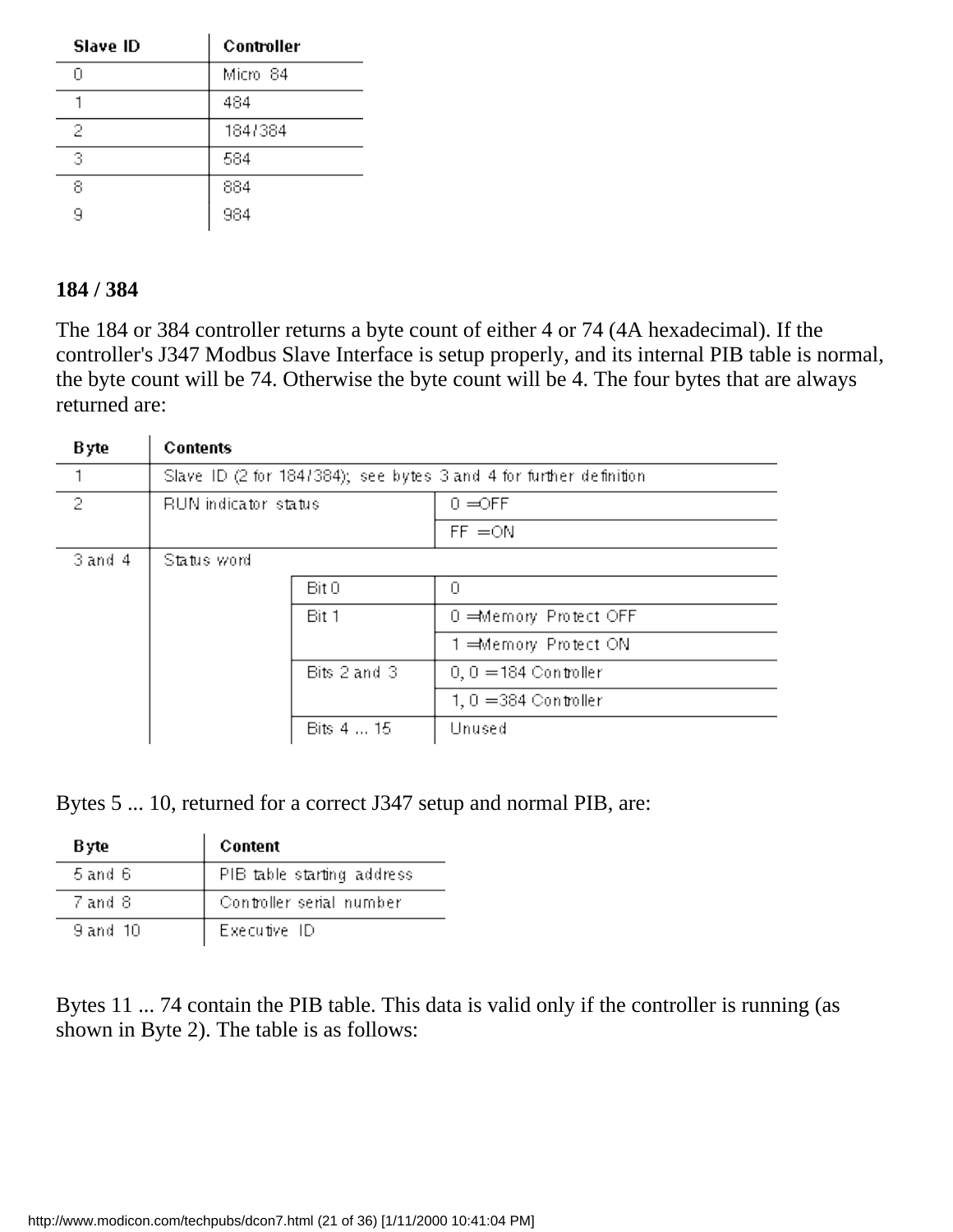| B yte     | <b>Content</b>                            |  |  |
|-----------|-------------------------------------------|--|--|
| 11 and 12 | Maximum quantity of output coils          |  |  |
| 13 and 14 | Output coil enable table                  |  |  |
| 15 and 16 | Address ofinput coil/run table            |  |  |
| 17 and 18 | Quantity of input coils                   |  |  |
| 19 and 20 | Inputcoil enable table                    |  |  |
| 21 and 22 | First latch number (multiple of 16)       |  |  |
| 23 and 24 | Last latch number (multiple of 16)        |  |  |
| 25 and 26 | Address of input registers                |  |  |
| 27 and 28 | Quantity of input registers               |  |  |
| 29 and 30 | Quantity of output and holding registers. |  |  |
| 31 and 32 | Address of user logic                     |  |  |
| 33 and 34 | Address of output coil RAM table          |  |  |
| 35 and 36 | Function inhibit mask                     |  |  |
| 37 and 38 | Address of extended function routine      |  |  |
| 39 and 40 | Address ofdata transfer routine           |  |  |
| 41 and 42 | Address of traffic cop                    |  |  |
| 43 and 44 | Unused                                    |  |  |
| 45 and 46 | Function inhibit mask                     |  |  |
| 47 and 48 | Address of A Mode history table           |  |  |
| 49 and 50 | Request table for DX printer              |  |  |
| 51 and 52 | Quantity ofsequence groups                |  |  |
| 53 and 54 | Address ofsequence image table            |  |  |
| 55 and 56 | Address ofsequence RAM                    |  |  |
| 57 and 58 | Quantity of 50XX registers                |  |  |
| 59 and 60 | Address of 50XX table                     |  |  |
| 61 and 62 | Address of output coil RAM image          |  |  |
| 63 and 64 | Address of input RAM image                |  |  |
| 65 and 66 | Delayed output start group                |  |  |
| 67 and 68 | Delayed output end group                  |  |  |
| 69 and 70 | Watchdog line                             |  |  |
| 71 and 72 | RAM Address of latches                    |  |  |
| 73 and 74 | Quantity of delayed output groups         |  |  |

# **584**

The 584 controller returns a byte count of 9, as follows: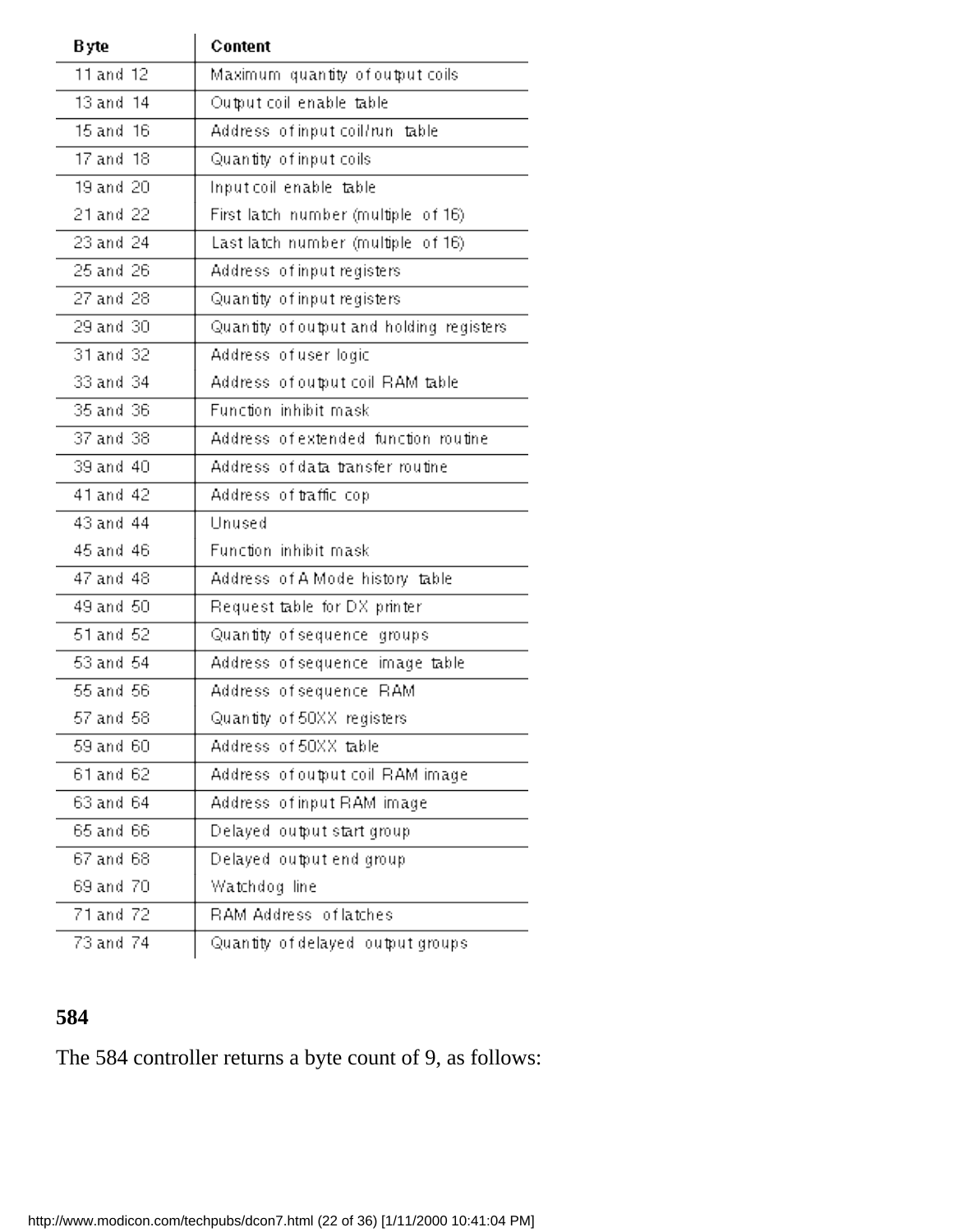| B yte | <b>Contents</b>             |                                                                            |                                                                           |  |  |
|-------|-----------------------------|----------------------------------------------------------------------------|---------------------------------------------------------------------------|--|--|
| 1     | Slave ID                    | 3                                                                          |                                                                           |  |  |
| 2     | <b>RUN</b> indicator status |                                                                            | $0 =$ OFF                                                                 |  |  |
|       |                             |                                                                            | $FF = ON$                                                                 |  |  |
| 3.    |                             | Quantity of 4K sections of page 0 memory                                   |                                                                           |  |  |
| 4     |                             | Quantity of 1K sections of state RAM                                       |                                                                           |  |  |
| 5     |                             | Quantity of segments of user logic                                         |                                                                           |  |  |
| 6     |                             | High byte of the machine state word (configuration table word 101, 65 hex) |                                                                           |  |  |
|       |                             | Bit 15 (MSB of byte)                                                       | Port 1 setup                                                              |  |  |
|       |                             | <b>Bit 14</b>                                                              | Port 2 setup                                                              |  |  |
|       |                             | <b>Bit 13</b>                                                              | Port 1 address set                                                        |  |  |
|       |                             | <b>Bit 12</b>                                                              | Port 2 address set                                                        |  |  |
|       |                             | <b>Bit 11</b>                                                              | Unassigned                                                                |  |  |
|       |                             | <b>Bit 10</b>                                                              | 0 = Constand Sweep OFF                                                    |  |  |
|       |                             |                                                                            | 1=Constand Sweep ON                                                       |  |  |
|       |                             | Bit 9                                                                      | 0 =Single Sweep OFF                                                       |  |  |
|       |                             |                                                                            | 1=Single Sweep ON                                                         |  |  |
| 6     |                             | Bit 8                                                                      | $0 = 24$ -bit nodes<br>$1 = 16$ -bit nodes                                |  |  |
|       |                             |                                                                            |                                                                           |  |  |
| 7     |                             | Low byte of the machine state word                                         |                                                                           |  |  |
|       |                             | Bit 7                                                                      | $1 = Power ON$                                                            |  |  |
|       |                             |                                                                            | should never =0 (OFF)                                                     |  |  |
|       |                             | Bit 6                                                                      | $0 =$ RUN indicator ON                                                    |  |  |
|       |                             |                                                                            | 1 =RUN indicator OFF<br>0 = Memory Protect ON                             |  |  |
|       |                             | Bit 5                                                                      |                                                                           |  |  |
|       |                             |                                                                            | 1 = Memory Protect OFF                                                    |  |  |
|       |                             | Bit 4                                                                      | $0 =$ Battery OK                                                          |  |  |
|       |                             |                                                                            | 1 = Battery Not OK                                                        |  |  |
| 7     |                             | Bits 3  0                                                                  | Unassigned                                                                |  |  |
| 8     |                             |                                                                            | High byte of the machine stop code (configuration table word 105, 69 hex) |  |  |
|       |                             | Bit 15 (MSB of byte)                                                       | Peripheral port stop (controlled stop)                                    |  |  |
|       |                             | <b>Bit 14</b>                                                              | Unassigned                                                                |  |  |
|       |                             | <b>Bit 13</b>                                                              | Dim awareness                                                             |  |  |
|       |                             | <b>Bit 12</b>                                                              | Illegal peripheral intervention                                           |  |  |
|       |                             | <b>Bit 11</b>                                                              | Multirate solve table invalid                                             |  |  |
|       |                             | <b>Bit 10</b>                                                              | Start of Node did not start segment                                       |  |  |
|       |                             | Bit 9                                                                      | State RAM test failed                                                     |  |  |
|       |                             | Bit 8                                                                      | No End of Logic detected, or bad quanti-<br>ty of segments                |  |  |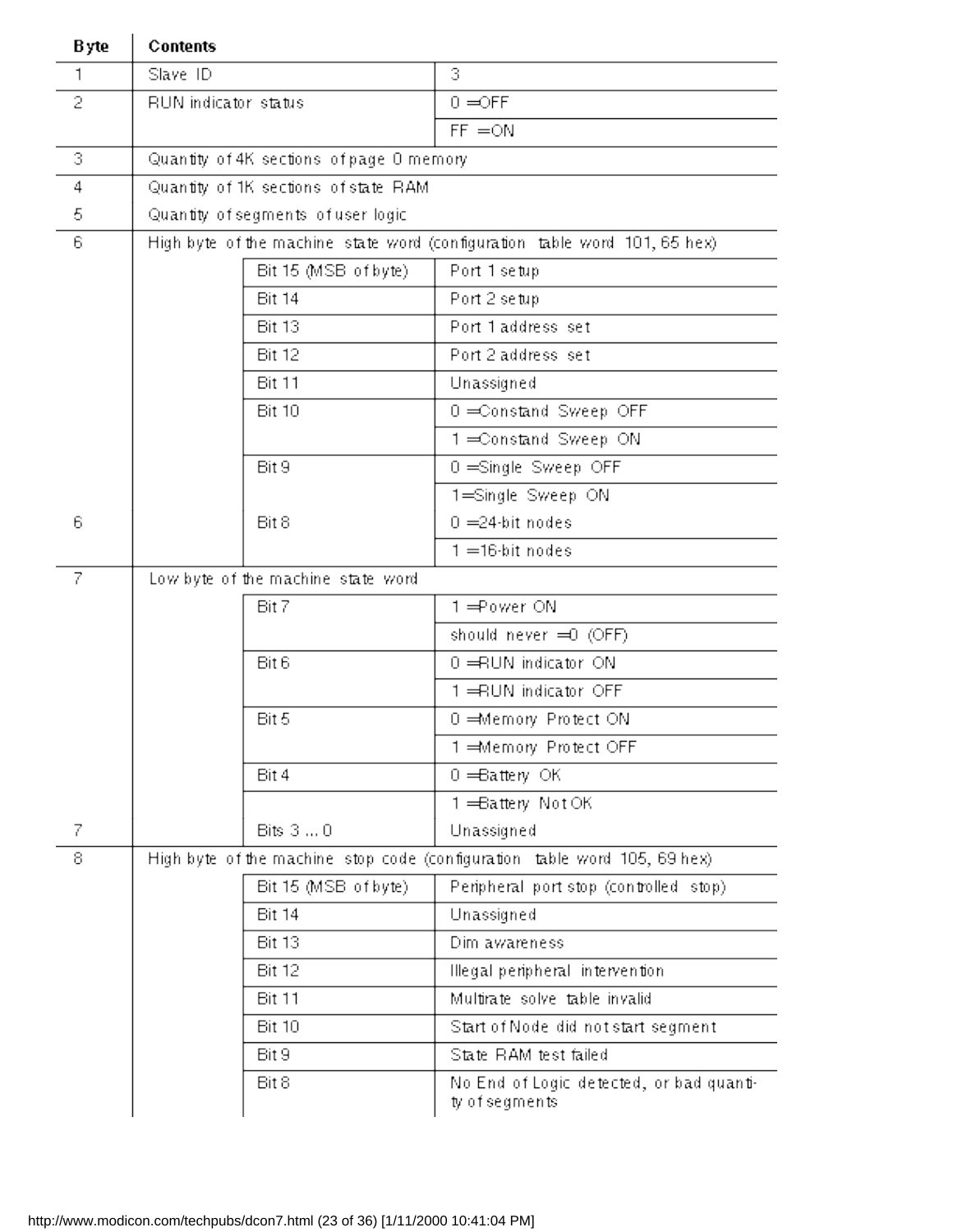Low byte of the machine stop code

| Bit 7 (MSB of byte) | Watchdog timer expired   |
|---------------------|--------------------------|
| Bit 6               | Real time clock error    |
| Bit 5               | CPU diagnostic failed    |
| Bit 4               | Invalid traffic cop type |
| Bit 3               | Invalid node type        |
| Bit 2               | Logic checksum emor      |
| Bit 1               | Backup checksum emor     |
| Bit 0               | Illegal configuration    |

#### **984**

The 984 controller returns a byte count of 9, as follows:

| <b>Byte</b>    | <b>Contents</b>                    |                                          |                                                                            |
|----------------|------------------------------------|------------------------------------------|----------------------------------------------------------------------------|
| $\mathbf{1}$   | Slave ID                           |                                          | 9.                                                                         |
| $\overline{2}$ | <b>RUN</b> indicator status        |                                          | $0 =$ OFF                                                                  |
|                |                                    |                                          | $FF = ON$                                                                  |
| 3.             |                                    | Quantity of 4K sections of page 0 memory |                                                                            |
| 4              |                                    | Quantity of 1K sections of state RAM     |                                                                            |
| 5              | Quantity of segments of user logic |                                          |                                                                            |
| 6              |                                    |                                          | High byte of the machine state word (configuration table word 101, 65 hex) |
|                |                                    | Bit 15 (MSB of byte)                     | Unassigned                                                                 |
|                |                                    | Bits 14  11                              | Unassigned                                                                 |
|                | <b>Bit 10</b>                      |                                          | 0 = Constand Sweep OFF                                                     |
|                |                                    |                                          | 1 = Constand Sweep ON                                                      |
|                | Bit 9                              |                                          | 0 = Single Sweep OFF                                                       |
|                |                                    |                                          | 1 =Single Sweep ON                                                         |
|                | Bit 8                              |                                          | $0 = 24$ -bit nodes                                                        |
|                |                                    | $1 = 16$ -bit nodes                      |                                                                            |
| 7              | Low byte of the machine state word |                                          |                                                                            |
|                |                                    | Bit 7 (MSB of byte)                      | $1 = Power ON$                                                             |
|                |                                    |                                          | should never $=0$ (OFF)                                                    |
|                | Bit 6                              |                                          | $\overline{0}$ =RUN indicator ON                                           |
|                |                                    |                                          | 1 =RUN indicator OFF                                                       |
|                | Bit 5                              |                                          | 0 = Memory Protect ON                                                      |
|                |                                    |                                          | 1 = Memory Protect OFF                                                     |
|                | Bit 4<br>$0 =$ Battery OK          |                                          |                                                                            |
|                |                                    |                                          | 1 = Battery Not OK                                                         |
|                | Bits 3  1<br>Unassigned            |                                          |                                                                            |
|                | Bit 0                              |                                          | 0 =NO Memory downsize                                                      |

http://www.modicon.com/techpubs/dcon7.html (24 of 36) [1/11/2000 10:41:04 PM]

9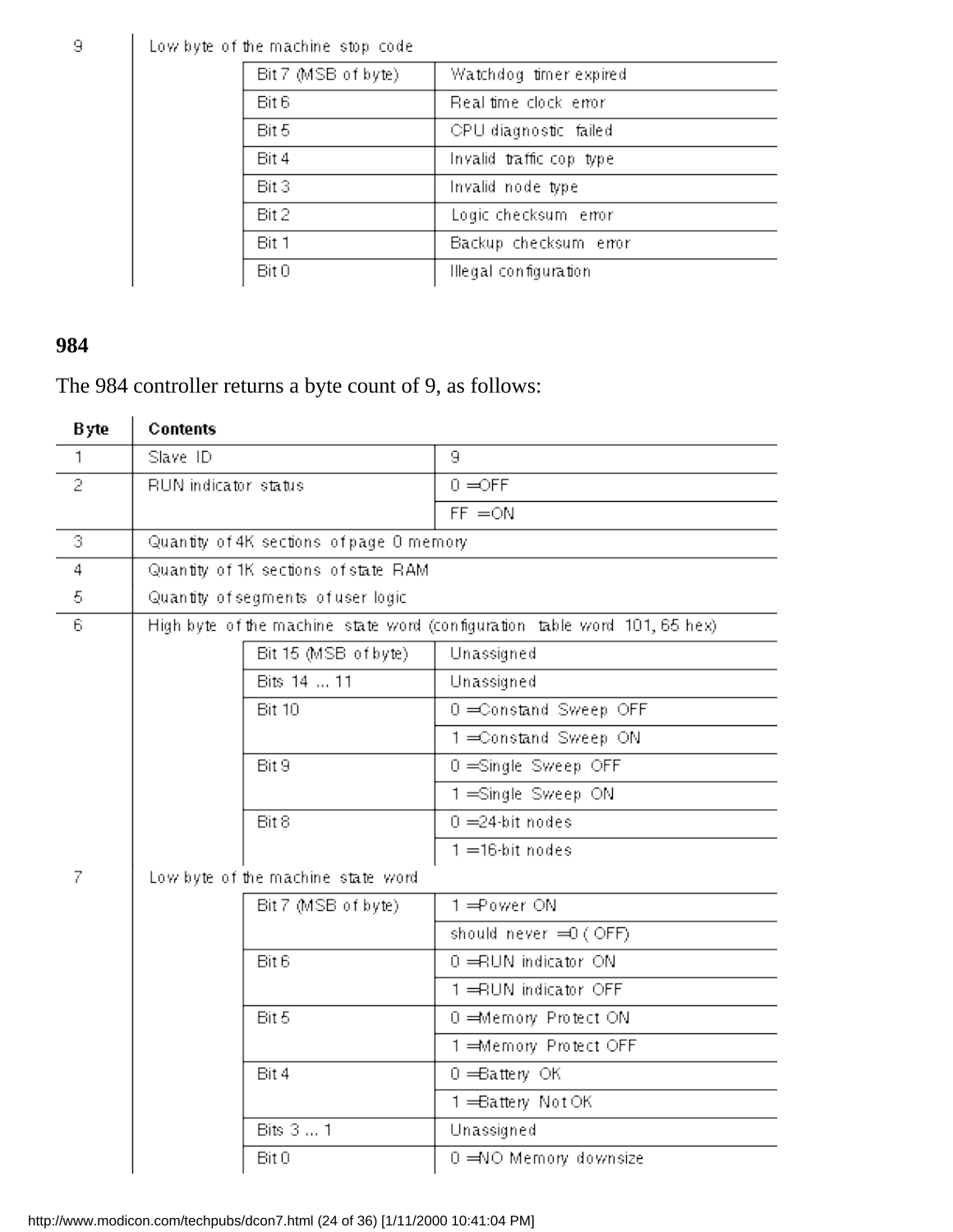|  |  |  | l ⇒Memory Downsizel |
|--|--|--|---------------------|
|--|--|--|---------------------|

**Note:** Bit 0 of the Machine State word defines the use of the memory downsize values in words Note: Bit 0 of the Machine 99, 100, and 175 (63, 64, and AF hexadecimal) of the configuration table. If bit  $0 = \log i$ , downsizing is calculated as follows:

Page 0 size (16-bit words) = (Word 99 \* 4096) - (Word 175 lo byte \* 16)

State table size (16-bit words) = (Word 100  $*$  1024) - (Word 175 hi byte  $*$  16)

| B yte | <b>Contents</b> |                                                                           |                                                          |  |
|-------|-----------------|---------------------------------------------------------------------------|----------------------------------------------------------|--|
| 8     |                 | High byte of the machine stop code (configuration table word 105, 69 hex) |                                                          |  |
|       |                 | Bit 15 (MSB of byte)                                                      | Peripheral port stop (controlled stop)                   |  |
|       |                 | Bit 14 (984A/B/X)                                                         | Extended memory parity failure                           |  |
|       |                 | Bit 14 (Other 984)                                                        | Bad 10 traffic cop                                       |  |
|       |                 | <b>Bit 13</b>                                                             | Dim awareness                                            |  |
|       |                 | <b>Bit 12</b>                                                             | Illegal peripheral intervention                          |  |
|       |                 | <b>Bit 11</b>                                                             | Bad segment scheduler table                              |  |
|       |                 | <b>Bit 10</b>                                                             | Start of Node did not start segment                      |  |
|       |                 | Bit 9                                                                     | State RAM test failed                                    |  |
|       |                 | Bit 8                                                                     | No End of Logic detected, or bad<br>quantity of segments |  |
| 9     |                 | Low byte of the machine stop code                                         |                                                          |  |
|       |                 | Bit 7 (MSB of byte)                                                       | Watchdog timer expired                                   |  |
|       |                 | Bit 6                                                                     | Real time clock error                                    |  |
|       |                 | Bit 5 (984A/B/X)                                                          | CPU diagnostic failed                                    |  |
|       |                 | Bit 5 (Other 984)                                                         | Bad coil used table                                      |  |
|       |                 | Bit 4                                                                     | S908 remote IO head failure                              |  |
|       |                 | Bit 3                                                                     | Invalid node type                                        |  |
|       |                 | Bit 2                                                                     | Logic checksum error                                     |  |
|       |                 | Bit 1                                                                     | Coil disabled while in RUN mode                          |  |
|       |                 | Bit 0                                                                     | Illegal configuration                                    |  |

#### **Micro 84**

The Micro 84 controller returns a byte count of 8, as follows: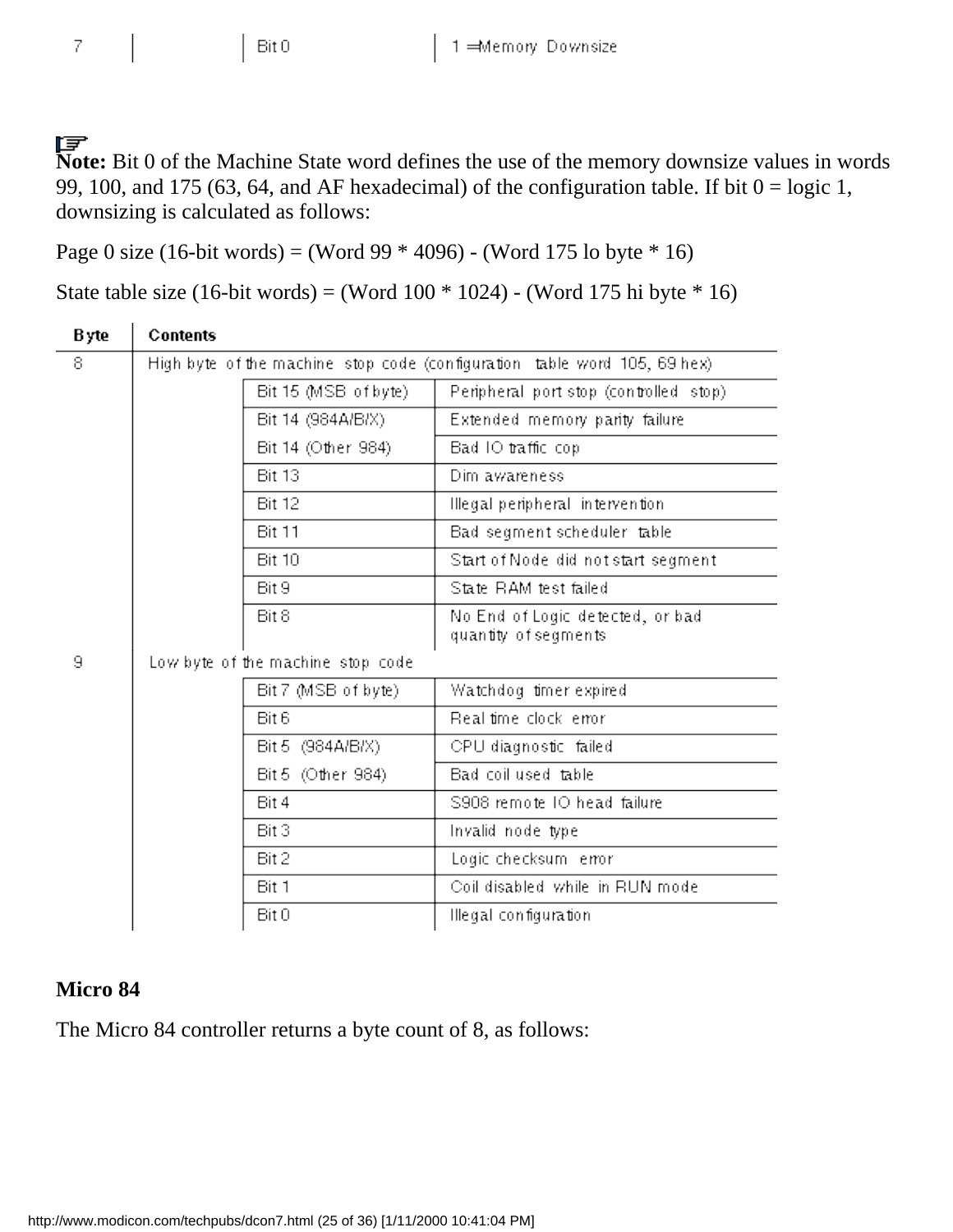| <b>Byte</b> | <b>Contents</b>      |           |
|-------------|----------------------|-----------|
|             | Slave ID             | 0         |
| 2           | RUN indicator status | $0 =$ OFF |
|             |                      | $FF = ON$ |
| 3           | Current port number  |           |
| 4           | Memory size          | $1 = 1K$  |
|             |                      | $2 = 2K$  |
| 5           | Unused (all zeros)   |           |

#### **484**

The 484 controller returns a byte count of 5, as follows:

| <b>Byte</b>    | <b>Contents</b>             |           |
|----------------|-----------------------------|-----------|
|                | Slave ID                    |           |
| $\overline{2}$ | <b>RUN</b> indicator status | $0 = OFF$ |
|                |                             | $FF = ON$ |
| 3              | System state                |           |
| 4              | First configuration byte    |           |
| 5              | Second configuration byte   |           |

#### **884**

The 884 controller returns a byte count of 8, as follows:

| B yte | <b>Contents</b>             |                                                                    |                                        |  |
|-------|-----------------------------|--------------------------------------------------------------------|----------------------------------------|--|
| 1     | Slave ID                    |                                                                    | 8                                      |  |
| 2     | <b>RUN</b> indicator status |                                                                    | $0 =$ OFF                              |  |
|       |                             |                                                                    | $FF = ON$                              |  |
| 3     | Current port number         |                                                                    |                                        |  |
| 4     |                             | Size of user logic plus state RAM in kbytes $(1$ word $=$ 2 bytes) |                                        |  |
| 5     | Reserved                    |                                                                    |                                        |  |
| 6     | Hook bits                   |                                                                    |                                        |  |
|       |                             | Bits 0 and 2                                                       | Reserved                               |  |
|       |                             | Bit 3                                                              | 1 =Do notexecute standard mapper       |  |
|       |                             | Bit 4                                                              | 1 =Test end-of-scan hooks              |  |
|       |                             | Bit 5                                                              | Reserved                               |  |
|       |                             | Bit 6                                                              | 1 =Do notexecute standard logic solver |  |
|       |                             | Bit 7                                                              | Reserved                               |  |
| 7,8   | Reserved                    |                                                                    |                                        |  |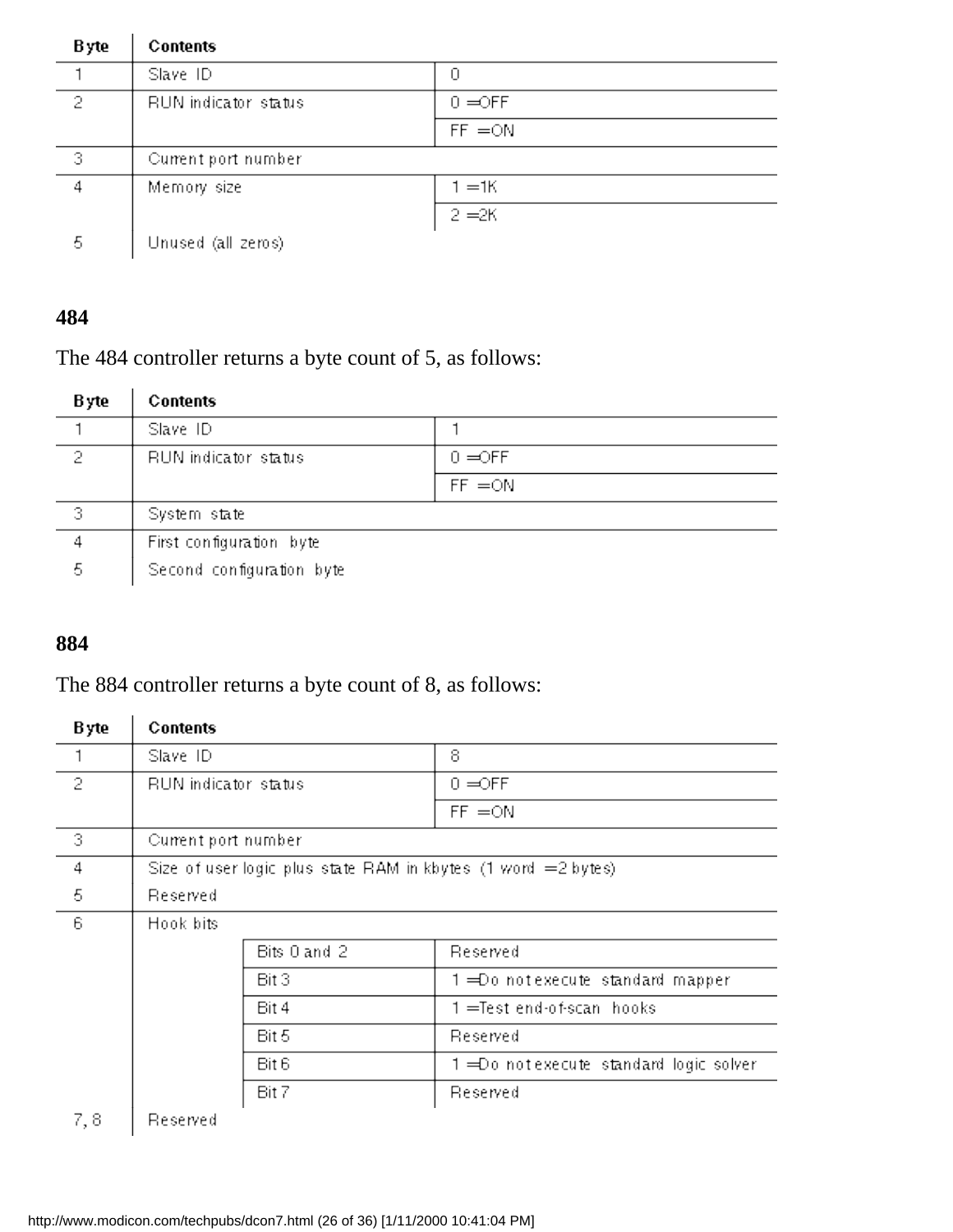# <span id="page-33-0"></span>**2.2.13 20 (14 Hex) Read General Reference**

Returns the contents of registers in Extended Memory file (6*x*) references. Broadcast is not supported. The function can read multiple groups of references. The groups can be separate (noncontiguous), but the references within each group must be sequential.

# **Query**

The query contains the standard Modbus slave address, function code, byte count, and error check fields. The rest of the query specifies the group or groups of references to be read. Each group is defined in a separate sub-request field which contains seven bytes:

V The reference type-one byte (must be specified as 6)

V The Extended Memory file number-two bytes (1 ... 10, 0001 ... 000A hex)

V The starting register address within the file-two bytes

V The quantity of registers to be read-two bytes

The quantity of registers to be read, combined with all other fields in the expected response, must not exceed the allowable length of Modbus messages-256 bytes.

The available quantity of Extended Memory files depends upon the installed size of Extended Memory in the slave controller. Each file except the last one contains 10,000 registers, addressed as 0000 ... 270F hexadecimal (0000 - ... 9999 decimal).

For controllers other than the 984-785 with Extended Registers, the last (highest) register in the last file is:

| <b>Extended Memory Size</b> | Last File | Last Register (Decimal) |
|-----------------------------|-----------|-------------------------|
| 16K                         |           | 6383                    |
| 32K                         |           | 2767                    |
| 64K                         |           | 5535                    |
| 96K                         | 10        | 8303                    |

For the 984-785 with Extended Registers, the last (highest) register in the last file is shown in the two tables below.

| 984-785                 | User<br>Logic | <b>State</b><br>RAM | <b>Extended</b><br><b>Mem Size</b> | Last<br>File | Last Reg<br>(Decimal) |
|-------------------------|---------------|---------------------|------------------------------------|--------------|-----------------------|
| with AS-M785-032        | 32K           | 32K                 | Ū                                  | 0            |                       |
| <b>Memory Cartridge</b> | 16K           | 64K                 | 72K                                | 8            | 3727                  |
| with AS-M785-048        | 48K           | 32K                 | 24K                                | 3            | 4575                  |
| Memory Cartridge        | 32K           | 64K                 | 96K                                | 10           | 8303                  |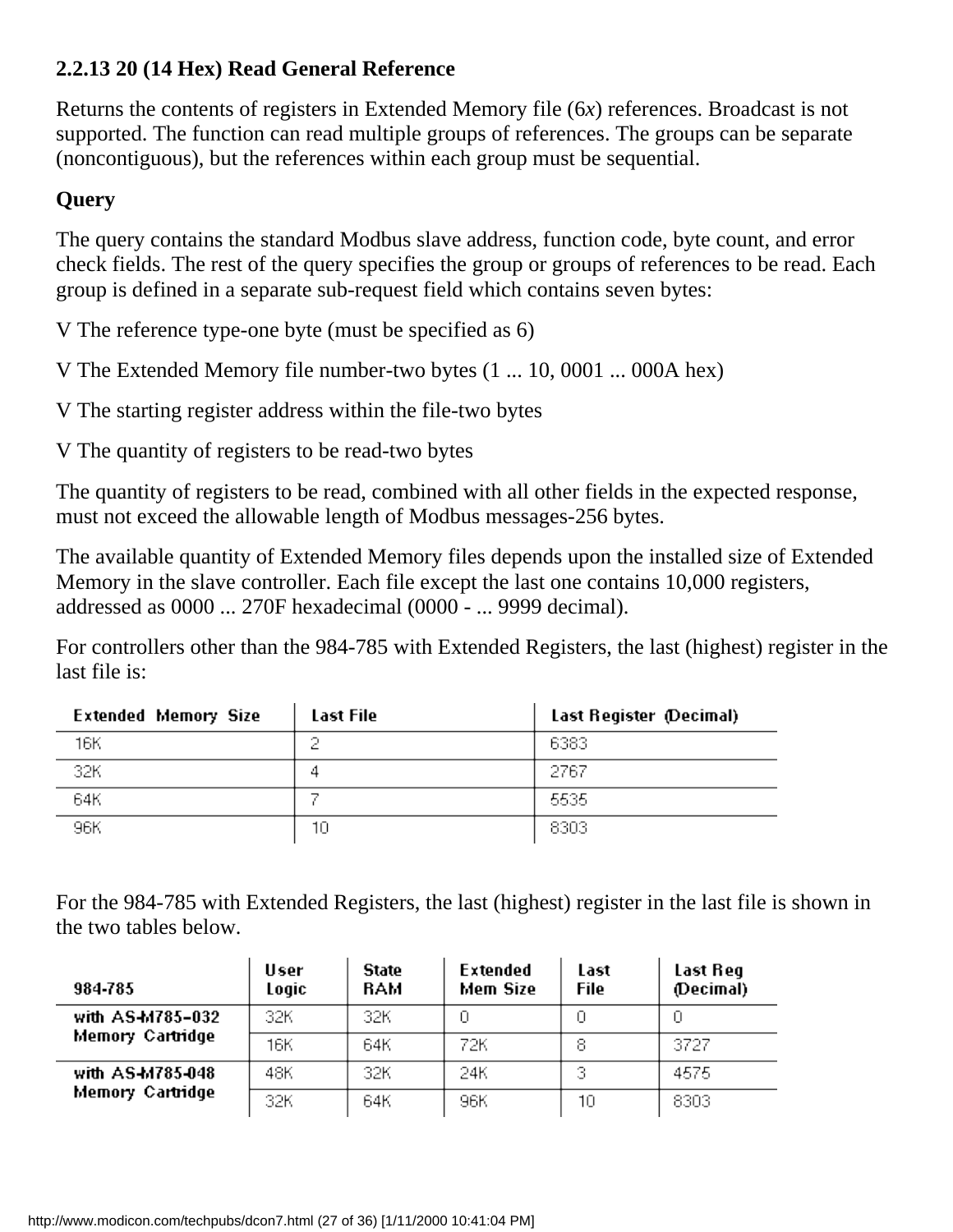Examples of a query and response follow. An example of a request to read two groups of references from slave device 17 is shown. Group 1 consists of two registers from file 4, starting at register 2 (address 0001). Group 2 consists of two registers from file 3, starting at register 10 (address 0009).

| <b>Field Name</b>              | Example (Hex) |
|--------------------------------|---------------|
| Slave Address                  | 11            |
| Function                       | 14            |
| Byte Count                     | 0E            |
| Sub-Reg 1, Reference Type      | 06            |
| Sub-Reg 1, File Number Hi      | 00            |
| Sub-Reg 1, File Number Lo      | 04            |
| Sub-Reg 1, Starting Addr Hi    | 00            |
| Sub-Reg 1, Starting Addr Lo    | 01            |
| Sub-Req 1, Register Count Hi   | 00            |
| Sub-Reg 1, Register Count Lo   | 02            |
| Sub-Reg 2, Reference Type      | 06            |
| Sub-Req 2, File Number Hi      | 00            |
| Sub-Reg 2, File Number Lo      | 03            |
| Sub-Reg 2, Starting Addr Hi    | 00            |
| Sub-Reg 2, Starting Addr Lo    | 09            |
| Sub-Reg. 2, Register Count Hi  | 00            |
| Sub-Reg 2, Register Count LoO2 | 02            |
| Error Check (LRC or CRC)       |               |

#### **Response**

The normal response is a series of sub-responses, one for each sub-request. The byte count field is the total combined count of bytes in all sub-responses. In addition, each sub-response contains a field that shows its own byte count.

| Field Name                | Example (Hex) |
|---------------------------|---------------|
| Slave Address             | 11            |
| Function                  | 14            |
| <b>Byte Count</b>         | 0C            |
| Sub-Res 1, Byte Count     | 05            |
| Sub-Reg 1, Reference Type | 06            |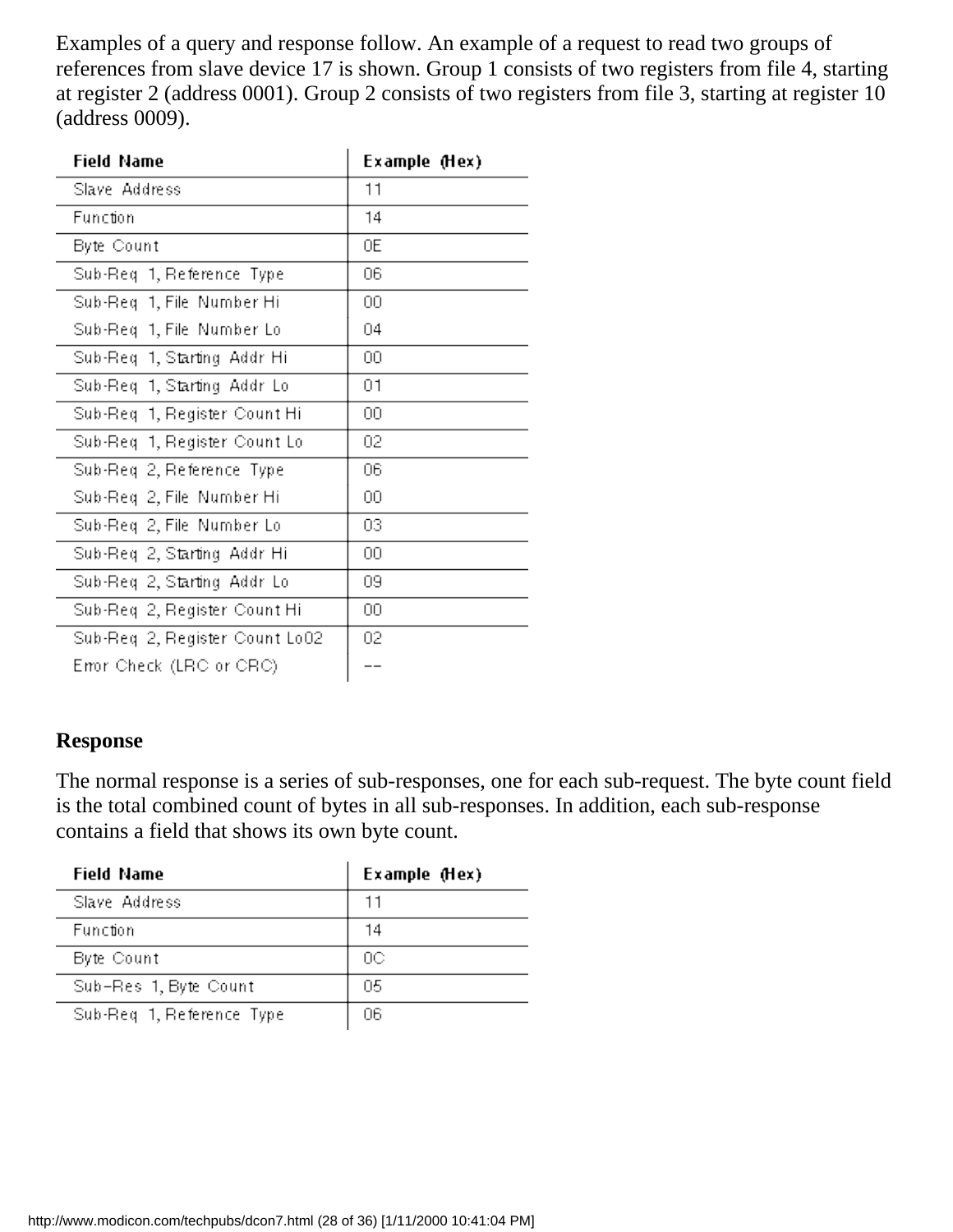| Sub-Res 1, Register Data Hi | 0D |
|-----------------------------|----|
| Sub-Res 1, Register Data Lo | FE |
| Sub-Res 1, Register Data Hi | 00 |
| Sub-Res 1, Register Data Lo | 20 |
| Sub-Res 2, Byte Count       | 05 |
| Sub-Res 2, Reference Type   | 06 |
| Sub-Res 2, Register Data Hi | 33 |
| Sub-Res 2, Register Data Lo | CD |
| Sub-Res 2, Register Data Hi | 00 |
| Sub-Res 2, Register Data Lo | 40 |
| Error Check (LRC or CRC)    |    |

### <span id="page-35-0"></span>**2.2.14 21 (15 Hex) Write General Reference**

Writes the contents of registers in Extended Memory file (6*x*) references. Broadcast is not supported.

The function can write multiple groups of references. The groups can be separate (noncontiguous), but the references within each group must be sequential.

#### **Query**

The query contains the standard Modbus slave address, function code, byte count, and error check fields. The rest of the query specifies the group or groups of references to be written, and the data to be written into them. Each group is defined in a separate sub-request field which contains seven bytes plus the data:

V The reference type-one byte (must be specified as 6)

V The Extended Memory file number-two bytes (1 ... 10, 0001 ... 000A hex)

V The starting register address within the file-two bytes

V The quantity of registers to be written-two bytes

V The data to be written-two bytes/register

The quantity of registers to be written, combined with all other fields in the query, must not exceed the allowable length of Modbus messages-256 bytes.

The available quantity of Extended Memory files depends upon the installed size of Extended Memory in the slave controller. Each file except the last one contains 10,000 registers, addressed as 0000 ... 270F hexadecimal (0000 - ... 9999 decimal).

For controllers other than the 984-785 with Extended Registers, the last (highest) register in the last file is: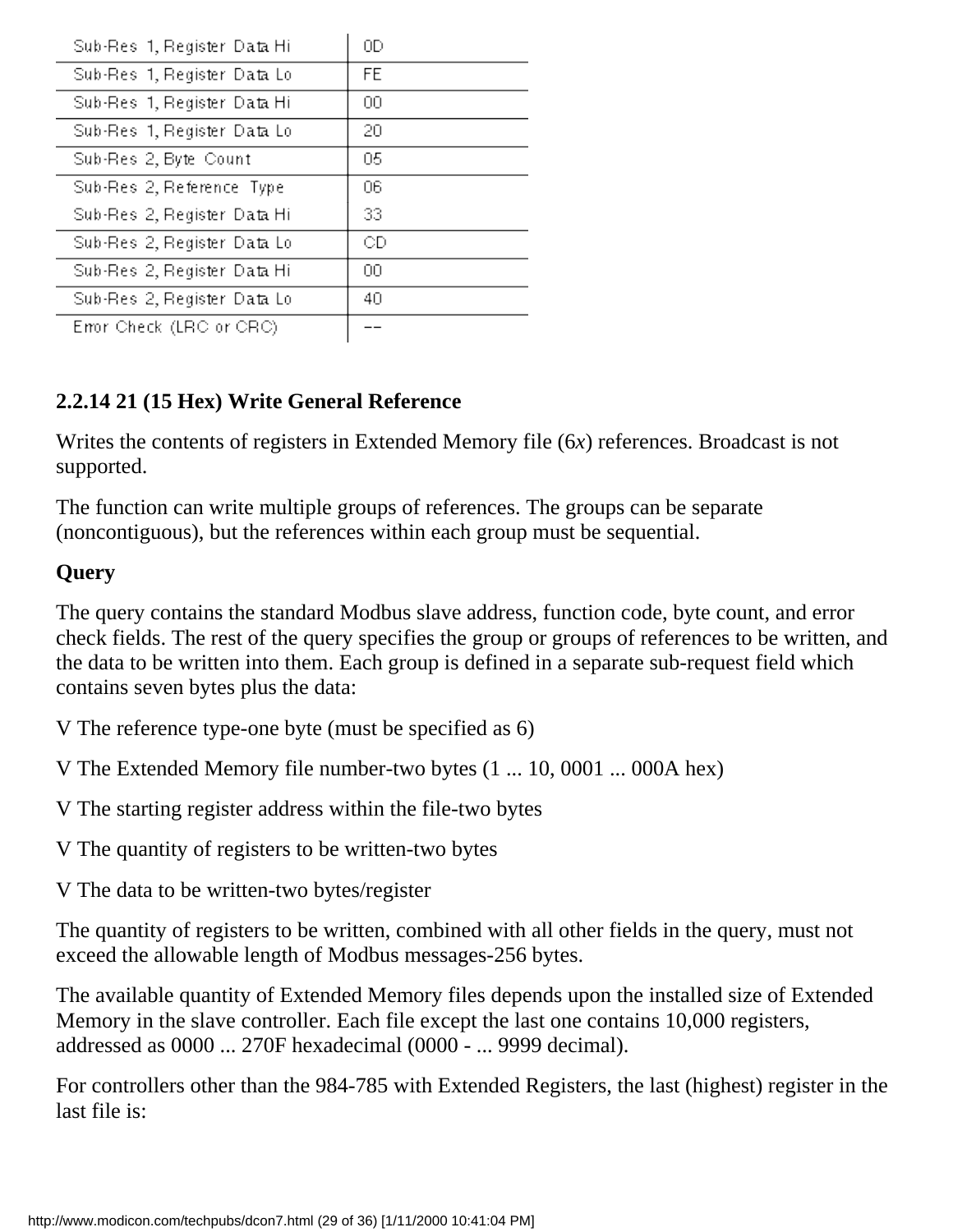| <b>Extended Memory Size</b> | Last File | Last Register (Decimal) |
|-----------------------------|-----------|-------------------------|
| 16K                         |           | 6383                    |
| 32K                         |           | 2767                    |
| 64K                         |           | 5535                    |
| 96K                         | 10        | 8303                    |

For the 984-785 with Extended Registers, the last (highest) register in the last file is shown in the two tables below.

| 984-785          | User<br>Logic | State<br>RAM | Extended<br><b>Mem Size</b> | Last<br>File | Last Reg<br>(Decimal) |
|------------------|---------------|--------------|-----------------------------|--------------|-----------------------|
| with AS-M785-032 | 32K           | 32K          |                             |              |                       |
| Memory Cartridge | 16K           | 64K          | 72K                         | 8            | 3727                  |
| with AS-M785-048 | 48K           | 32K          | 24K                         | з            | 4575                  |
| Memory Cartridge | 32K           | 64K          | 96K                         | 10           | 8303                  |

Examples of a query and response follow. An example of a request to write one group of references into slave device 17 is shown. The group consists of three registers in file 4, starting at register 8 (address 0007).

| Field Name                   | Example (Hex) |
|------------------------------|---------------|
| Slave Address                | 11            |
| Function                     | 15            |
| <b>Byte Count</b>            | 0D            |
| Sub-Reg 1, Reference Type    | 06            |
| Sub-Reg 1, File Number Hi    | OO.           |
| Sub-Reg 1, File Number Lo    | 04            |
| Sub-Reg 1, Starting Addr Hi  | 00            |
| Sub-Req 1, Starting Addr Lo  | 07            |
| Sub-Res 1, Register Count Hi | OO.           |
| Sub-Res 1, Register Count Lo | 03            |
| Sub-Reg 1, Register Data Hi  | 06            |
| Sub-Reg 1, Register Data Lo  | AF            |
| Sub-Res 1, Register Data Hi  | 04            |
| Sub-Res 1, Register Data Lo  | BЕ            |
| Sub-Res 1, Register Data Hi  | 10            |
| Sub-Res 1, Register Data Lo  | 0D            |
| Error Check (LRC or CRC)     |               |

# **Response**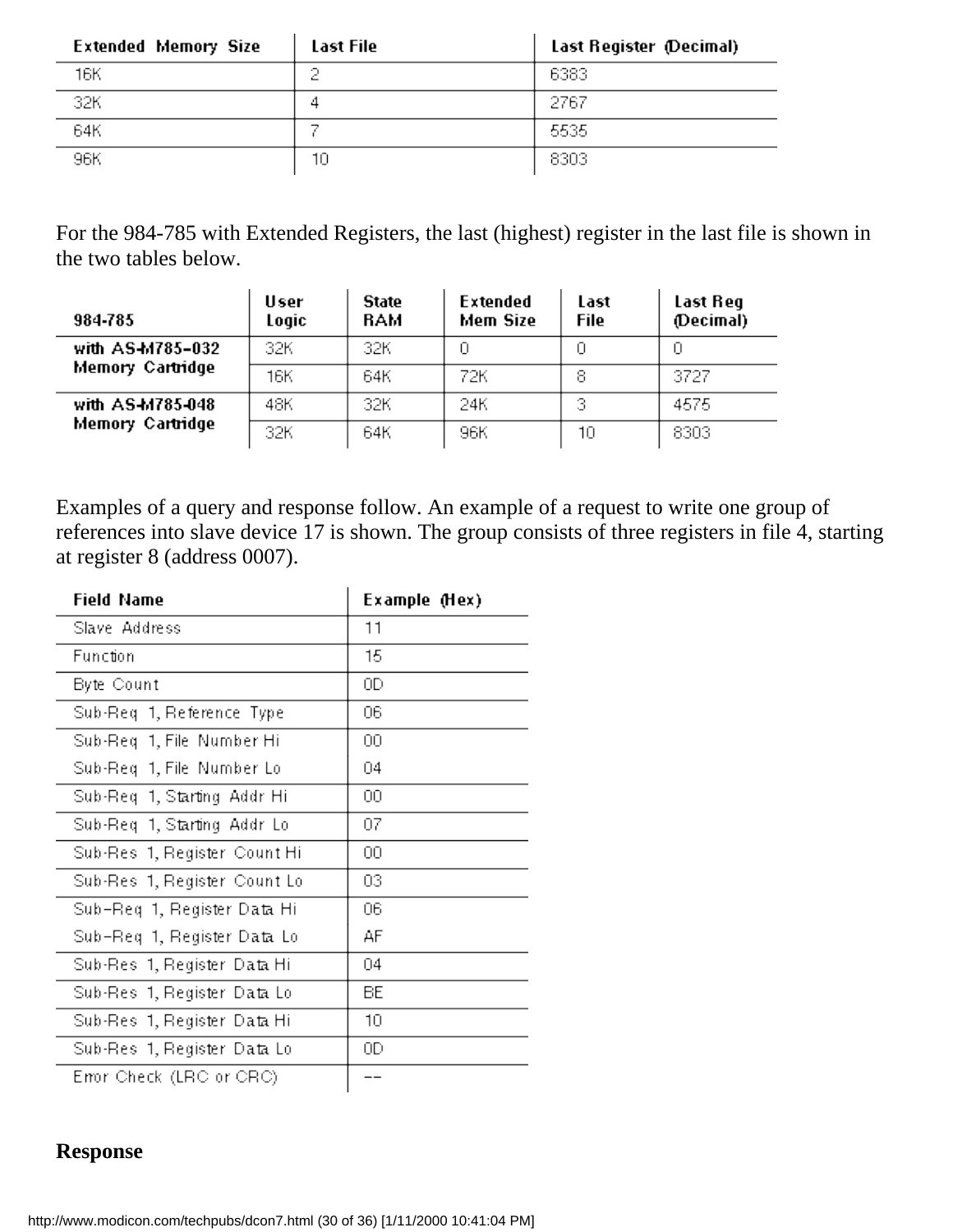The normal response is an echo of the query.

| <b>Field Name</b>            | Example (Hex) |
|------------------------------|---------------|
| Slave Address                | 11            |
| Function                     | 15            |
| <b>Byte Count</b>            | 0D            |
| Sub-Reg 1, Reference Type    | 06            |
| Sub-Reg 1, File Number Hi    | 00            |
| Sub-Reg 1, File Number Lo    | 04            |
| Sub-Req 1, Starting Addr Hi  | 00            |
| Sub-Reg 1, Starting Addr Lo  | 07            |
| Sub-Res 1, Register Count Hi | 00            |
| Sub-Res 1, Register Count Lo | 03            |
| Sub-Reg 1, Register Data Hi  | 06            |
| Sub-Reg 1, Register Data Lo  | AF            |
| Sub-Res 1, Register Data Hi  | 04            |
| Sub-Res 1, Register Data Lo  | BЕ            |
| Sub-Res 1, Register Data Hi  | 10            |
| Sub-Res 1, Register Data Lo  | 0D            |
| Error Check (LRC or CRC)     |               |

# **2.2.15 22 (16 Hex) Mask Write 4***x* **Register**

Modifies the contents of a specified 4*x* register using a combination of an AND mask, an OR mask, and the register's current contents. The function can be used to set or clear individual bits in the register. Broadcast is not supported.

**Note:** This function is supported in the 984-785 controller only.

# **Query**

The query specifies the 4*x* reference to be written, the data to be used as the AND mask, and the data to be used as the OR mask.

The function's algorithm is:

Result = (Current Contents AND And\_Mask) OR (Or\_Mask AND And\_Mask )

For example,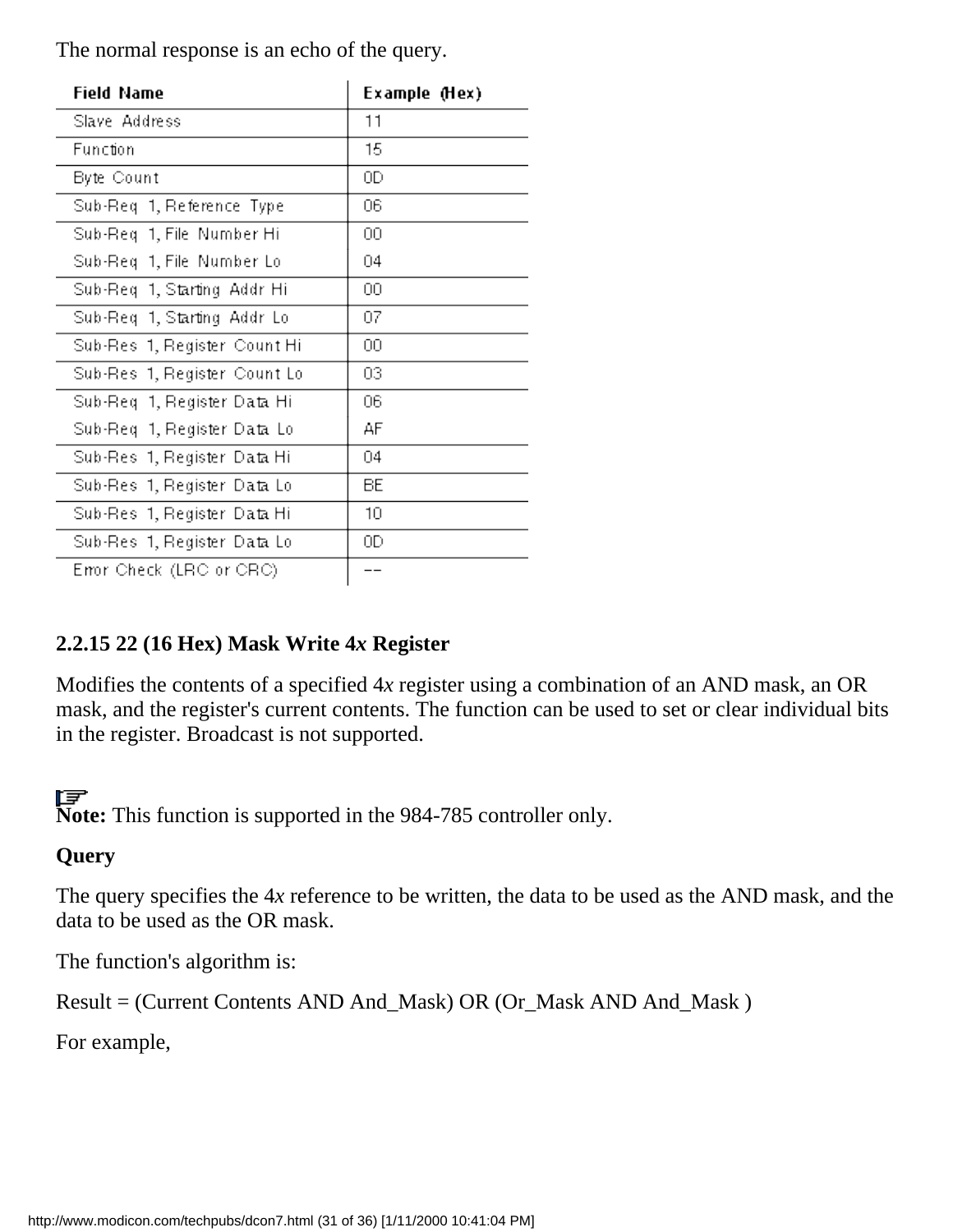|                         | Hex | Binary       |
|-------------------------|-----|--------------|
| <b>Current Contents</b> | 12  | 0001<br>0010 |
| And Mask                | F2  | 1111<br>0010 |
| Or Mask                 | 25  | 0010<br>0101 |
| And Mask                | 0D  | 0000<br>1101 |
| Result                  | 17  | 0001<br>0111 |

**Note:** If the Or\_Mask value is zero, the result is simply the logical ANDing of the current Note: If the Or Mask contents and And\_Mask. If the And\_Mask value is zero, the result is equal to the Or\_Mask value.

**Note:** The contents of the register can be read with the Read Holding Registers function<br>Note: The contents of the register can be read with the Read Holding Registers function (function code 03). They could, however, be changed subsequently as the controller scans its user logic program.

Here is an example of a Mask Write to register 5 in slave device 17, using the above mask values:

| <b>Field Name</b>        | Example (Hex)  |
|--------------------------|----------------|
| Slave Address            | 11             |
| Function                 | 16             |
| Reference Address Hi     | 00             |
| Reference Address Lo     | 04             |
| And_Mask Hi              | 00             |
| And_Mask Lo              | F <sub>2</sub> |
| Or Mask Hi               | 00             |
| Or Mask Lo               | 25             |
| Error Check (LRC or CRC) |                |

# **Response**

The normal response is an echo of the query. The response is returned after the register has been written.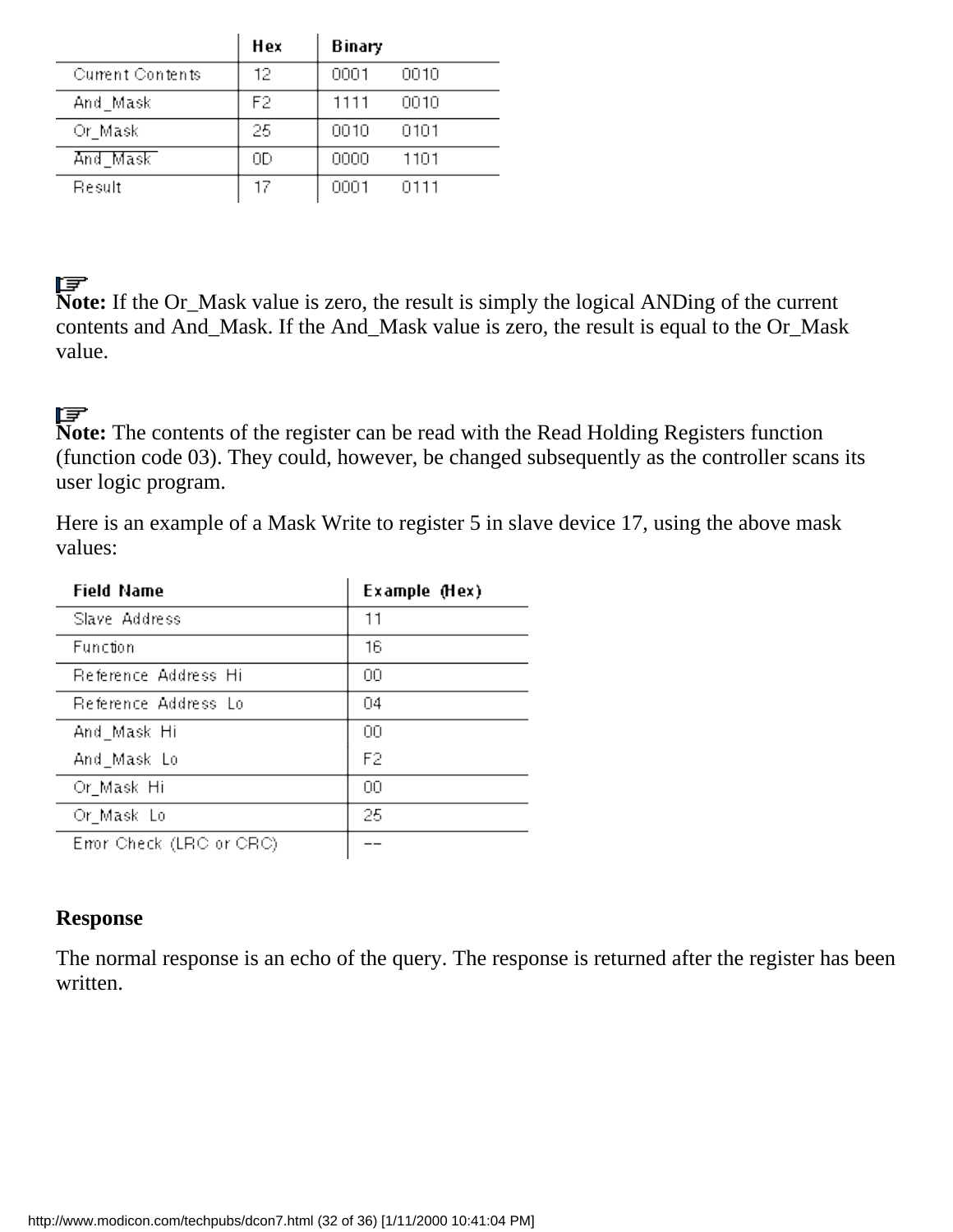| Field Name               | Example (Hex)  |
|--------------------------|----------------|
| Slave Address            | 11             |
| Function                 | 16             |
| Reference Address Hi     | 00             |
| Reference Address Lo     | 04             |
| And_Mask Hi              | 00             |
| And_Mask Lo              | F <sub>2</sub> |
| Or_Mask_Hi               | 00             |
| Or_Mask_Lo               | 25             |
| Error Check (LRC or CRC) |                |

# **2.2.16 23 (17 Hex) Read / Write 4***x* **Registers**

Performs a combination of one read and one write operation in a single Modbus transaction. The function can write new contents to a group of 4*x* registers, and then return the contents of another group of 4*x* registers. Broadcast is not supported.

**Note:** This function is supported in the 984-785 controller only.

# **Query**

The query specifies the starting address and quantity of registers of the group to be read. It also specifies the starting address, quantity of registers, and data for the group to be written. The byte count field specifies the quantity of bytes to follow in the write data field.

Here is an example of a query to read six registers starting at register 5, and to write three registers starting at register 16, in slave device 17:

| <b>Field Name</b>          | Example (Hex) |
|----------------------------|---------------|
| Slave Address              | 11            |
| Function                   | 17            |
| Read Reference Address Hi  | 00            |
| Read Reference Address Lo  | 04            |
| Quantity to Read Hi        | 00            |
| Quantity to Read Lo        | 06            |
| Write Reference Address Hi | 00            |
| Write Reference Address Lo | 0F            |
| Quantity to Write Hi       | 00            |
| Quantity to Write Lo       | 03            |
| Byte Count                 | 06            |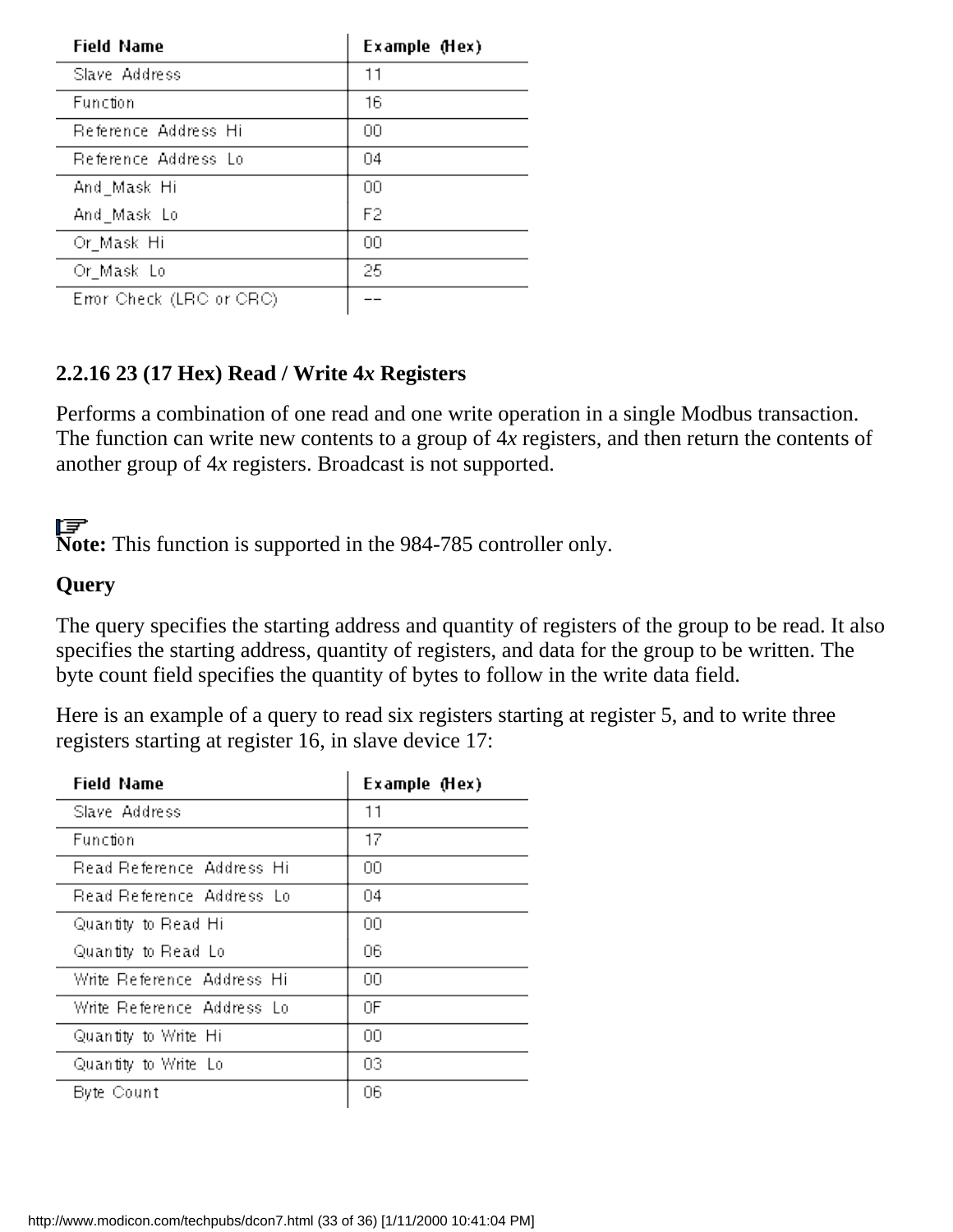| Write Data 1 Hi          | ΩO  |
|--------------------------|-----|
| Write Data 1 Lo          | FF  |
| Write Data 2 Hi          | 00. |
| Write Data 2 Lo          | FF  |
| Write Data 3 Hi          | 00  |
| Write Data 3 Lo          | FF  |
| Error Check (LRC or CRC) |     |

# **Response**

The normal response contains the data from the group of registers that were read. The byte count field specifies the quantity of bytes to follow in the read data field.

Here is an example of a response to the query:

| <b>Field Name</b>        | Example (Hex) |
|--------------------------|---------------|
| Slave Address            | 11            |
| Function                 | 17            |
| Byte Count               | 0C            |
| Read Data 1 Hi           | 00            |
| Read Data 1 Lo           | FE            |
| Read Data 2 Hi           | 0A            |
| Read Data 2 Lo           | СD            |
| Read Data 3 Hi           | 00            |
| Read Data 3 Lo           | 01            |
| Read Data 4 Hi           | 00            |
| Read Data 4 Lo           | 03            |
| Read Data 5 Hi           | 00            |
| Read Data 5 Lo           | 0D            |
| Read Data 6 Hi           | 00            |
| Read Data 6 Lo           | FF            |
| Error Check (LRC or CRC) |               |

# **2.2.17 24 (18 Hex) Read FIFO Queue**

Reads the contents of a first-in first-out (FIFO) queue of 4*x* registers. The function returns a count of the registers in the queue, followed by the queued data. Up to 32 registers can be read-the count, plus up to 31 queued data registers. The queue count register is returned first, followed by the queued data registers.

The function reads the queue contents, but does not clear them. Broadcast is not supported.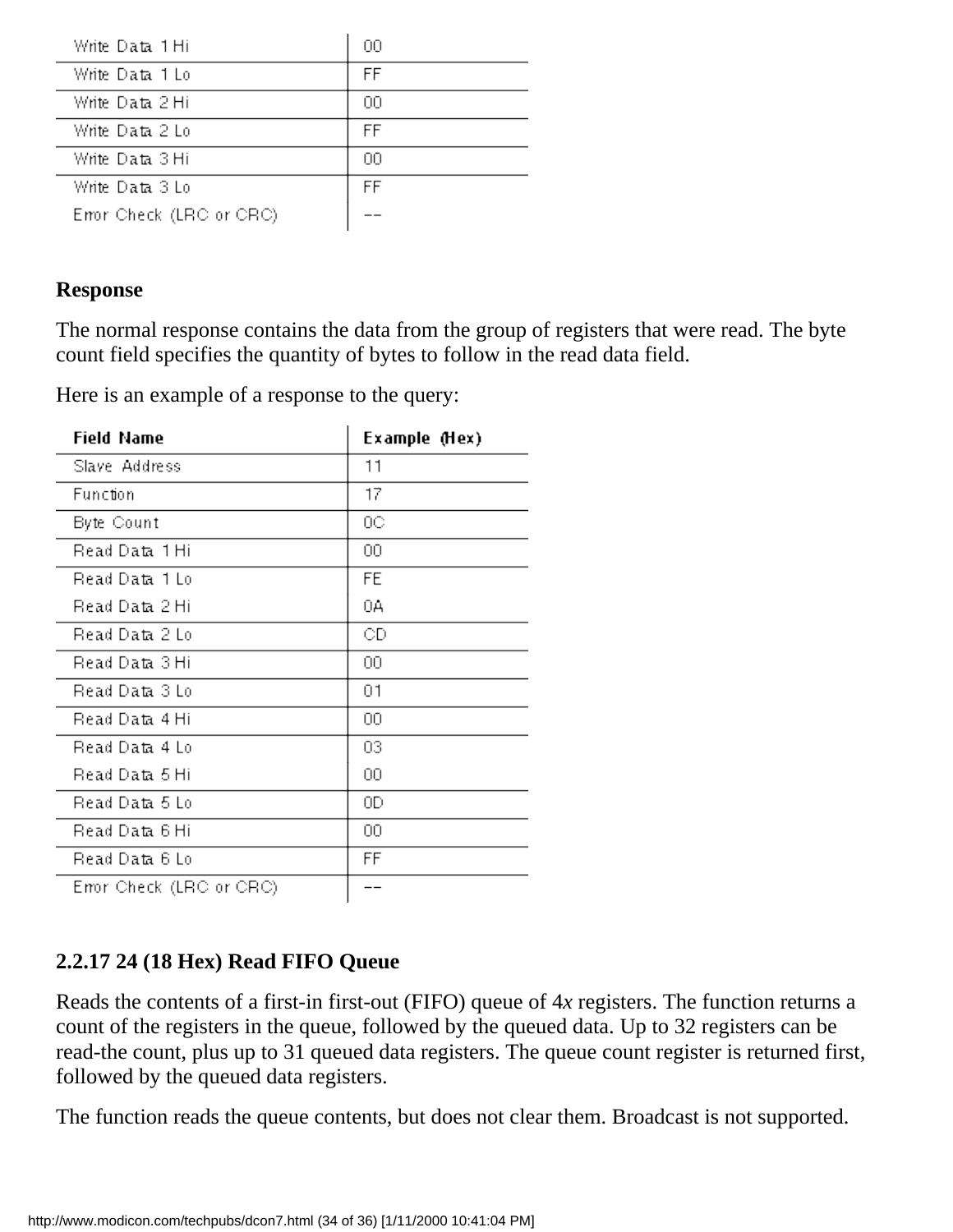**■■**<br>**Note:** This function is supported in the 984-785 controller only.

# **Query**

The query specifies the starting 4*x* reference to be read from the FIFO queue. This is the address of the pointer register used with the controller's FIN and FOUT function blocks. It contains the count of registers currently contained in the queue. The FIFO data registers follow this address sequentially.

An example of a Read FIFO Queue query to slave device 17 is shown below. The query is to read the queue starting at the pointer register 41247 (04DE hex).

| Field Name               | Example (Hex) |
|--------------------------|---------------|
| Slave Address            | 11            |
| <b>Function</b>          | 18            |
| FIFO Pointer Address Hi  | 04            |
| FIFO Pointer Address Lo  | DE            |
| Error Check (LRC or CRC) |               |

# **Response**

In a normal response, the byte count shows the quantity of bytes to follow, including the queue count bytes and data register bytes (but not including the error check field).

The queue count is the quantity of data registers in the queue (not including the count register).

If the queue count exceeds 31, an exception response is returned with an error code of 03 (Illegal Data Value).

Here is an example of a normal response to the previous query:

| <b>Field Name</b>        | Example (Hex) |
|--------------------------|---------------|
| Slave Address            | 11            |
| Function                 | 18            |
| Byte Count Hi            | 00            |
| Byte Count Lo            | 08            |
| FIFO Count Hi            | 00            |
| FIFO Count Lo            | 03            |
| FIFO Data Reg 1 Hi       | 01            |
| FIFO Data Reg 1 Lo       | В8            |
| FIFO Data Reg 2 Hi       | 12            |
| FIFO Data Reg 2 Lo       | 84            |
| FIFO Data Reg 3 Hi       | 13            |
| FIFO Data Reg 3 Lo       | 22            |
| Error Check (LRC or CRC) |               |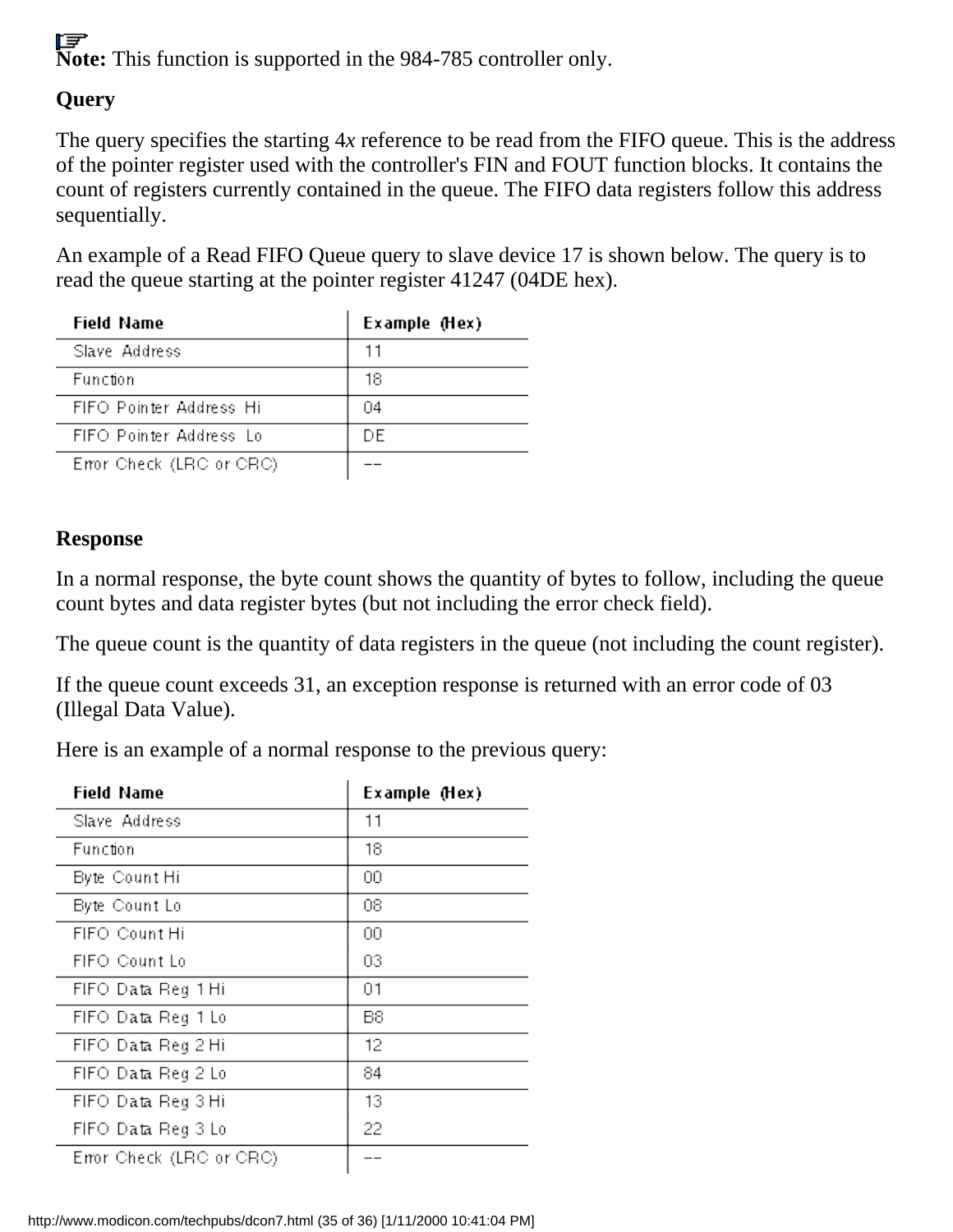In this example, the FIFO pointer register (41247 in the query) is returned with a queue count of 3. The three data registers follow the queue count. These are:

V 41248 (contents 440 decimal, 01B8 hex)

- V 41249 (contents 4740, 1284 hex)
- V 41250 (contents 4898, 1322 hex)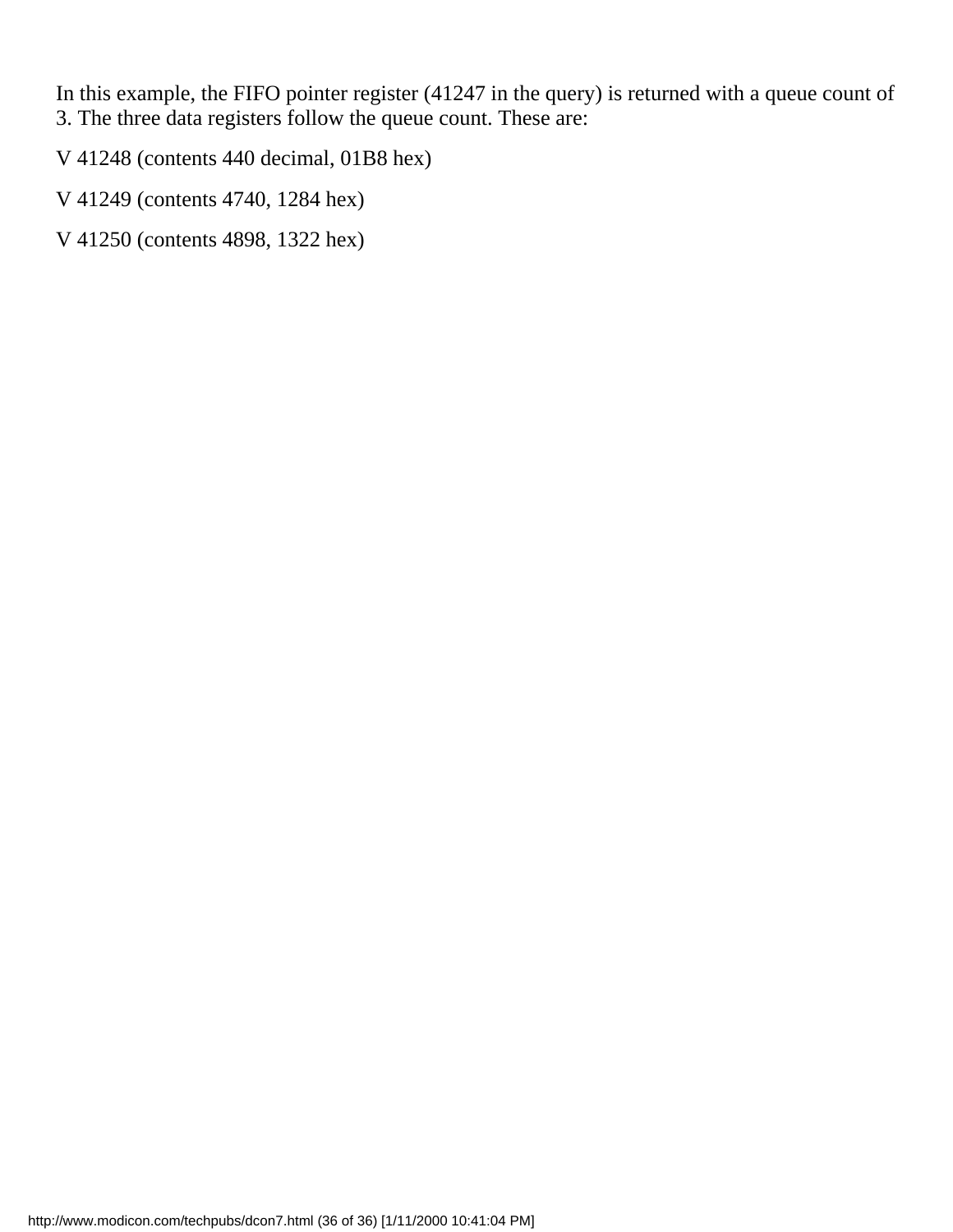# **Chapter 3 Diagnostic Subfunctions**

- Modbus Function 08-Diagnostics
- V Diagnostic Codes Supported by Controllers
- Return Query Data
- **Restart Communications Option**
- V Return Diagnostic Register
- V Change ASCII Input Delimiter
- Force Listen Only Mode
- Clear Counters and Diagnostic Register
- V Return Bus Message Count
- Return Bus Communication Error Count
- V Return Bus Exception Error Count
- Return Slave Message Count
- Return Slave No Response Count
- Return Slave NAK Count
- Return Slave Busy Count
- V Return Bus Character Overrun Count
- $V$  Return IOP Overrun Count (884)
- Clear Overrun Counter and Flag (884)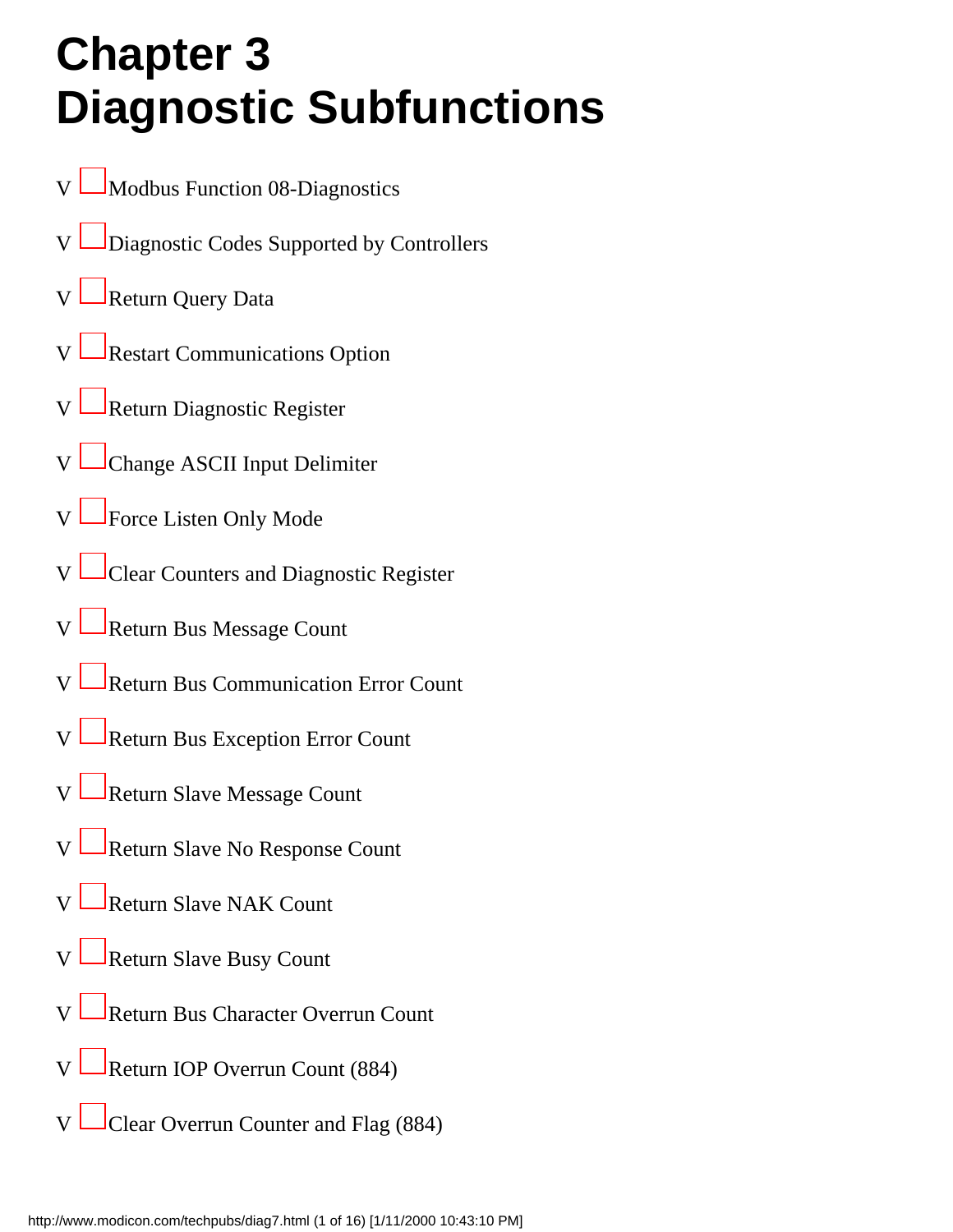$V \Box$  Get / Clear Modbus Plus Statistics

# V Modbus Plus Network Statistics

# <span id="page-44-0"></span>**3.1 Function 08-Diagnostics**

Modbus function 08 provides a series of tests for checking the communication system between the master and slave, or for checking various internal error conditions within the slave. Broadcast is not supported.

The function uses a two-byte subfunction code field in the query to define the type of test to be performed. The slave echoes both the function code and subfunction code in a normal response.

Most of the diagnostic queries use a two-byte data field to send diagnostic data or control information to the slave. Some of the diagnostics cause data to be returned from the slave in the data field of a normal response.

# **Diagnostic Effects on the Slave**

In general, issuing a diagnostic function to a slave device does not affect the running of the user program in the slave. User logic, like discretes and registers, is not accessed by the diagnostics. Certain functions can optionally reset error counters in the slave.

A slave device can, however, be forced into `Listen Only Mode' in which it will monitor the messages on the communications system but not respond to them. This can affect the outcome of your application program it it depends upon any further exchange of data with the slave device. Generally, the mode is forced to remove a malfunctioning slave device from the communications system.

# **How This Information is Organized in Your Guide**

An example diagnostics query and response are shown on the opposite page. These show the location of the function code, subfunction code, and data field within the messages.

A list of subfunction codes supported by the controllers is shown on the pages after the example response. Each subfunction code is then listed with an example of the data field contents that would apply for that diagnostic.

# **Query**

Here is an example of a request to slave device 17 to Return Query Data. This uses a subfunction code of zero (00 00 hex in the two-byte field). The data to be returned is sent in the two-byte data field (A5 37 hex).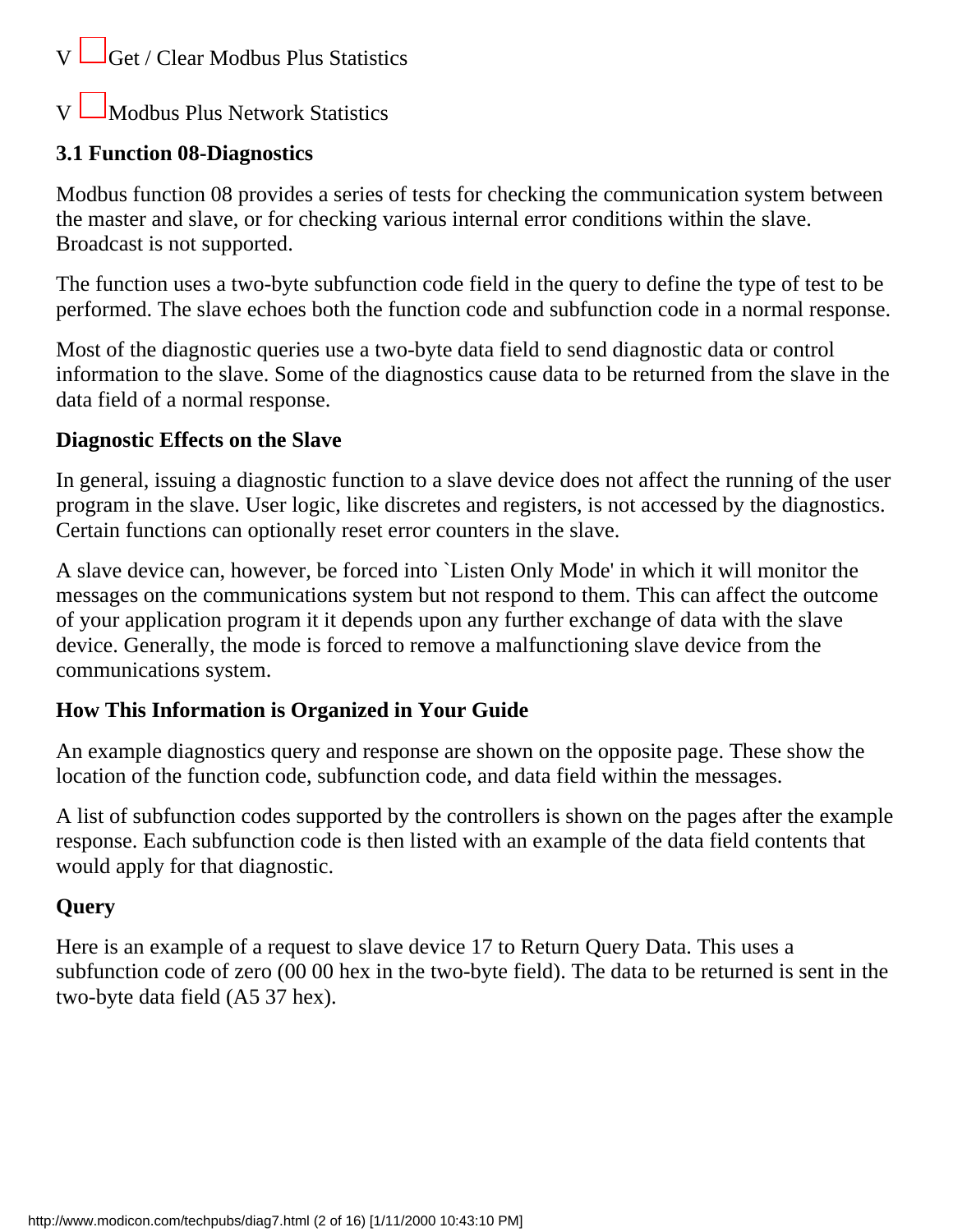| <b>Field Name</b>        | Example (Hex) |
|--------------------------|---------------|
| Slave Address            | 11            |
| Function                 | 08            |
| Subfunction Hi           | 00            |
| Subfunction Lo           | 00            |
| Data Hi                  | A5            |
| Data Lo                  | 37            |
| Error Check (LRC or CRC) |               |

# **Response**

The normal response to the Return Query Data request is to loopback the same data. The function code and subfunction code are also echoed.

| Field Name               | Example (Hex) |
|--------------------------|---------------|
| Slave Address            | 11            |
| <b>Function</b>          | 08            |
| Subfunction Hi           | 00            |
| Subfunction Lo           | 00            |
| Data Hi                  | A5            |
| Data Lo                  | 37            |
| Error Check (LRC or CRC) |               |

The data fields in responses to other kinds of queries could contain error counts or other information requested by the subfunction code.

# <span id="page-45-0"></span>**3.2 Diagnostic Codes Supported by Controllers**

Subfunction codes are listed in decimal; Y indicates that the subfunction is supported, and N indicates that it is not supported.

| Code | Name                            | 384 | 484 | 584 | 884 | M84 | 984 |
|------|---------------------------------|-----|-----|-----|-----|-----|-----|
| 00   | Retum Query Data                | v   | w   | v   | v   | v   | v   |
| 01   | Restart Comm Option             | v   | w   | v   | v   | w   | w   |
| 02   | Retum Diagnostic<br>Register    | v   | w   | v   | v   | w   | v   |
| 03   | Change ASCII Input<br>Delimiter | v   | w   | v   | Ν   | Ν   | v   |
| 04   | Force Listen Only Mode          | v   | w   | v   | v   | v   | v   |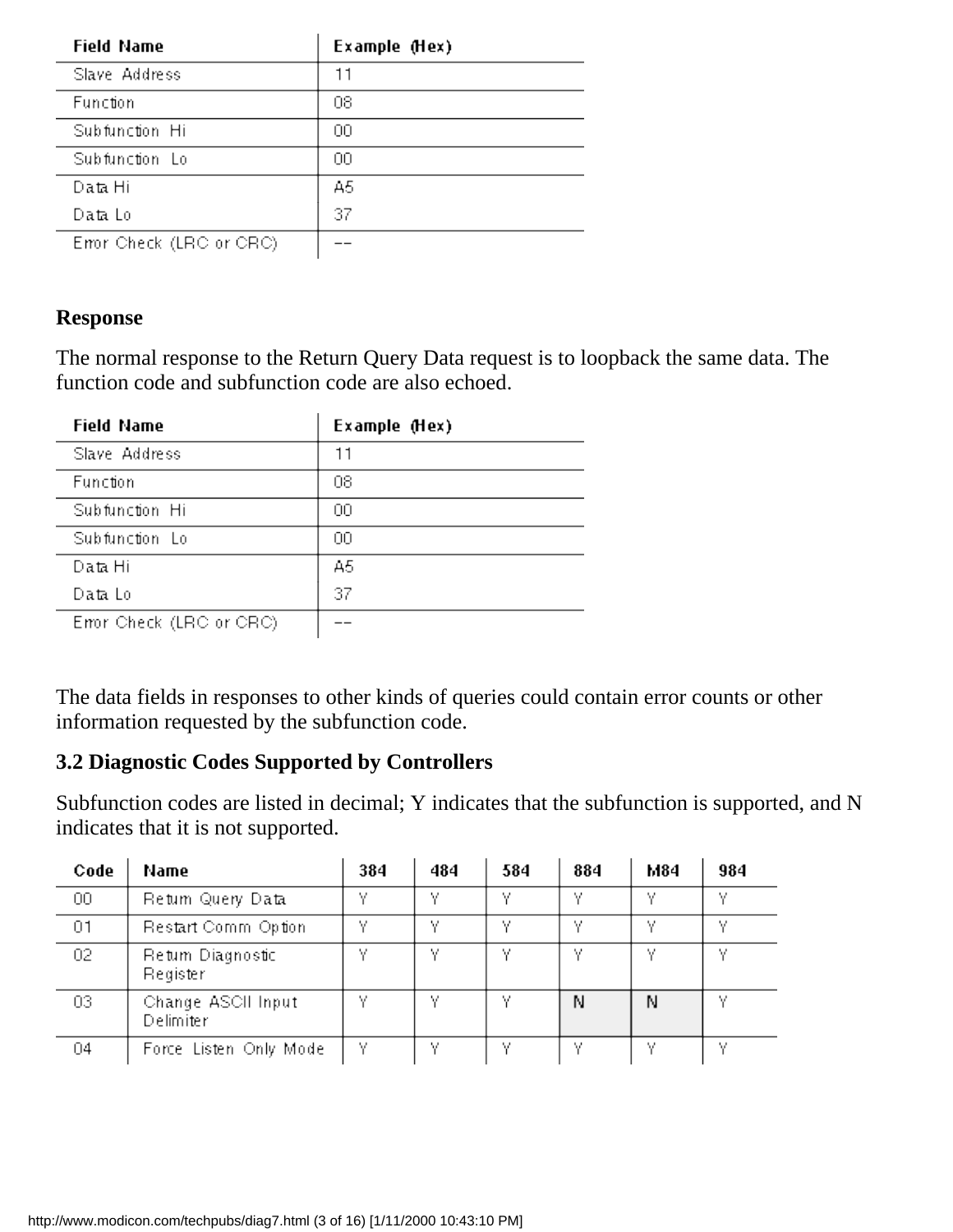| 0509              |                                       | Reserved |   |                     |   |   |     |
|-------------------|---------------------------------------|----------|---|---------------------|---|---|-----|
| 10                | Clear Ctrs and<br>Diagnostic Register | ٧        | Υ | $\langle 1 \rangle$ | Ν | Ν | (1) |
| 11                | Retum Bus Message<br>Count            | Y        | Υ | Υ                   | N | N | Y   |
| $12 \overline{ }$ | Retum Bus Comm.<br>Error Count        | Y        | Υ | ٧                   | Ν | Ν | Y   |
| 13                | Retum Bus Exception<br>Error Count    | Υ        | Υ | Y                   | Ν | Ν | Y   |
| 14                | Retum Slave Message<br>Count          | Υ        | Y | Υ                   | Ν | N | N   |
| 15                | Retum Slave No.<br>Response Count     | Y        | Υ | ٧                   | Ν | Ν | Ν   |
| 16                | Retum Slave NAK<br>Count              | ٧        | Y | ٧                   | N | N | Υ.  |
| 17                | Retum Slave Busy<br>Count             | Y        | Y | Y                   | N | N | Y   |
| 18                | Retum Bus Character<br>Ovemun Count   | Υ        | Υ | Y                   | Ν | N | Y   |
| 19                | Retum Ovemun Emor<br>Count            | N        | Ν | Ν                   | Y | Ν | Ν   |
| 20                | Clear Overrun Counter<br>and Flag     | Ν        | N | Ν                   | Y | Ν | Ν   |
| 21                | Get/Clear Modbus Plus<br>Statistics   | Ν        | Ν | Ν                   | N | Ν | Y   |
| 22 up             |                                       | Reserved |   |                     |   |   |     |

(1) = Clears Counters only.

# <span id="page-46-0"></span>**3.2.1 00 Return Query Data**

The data passed in the query data field is to be returned (looped back) in the response. The entire response message should be identical to the query.

| Subfunction | Data Field (Query) | Data Field (Response) |
|-------------|--------------------|-----------------------|
| 00 00       | Any                | Echo Query Data-      |

# <span id="page-46-1"></span>**3.2.2 01 Restart Communications Option**

The slave's peripheral port is to be initialized and restarted, and all of its communications event counters are to be cleared. If the port is currently in Listen Only Mode, no response is returned. This function is the only one that brings the port out of Listen Only Mode. If the port is not currently in Listen Only Mode, a normal response is returned. This occurs before the restart is executed.

When the slave receives the query, it attempts a restart and executes its power-up confidence tests. Successful completion of the tests will bring the port online.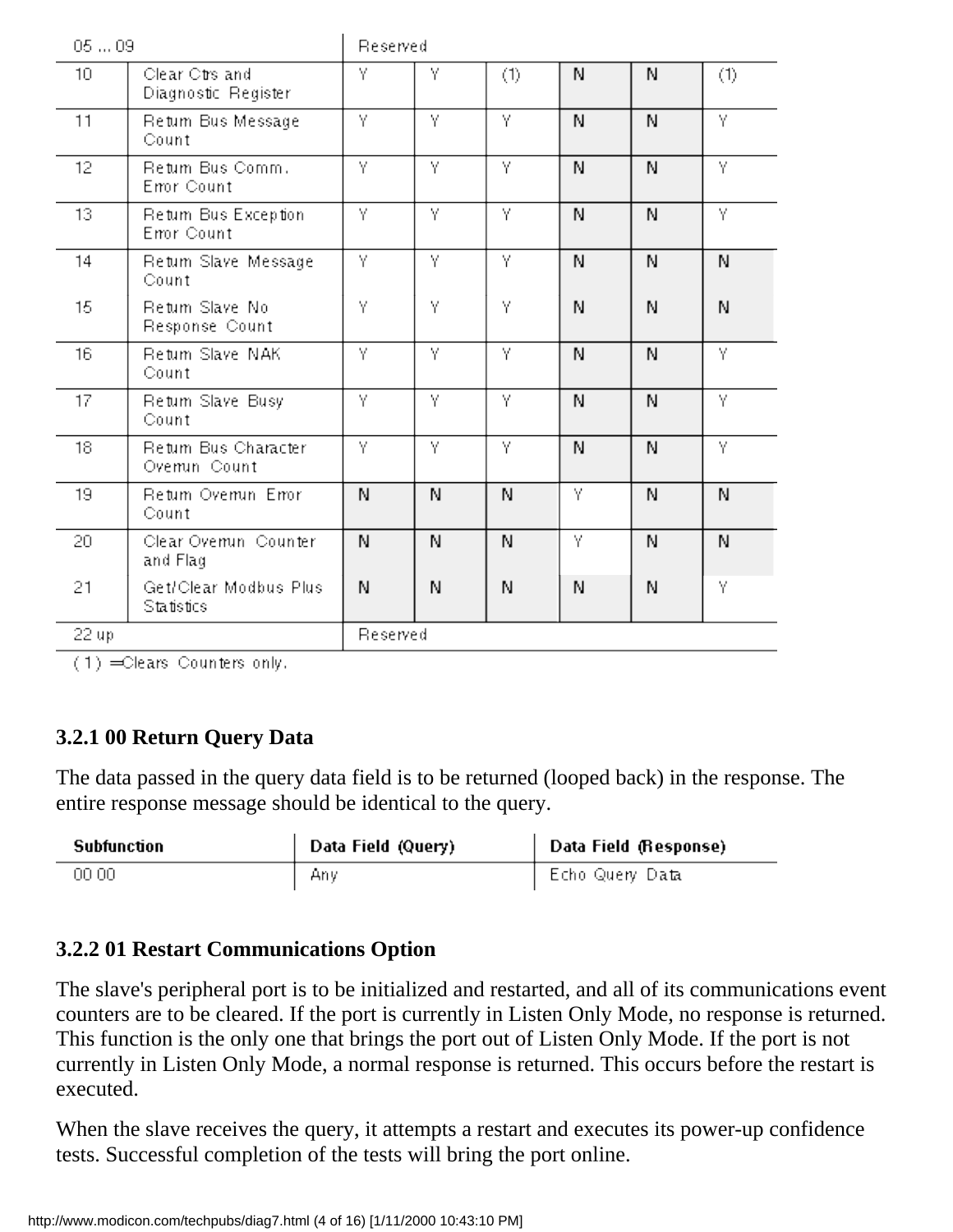A query data field contents of FF 00 hex causes the port's Communications Event Log to be cleared also. Contents of 00 00 leave the log as it was prior to the restart.

| Subfunction | Data Field (Query) | Data Field (Response) |
|-------------|--------------------|-----------------------|
| 00.01       | 00 00              | Echo Query Data       |
| 00 01       | FF 00              | Echo Query Data       |

# <span id="page-47-0"></span>**3.2.3 02 Return Diagnostic Register**

The contents of the slave's 16-bit diagnostic register are returned in the response.

| Subfunction | Data Field (Query) | Data Field (Response)        |  |
|-------------|--------------------|------------------------------|--|
| 00 02       | 00 00              | Diagnostic Register Contents |  |

# **3.2.4 How the Register Data is Organized**

The assignment of diagnostic register bits for Modicon controllers is listed below. In each register, bit 15 is the high-order bit. The description is TRUE when the corresponding bit is set to logic 1.

### 184/384 Diagnostic Register

| Bit            | Description                                    |
|----------------|------------------------------------------------|
| 0              | Continue on Error                              |
| $\overline{1}$ | Run Light Failed                               |
| 2              | <b>T-Bus Test Failed</b>                       |
| 3              | Asynchronous Bus Test Failed                   |
| 4              | Force Listen Only Mode                         |
| 5              | NotUsed                                        |
| 6              | NotUsed                                        |
| 7              | ROM Chip 0 Test Failed                         |
| 8.             | Continuous ROM Checksum Test in Execution      |
| 9              | ROM Chip 1 Test Failed                         |
| 10             | ROM Chip 2 Test Failed                         |
| 11             | ROM Chip 3 Test Failed                         |
| 12             | RAM Chip 5000-53FF Test Failed                 |
| 13.            | RAM Chip 6000-67FF Test Failed, Even Addresses |
| 14             | RAM Chip 6000-67FF Test Failed, Odd Addresses  |
| 15             | Timer Chip Test Failed                         |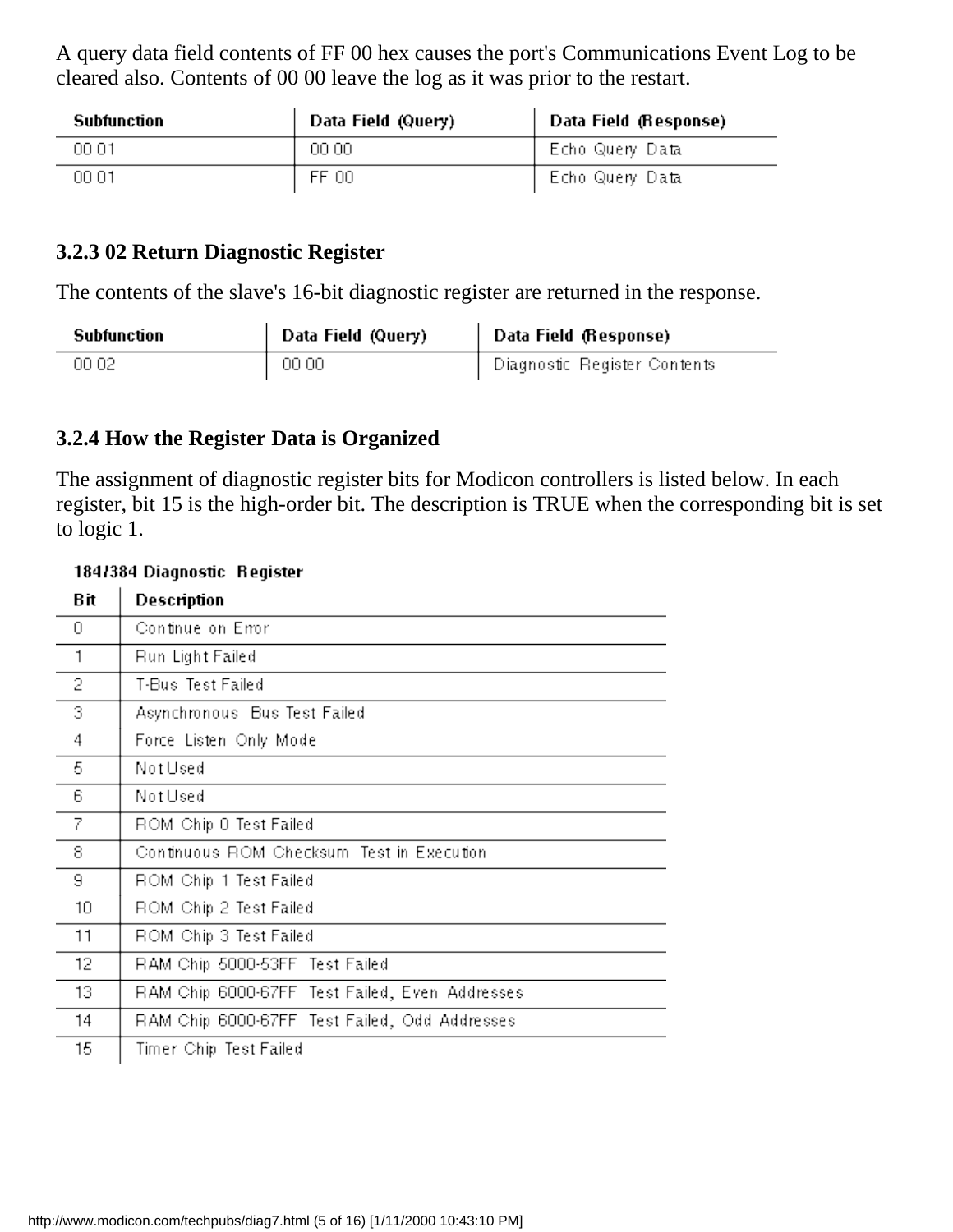# 484 Diagnostic Register

| Bit            | Description                               |
|----------------|-------------------------------------------|
| 0              | Continue on Error                         |
| $\mathbf{1}$   | CPU Test or Run Light Failed              |
| $\overline{2}$ | Parallel Port Test Failed                 |
| 3              | Asynchronous Bus Test Failed              |
| 4              | Timer O Test Failed                       |
| 5.             | Timer 1 Test Failed                       |
| 6              | Timer 2 Test Failed                       |
| 7              | ROM Chip 0000-07FF Test Failed            |
| 8.             | Continuous ROM Checksum Test in Execution |
| 9              | ROM Chip 0800-0FFF Test Failed            |
| 10             | ROM Chip 1000-17FF Test Failed            |
| 11             | ROM Chip 1800-1FFF Test Failed            |
| 12             | RAM Chip 4000-40FF Test Failed            |
| 13.            | RAM Chip 4100-41FF Test Failed            |
| 14             | RAM Chip 4200-42FF Test Failed            |
| 15             | RAM Chip 4300-43FF Test Failed            |

## 584/984 Diagnostic Register

| Bit               | <b>Description</b>                                                                                                         |
|-------------------|----------------------------------------------------------------------------------------------------------------------------|
| 0.                | Illegal Configuration                                                                                                      |
| 1                 | Backup Checksum Error in High-speed RAM                                                                                    |
| 2                 | Logic Checksum Error                                                                                                       |
| 3                 | Invalid Node Type                                                                                                          |
| 4                 | Invalid Traffic Cop Type                                                                                                   |
| 5                 | CPU/Solve Diagnostic Failed                                                                                                |
| 6                 | Real Time, Clock, Failed                                                                                                   |
| 7                 | Watchdog Timer Failed-Scan Time exceeded 250 ms                                                                            |
| 8                 | No End of Logic Node detected, orguantity of end of segment<br>words (DOIO) does not match quantity of segments configured |
| 9.                | State RAM Test Failed                                                                                                      |
| 10                | Start of Network (SON) did not begin network.                                                                              |
| 11                | Bad Order of Solve Table                                                                                                   |
| $12 \overline{ }$ | Illegal Peripheral Intervention                                                                                            |
| 13                | DIM AWARENESS Flag                                                                                                         |
| 14                | NotUsed                                                                                                                    |
| 15                | Peripheral Port Stop Executed, not an error                                                                                |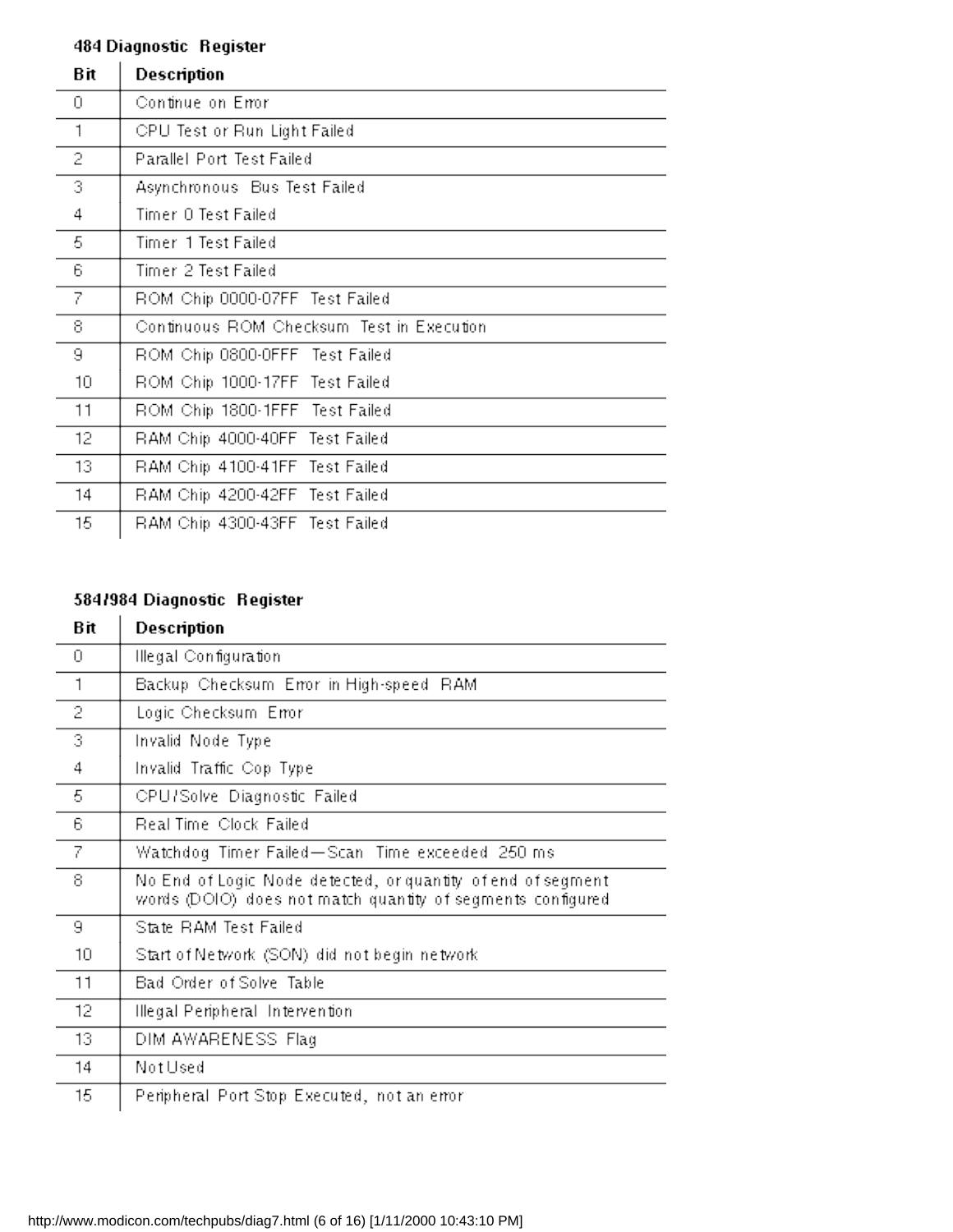### 884 Diagnostic Register

| Bit                        | <b>Description</b>                                    |
|----------------------------|-------------------------------------------------------|
| $\overline{\phantom{0}}$   | Modbus IOP Overrun Errors Flag                        |
| $\mathbf{1}$               | Modbus Option Overrun Errors Flag                     |
| $\overline{2}$             | Modbus IOP Failed                                     |
| $\overline{\phantom{a}}_3$ | Modibus Option Failed                                 |
| 4                          | Ourbus IOP Failed                                     |
| $\overline{\phantom{a}}$   | Remote 10 Failed                                      |
| 6                          | Main CPU Failed                                       |
| $\overline{7}$             | Table RAM Checksum Failed                             |
| 8                          | Scan Task exceeded its time limit-too much user logic |
| 915                        | NotUsed                                               |

# <span id="page-49-0"></span>**3.2.5 03 Change ASCII Input Delimiter**

The character CHAR passed in the query data field becomes the end of message delimiter for future messages (replacing the default LF character). This function is useful in cases where a Line Feed is not wanted at the end of ASCII messages.

| Subfunction | Data Field (Query) | Data Field (Response) |
|-------------|--------------------|-----------------------|
| 00 03       | CHAR 00            | Echo Query Data       |

# <span id="page-49-1"></span>**3.2.6 04 Force Listen Only Mode**

Forces the addressed slave to its Listen Only Mode for Modbus communications. This isolates it from the other devices on the network, allowing them to continue communicating without interruption from the addressed slave. No response is returned.

When the slave enters its Listen Only Mode, all active communication controls are turned off. The Ready watchdog timer is allowed to expire, locking the controls off. While in this mode, any Modbus messages addressed to the slave or broadcast are monitored, but no actions will be taken and no responses will be sent.

The only function that will be processed after the mode is entered will be the Restart Communications Option function (function code 8, subfunction 1).

| <b>Subfunction</b> | Data Field (Query) | Data Field (Response) |
|--------------------|--------------------|-----------------------|
| 00 04              | 00 00              | No Response Retumed   |

# <span id="page-49-2"></span>**3.2.7 10 (0A Hex) Clear Counters and Diagnostic Register**

For controllers other than the 584 or 984, clears all counters and the diagnostic register. For the 584 or 984, clears the counters only. Counters are also cleared upon power-up.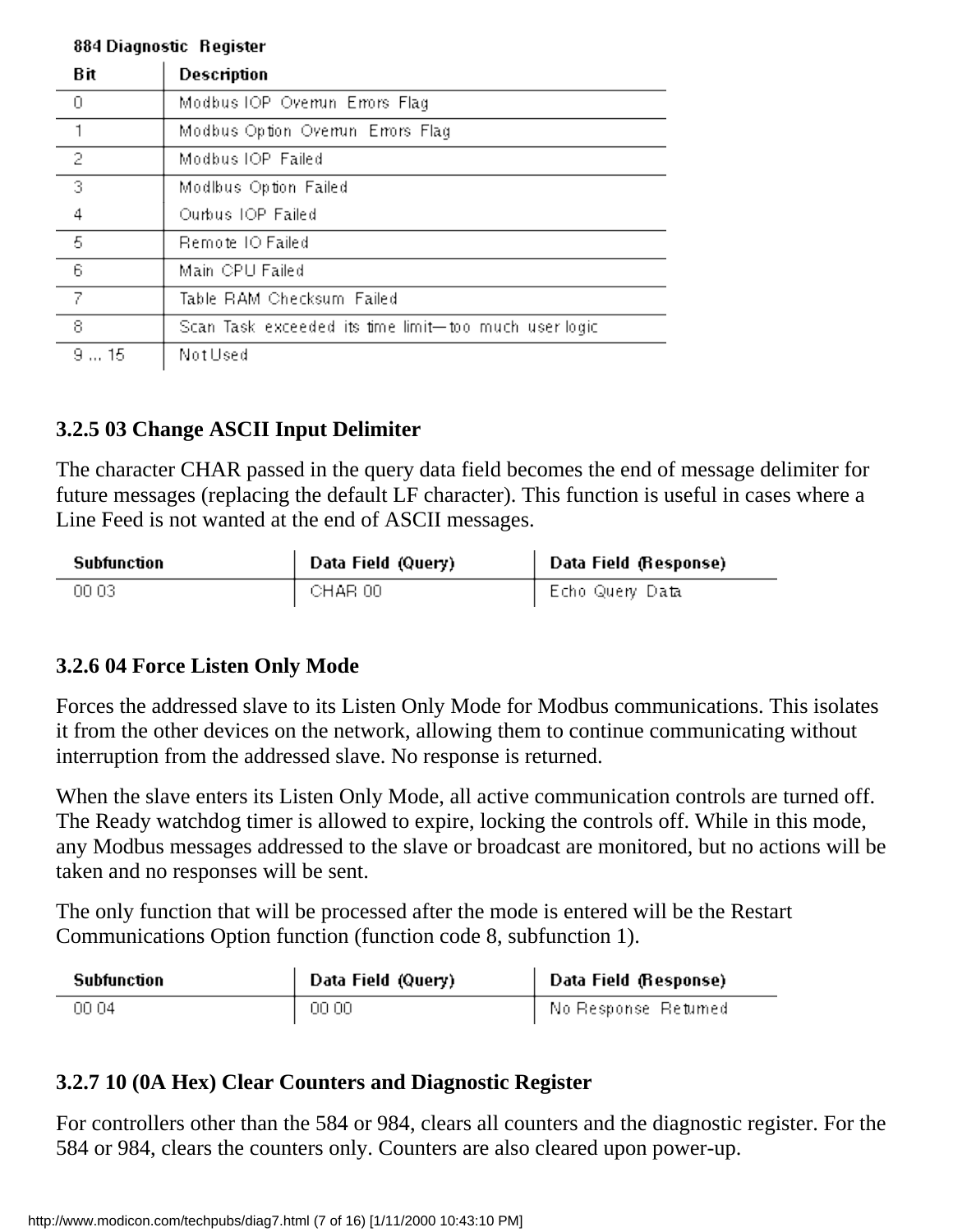| Subfunction | Data Field (Query) | Data Field (Response) |
|-------------|--------------------|-----------------------|
| 00 OA       | 00 00              | Echo Query Data       |

# <span id="page-50-0"></span>**3.2.8 11 (0B Hex) Return Bus Message Count**

The response data field returns the quantity of messages that the slave has detected on the communications system since its last restart, clear counters operation, or power-up.

| Subfunction | Data Field (Query) | Data Field (Response) |
|-------------|--------------------|-----------------------|
| 00 OB       | 00 00              | Total Message Count   |

# <span id="page-50-1"></span>**3.2.9 12 (0C Hex) Return Bus Communication Error Count**

The response data field returns the quantity of CRC errors encountered by the slave since its last restart, clear counters operation, or power-up.

| Subfunction | Data Field (Query) | Data Field (Response) |
|-------------|--------------------|-----------------------|
| 00 OC       | 00 00              | <b>CRC Emor Count</b> |

# <span id="page-50-2"></span>**3.2.10 13 (0D Hex) Return Bus Exception Error Count**

The response data field returns the quantity of Modbus exception responses returned by the slave since its last restart, clear counters operation, or power-up. For a description of exception responses, see page .

| Subfunction | Data Field (Query) | Data Field (Response)        |
|-------------|--------------------|------------------------------|
| 00 OD       | 00 00              | <b>Exception Error Count</b> |

# <span id="page-50-3"></span>**3.2.11 14 (0E Hex) Return Slave Message Count**

The response data field returns the quantity of messages addressed to the slave, or broadcast, that the slave has processed since its last restart, clear counters operation, or power-up.

| <b>Subfunction</b> | Data Field (Query) | Data Field (Response) |
|--------------------|--------------------|-----------------------|
| 00 OE              | 00 00              | Slave Message Count   |

# <span id="page-50-4"></span>**3.2.12 15 (0F Hex) Return Slave No Response Count**

The response data field returns the quantity of messages addressed to the slave for which it returned no response (neither a normal response nor an exception response), since its last restart, clear counters operation, or power-up.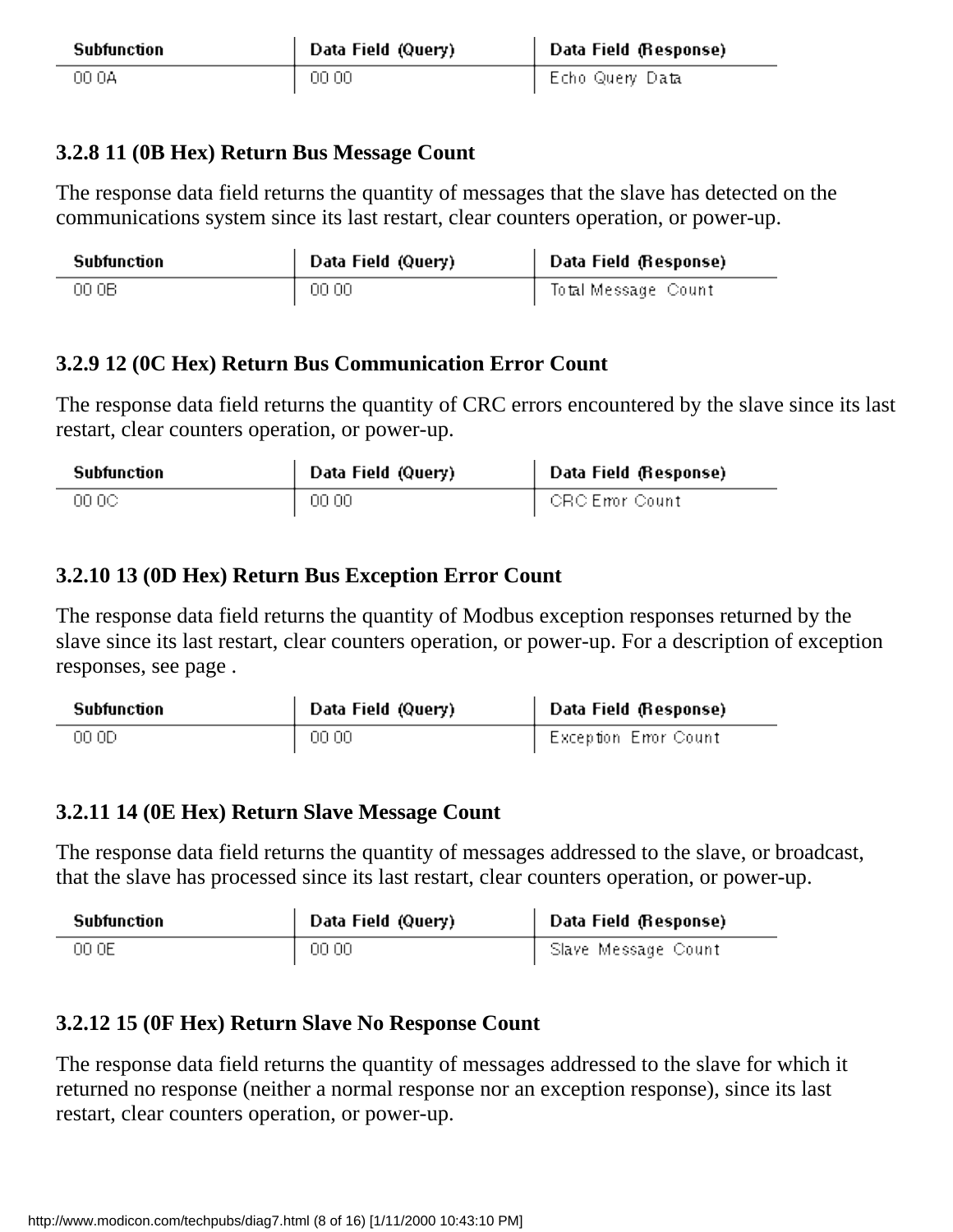| Subfunction | Data Field (Query) | Data Field (Response)   |
|-------------|--------------------|-------------------------|
| 00 OF       | 00 00              | Slave No Repsonse Count |

# <span id="page-51-0"></span>**3.2.13 16 (10 Hex) Return Slave NAK Count**

The response data field returns the quantity of messages addressed to the slave for which it returned a Negative Acknowledge (NAK) exception response, since its last restart, clear counters operation, or power-up. For a description of exception responses, see page .

| Subfunction | Data Field (Query) | Data Field (Response) |
|-------------|--------------------|-----------------------|
| 00 10       | 00 00              | Slave NAK Count       |

# <span id="page-51-1"></span>**3.2.14 17 (11 Hex) Return Slave Busy Count**

The response data field returns the quantity of messages addressed to the slave for which it returned a Slave Device Busy exception response, since its last restart, clear counters operation, or power-up. For a description of exception responses, see page .

| Subfunction | Data Field (Query) | Data Field (Response)   |
|-------------|--------------------|-------------------------|
| 00 11       | 00 00              | Slave Device Busy Count |

# <span id="page-51-2"></span>**3.2.15 18 (12 Hex) Return Bus Character Overrun Count**

The response data field returns the quantity of messages addressed to the slave that it could not handle due to a character overrun condition, since its last restart, clear counters operation, or power-up. A character overrun is caused by data characters arriving at the port faster than they can be stored, or by the loss of a character due to a hardware malfunction.

| Subfunction | Data Field (Query) | Data Field (Response)         |
|-------------|--------------------|-------------------------------|
| 00 12       | 00 00              | Slave Character Overrun Count |

# <span id="page-51-3"></span>**3.2.16 19 (13 Hex) Return IOP Overrun Count (884)**

The response data field returns the quantity of messages addressed to the slave that it could not handle due to an 884 IOP overrun condition, since its last restart, clear counters operation, or power-up. An IOP overrun is caused by data characters arriving at the port faster than they can be stored, or by the loss of a character due to a hardware malfunction.

| Subfunction | Data Field (Query) | Data Field (Response)   |
|-------------|--------------------|-------------------------|
| 00 13       | 00 00              | Slave IOP Overrun Count |

哼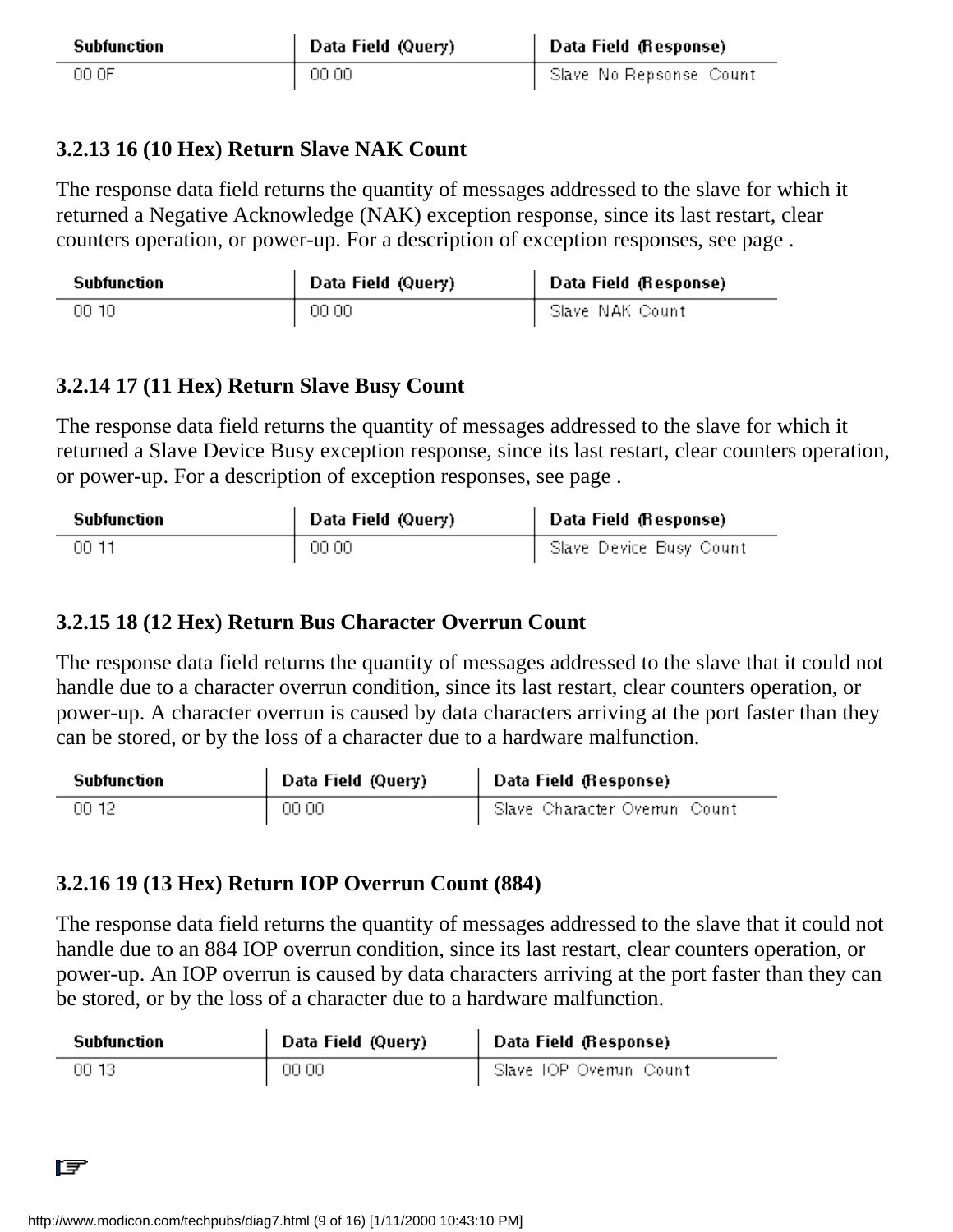**Note:** This function is specific to the 884.

# <span id="page-52-0"></span>**3.2.17 20 (14 Hex) Clear Overrun Counter and Flag (884)**

Clears the 884 overrun error counter and resets the error flag. The current state of the flag is found in bit 0 of the 884 diagnostic register (see subfunction 02).

| Subfunction | Data Field (Query) | Data Field (Response) |
|-------------|--------------------|-----------------------|
| 00 14       | 00 00              | Echo Query Data       |

**Note:** This function is specific to the 884.

# <span id="page-52-1"></span>**3.2.18 21 (15 Hex) Get / Clear Modbus Plus Statistics**

Returns a series of 54 16-bit words (108 bytes) in the data field of the response (this function differs from the usual two-byte length of the data field). The data contains the statistics for the Modbus Plus peer processor in the slave device.

In addition to the Function code (08) and Subfunction code (00 15 hex) in the query, a two-byte Operation field is used to specify either a Get Statistics or a Clear Statistics operation. The two operations are exclusive-the Get operation cannot clear the statistics, and the Clear operation cannot return statistics prior to clearing them. Statistics are also cleared on power-up of the slave device.

The operation field immediately follows the subfunction field in the query:

- V -- A value of 00 03 specifies the Get Statistics operation.
- V -- A value of 00 04 specifies the Clear Statistics operation.

# **Query**

This is the field sequence in the query:

| <b>Function</b> | <b>Subfunction</b> | Operation                |
|-----------------|--------------------|--------------------------|
| 08              | 00 15              | 00 03 (Get Statistics)   |
|                 |                    | 00 04 (Clear Statistics) |

# **Get Statistics Response**

This is the field sequence in the normal response to a Get Statistics query:

| <b>Function</b> | <b>Subfunction</b> | Operation | <b>Byte Count</b> | Data         |
|-----------------|--------------------|-----------|-------------------|--------------|
| 08              | 00 15              | 00 03     | 00 6C             | Words 00  53 |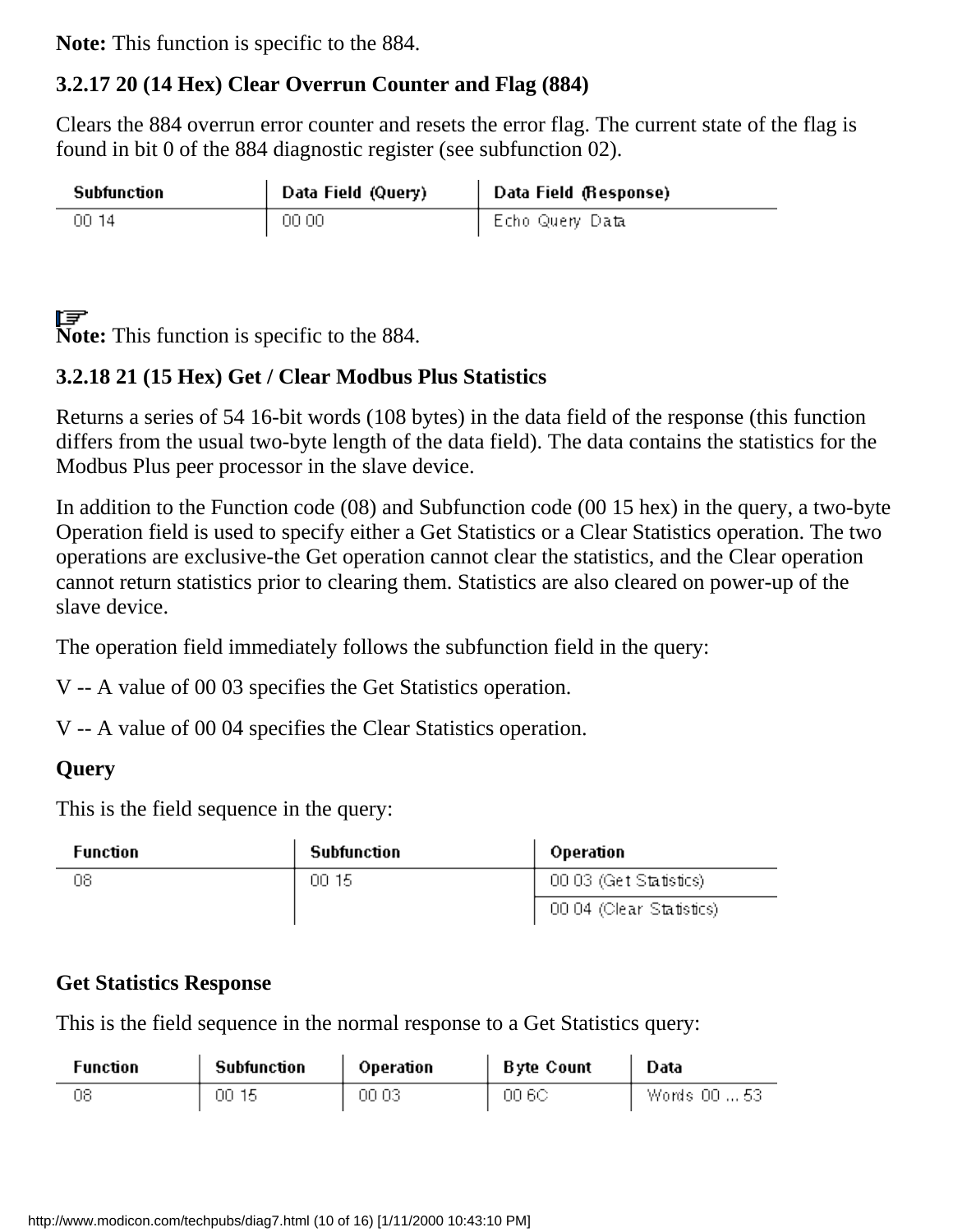# **Clear Statistics Response**

The normal response to a Clear Statistics query is an echo of the query:

| Function | <b>Subfunction</b> | Operation |
|----------|--------------------|-----------|
| 08       | 00 15              | 00 04     |

# <span id="page-53-0"></span>**3.2.19 Modbus Plus Network Statistics**

| Word |      | Meaning                                                                                                                                             |
|------|------|-----------------------------------------------------------------------------------------------------------------------------------------------------|
| 00   | Bit  | Node type ID                                                                                                                                        |
|      | n.   | Unknown node type                                                                                                                                   |
|      | 1    | PLC node                                                                                                                                            |
|      | 2    | Modbus bridge node                                                                                                                                  |
|      | 3    | Host computer node                                                                                                                                  |
|      | 4    | Bridge Plus node                                                                                                                                    |
|      | 5    | Peer I/O node                                                                                                                                       |
| 01   | Rit. |                                                                                                                                                     |
|      | 011  | Software version number in hex (to read, strip bits 12-15 from word)                                                                                |
|      | 12   | Device supports dual cable network                                                                                                                  |
|      | 13   | Device supports Peer Cop communication                                                                                                              |
|      | 14   | Device supports identity reporting                                                                                                                  |
|      | 15   | Defines Word 15 error counters (see Word 15)                                                                                                        |
|      |      | Most significant bit defines use oferror counters in Word 15. Least<br>significant half of upper byte, plus lower byte, contain software version.   |
|      |      | 15  1–  18  12  11  <br>7<br>16<br>э<br>8<br>6<br>3<br>з<br>2<br>4<br>1<br>Software version number (in hex)<br>Word 15 error counters (see Word 15) |
| 02   |      | Network address for this station.                                                                                                                   |
| 03   | Bit  | MAC state variable:                                                                                                                                 |
|      | 0.   | Power up state                                                                                                                                      |
|      | 1    | Monitor offline state                                                                                                                               |
|      | 2    | Duplicate offline state                                                                                                                             |
|      | 3    | Idle state                                                                                                                                          |
|      | 4    | Use token state                                                                                                                                     |
|      | 5    | Work response state                                                                                                                                 |
|      | 6    | Pass token state                                                                                                                                    |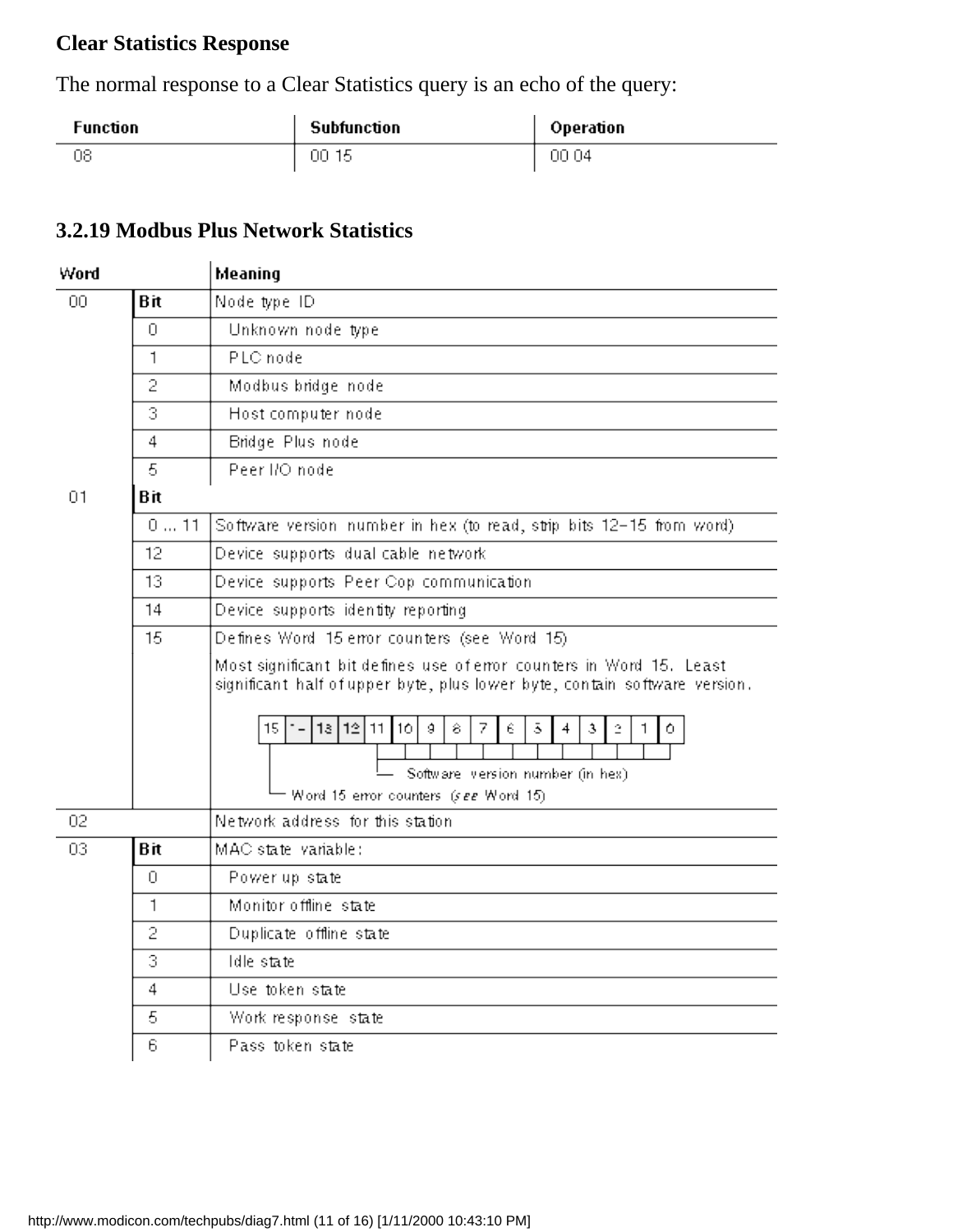|    | 7     | Solicit response state                                                           |
|----|-------|----------------------------------------------------------------------------------|
|    | 8.    | Check pass state                                                                 |
|    | 9     | Claim token state                                                                |
|    | 10    | Claim response state                                                             |
| 04 |       | Peer status (LED code); provides status of this unit relative to the<br>network: |
|    | 0     | Monitoring link operation only—passive station                                   |
|    | 32    | Normal link operation                                                            |
|    | 64    | Never getting token-sees tokens, receives none                                   |
|    | 96    | Sole station-never sees tokens                                                   |
|    | 128   | Duplicate station-sees other stations with same address                          |
| 05 |       | Token pass counter, increments each time this station gets the token.            |
| 06 |       | Token rotation time in ms                                                        |
| 07 | B yte |                                                                                  |
|    | LO.   | Data master failed during token ownership bit map                                |
|    | HI    | Program master failed during token ownership bit map                             |

**Note:** Word 07 bitmaps are used internally by the peer processor to determine which paths have already had a command sent to them during the current token ownership. This limits the number of commands per path to one during a single token ownership.

| Word | <b>Byte</b> | Meaning                                                        |
|------|-------------|----------------------------------------------------------------|
| 08   | LO.         | Data master token owner work-to-do table                       |
|      | HI          | Program master token owner work-to-do table                    |
| 09   | LO.         | Data slave token owner work-to-do table                        |
|      | HI          | Program slave token owner work-to-do table                     |
| 10   | LO.         | Data master response (now available to read)                   |
|      | HI          | Data slave command                                             |
| 11   | LO.         | Program master response (now available to read)                |
|      | HI          | Program slave command                                          |
| 12   | LO.         | Program master connect status table-master paths in use        |
|      | HI          | Program slave automatic logout request table-slaves to log out |

**Note:** Words 08 ... 12 are token owner work tables. They are bitmaps representing work that needs to be done by the node the next time it gets the token. Each byte is a bitmap corresponding to work requested of each of the eight paths of the indicated type.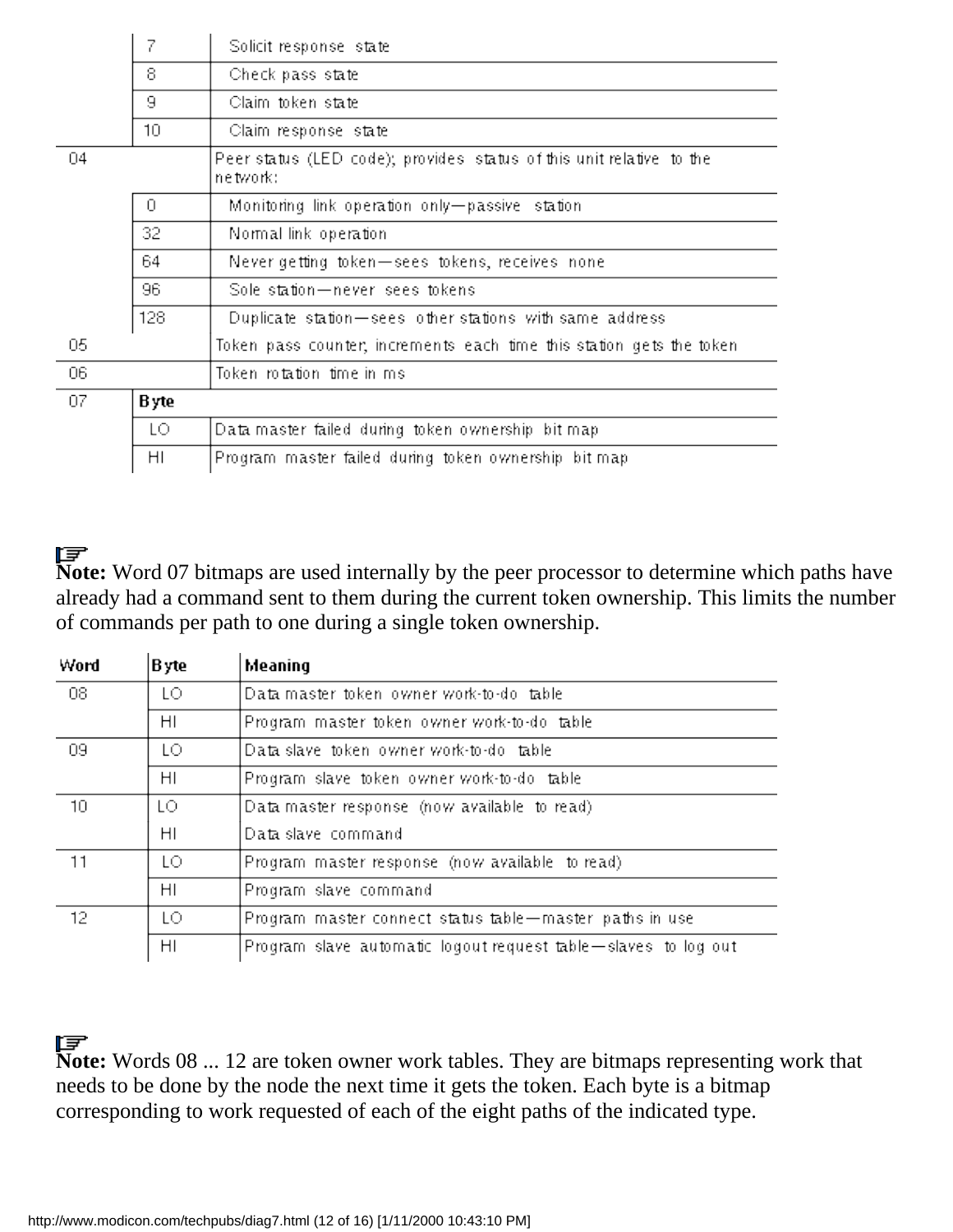| <b>Word</b> | B yte | Meaning                                                                                                                                                                                                                                                                                                                              |
|-------------|-------|--------------------------------------------------------------------------------------------------------------------------------------------------------------------------------------------------------------------------------------------------------------------------------------------------------------------------------------|
| 13          | LO    | Pretransmit deferral error counter                                                                                                                                                                                                                                                                                                   |
|             | HI    | Receive buffer DMA overrun error counter                                                                                                                                                                                                                                                                                             |
| 14          | LO    | Repeated command received counter                                                                                                                                                                                                                                                                                                    |
|             | HI    | Frame size error counter                                                                                                                                                                                                                                                                                                             |
| 15          |       | If Word 1 bit 15 is <i>not set</i> , Word 15 has the following meaning:                                                                                                                                                                                                                                                              |
|             | LO.   | Receiver collision-abort error counter                                                                                                                                                                                                                                                                                               |
|             | HI    | Receiver alignment error counter                                                                                                                                                                                                                                                                                                     |
|             |       | Note If Word 1 bit 15 is set, Word 15 has the following meaning:                                                                                                                                                                                                                                                                     |
|             | LO    | Cable A framing error                                                                                                                                                                                                                                                                                                                |
|             | HI    | Cable B framing error                                                                                                                                                                                                                                                                                                                |
| 16          | LO    | Receiver CRC error counter                                                                                                                                                                                                                                                                                                           |
|             | HI    | Bad packet-length error counter                                                                                                                                                                                                                                                                                                      |
| 17          | LO    | Bad link-address error counter                                                                                                                                                                                                                                                                                                       |
|             | HI    | Transmit buffer DMA-underrun error counter                                                                                                                                                                                                                                                                                           |
| 18          | LO    | Bad internal packet length error counter.                                                                                                                                                                                                                                                                                            |
|             | HI    | Bad MAC function code error counter                                                                                                                                                                                                                                                                                                  |
| 19          | LO    | Communication retry counter                                                                                                                                                                                                                                                                                                          |
|             | HI    | Communication failed error counter                                                                                                                                                                                                                                                                                                   |
| 20          | LO    | Good receive packet success counter (increments normally).                                                                                                                                                                                                                                                                           |
|             | HI    | No response received error counter (increments normally 1 10<br>times/s). Each station occasionally allows a new station to join the<br>network, which increments this counter. If a station leaves, the re-<br>maining stations continue to increment their error counters until the<br>station is removed from each station's map. |
| 21          | LO    | Exception response received error counter-LLC layer error, illegal<br>packet error                                                                                                                                                                                                                                                   |
|             | HI    | Unexpected path error counter-data packet contains illegal path<br>field                                                                                                                                                                                                                                                             |
| 22          | LO    | Unexpected response counter-packet sent to wrong destination                                                                                                                                                                                                                                                                         |
|             | HI    | Forgotten transaction error counter-command was initiated but<br>never completed, possibly because the response packet had the<br>wrong path, sequence numbers, or node number.                                                                                                                                                      |

**Note:** Words 13 ... 22 contain pairs of 8-bit counters that pertain to certain types of error conditions as well as to successful transactions. Under normal operating conditions, the only bytes that change are word 20 LO and HI. Word 14 HI could also increment because of an MSTR or similar programming error in the application. If any other bytes increments, a possible problem exists on the network-e.g., in a single station or wiring connection.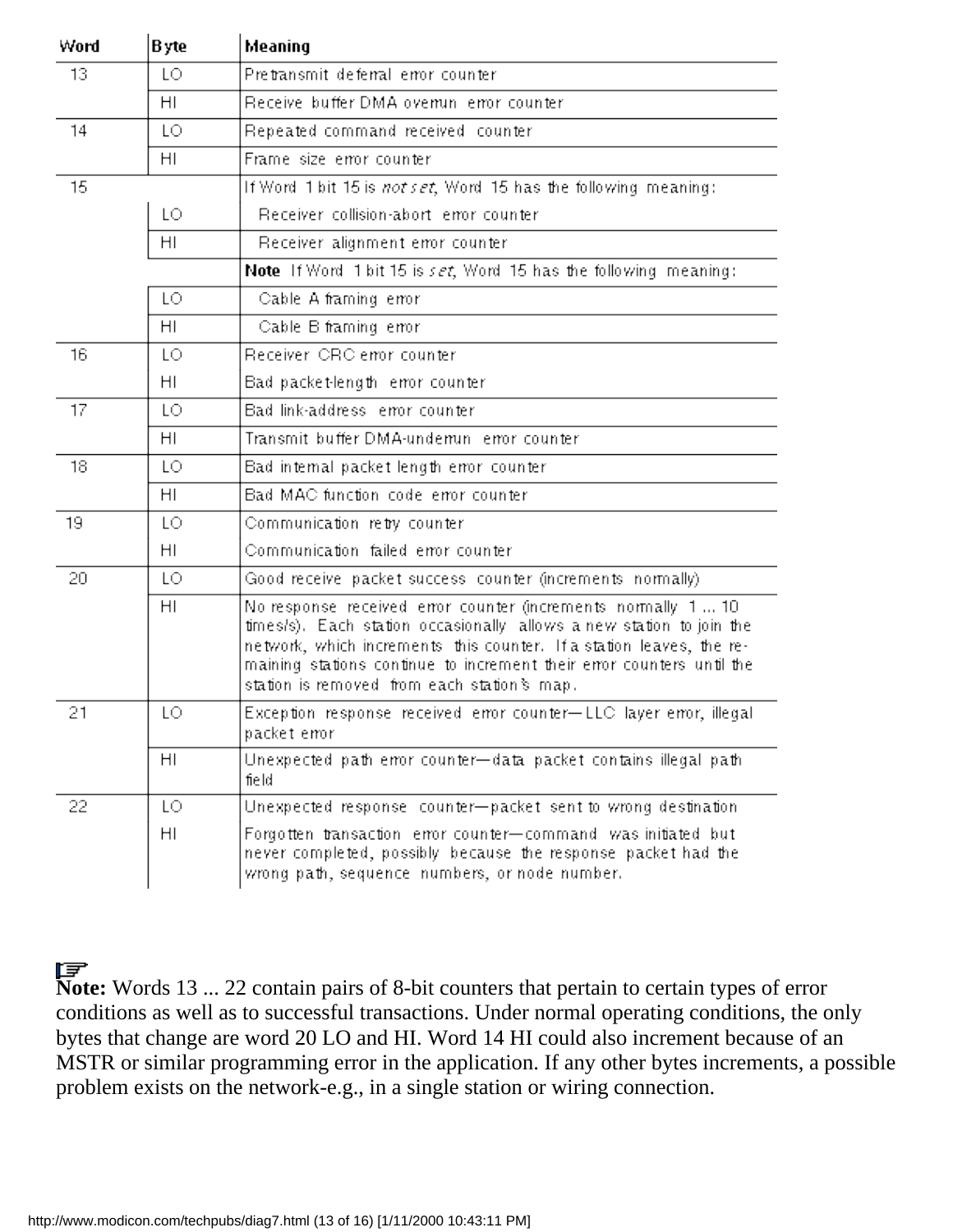| Word | <b>Byte</b> | Meaning                                    |
|------|-------------|--------------------------------------------|
| 23   | LO.         | Active station table bit map, nodes 8  1   |
|      | HI          | Active station table bit map, nodes 16 9   |
| 24   | LO.         | Active station table bit map, nodes 24  17 |
|      | HI          | Active station table bit map, nodes 32  25 |
| 25   | LO.         | Active station table bit map, nodes 40  33 |
|      | HI          | Active station table bit map, nodes 48  41 |
| 26   | LO.         | Active station table bit map, nodes 56  49 |
|      | HI          | Active station table bit map, nodes 64  57 |

**Note:** Words 23 ... 26 contain the active station bitmaps. An active station is any one that has sent packets of data over the network.

| Word | <b>Byte</b> | Meaning                                   |
|------|-------------|-------------------------------------------|
| 27   | LO.         | Token station table bit map, nodes 8  1   |
|      | HI          | Token station table bitmap, nodes 16 9    |
| 28   | LO.         | Token station table bitmap, nodes 24  17  |
|      | HI          | Token station table bitmap, nodes 32  25  |
| 29   | LO.         | Token station table bitmap, nodes 40  33  |
|      | HI          | Token station table bit map, nodes 48  41 |
| 30   | LO.         | Token station table bit map, nodes 56  49 |
|      | HI          | Token station table bitimap, nodes 64  57 |

**Note:** Words 27 ... 30 contain the token station table bitmaps. A token station is any one that has token-passing capabilities.

| Word | B yte | Meaning                                         |
|------|-------|-------------------------------------------------|
| 31   | LO.   | Global data present table bit map, nodes 8  1   |
|      | HI    | Global data present table bit map, nodes 16 9   |
| 32   | LO.   | Global data present table bit map, nodes 24  17 |
|      | HI    | Global data present table bit map, nodes 32  25 |
| 33   | LO.   | Global data present table bit map, nodes 40  33 |
|      | HI    | Global data present table bit map, nodes 48  41 |
| 34   | LO.   | Global data present table map, nodes 56  49     |
|      | HI    | Global data present table bit map, nodes 64  57 |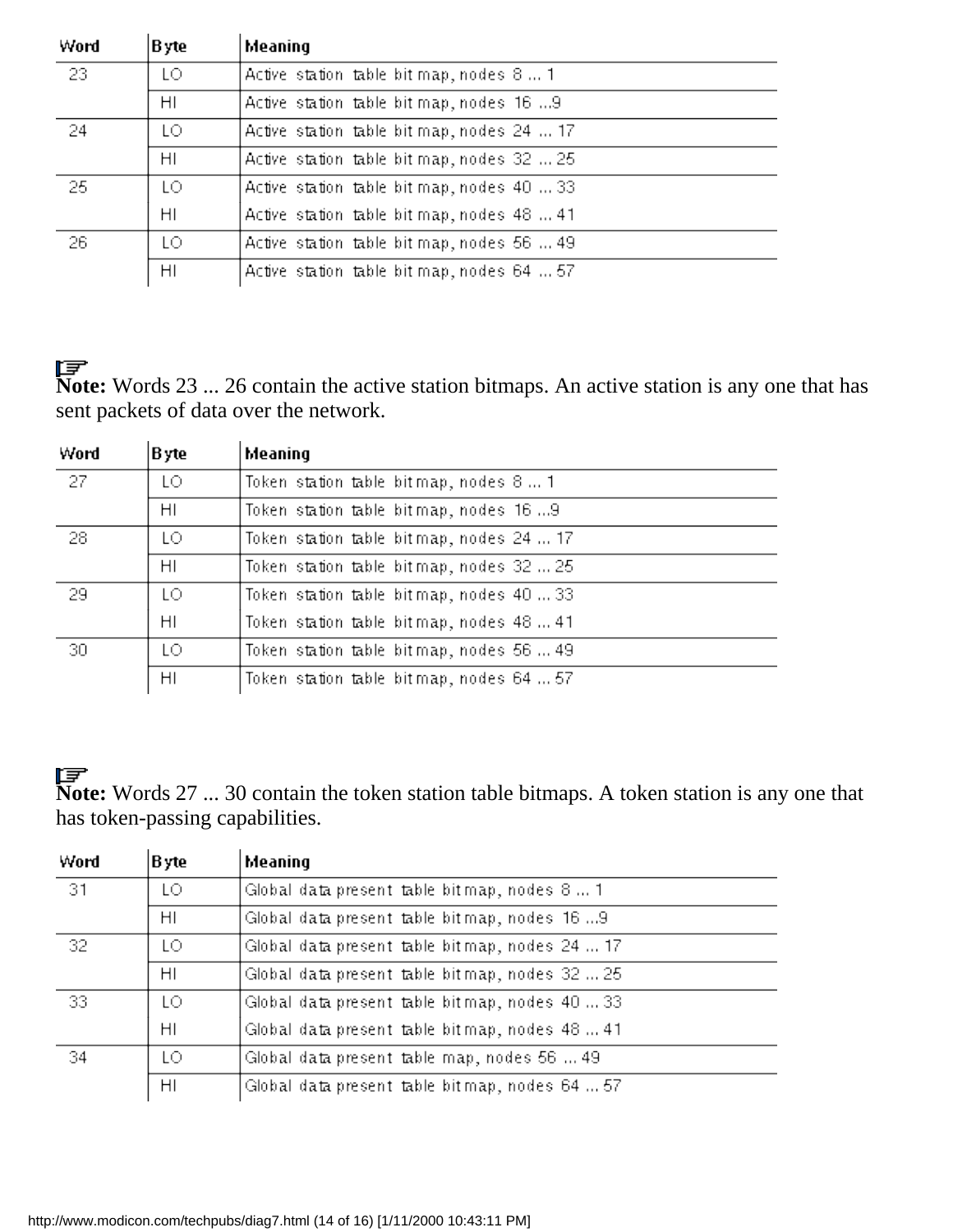**Note:** Words 31 ... 34 contain the global data present table bitmaps. Each time a station passes a **Note:** When one token, it also passes the global data, even if there are zero bytes of global data. When one station sees another pass the token with global data, it sets its bit in its table for that other station. The bit remains set until the station reads the global data from that other station, after which the bit is cleared. A second read of global data indicates that no global data is present.

**Note:** In screen 2 of the MBPSTAT program, the number of global data words present is indicated under the station number. If this field is filled with spaces, then MBPSTAT has requested the global data from a second time before the other station passed the token.

| Word            | <b>Byte</b>    | Meaning                                                  |
|-----------------|----------------|----------------------------------------------------------|
| $\overline{35}$ | LO             | Receive buffer in use bit map, buffer 8 … 1              |
|                 | HI             | Receive buffer in use bit map, buffer 16  9              |
| 36              | LO             | Receive buffer in use bit map, buffer 24  17             |
|                 | HI             | Receive buffer in use bit map, buffer 32  25             |
| -37             | LO             | Receive buffer in use bit map, buffer 40  33             |
|                 | H <sub>1</sub> | 'Station management command processed initiation counter |

**Note:** The LO bytes of words 35 ... 37 indicate the use of the internal receive buffers within the peer processor.

| Word | <b>Byte</b> | Meaning                                                   |
|------|-------------|-----------------------------------------------------------|
| 38   | LO.         | Data master output path 1 command initiation counter.     |
|      | HI          | Data master output path 2 command initiation counter.     |
| 39   | LO.         | Data master output path 3 command initiation counter.     |
|      | HI          | Data master output path 4 command initiation counter.     |
| 40   | LO          | Data master output path 5 command initiation counter.     |
|      | HI          | Data master output path 6 command initiation counter.     |
| 41   | LO          | Data master output path 7 command initiation counter.     |
|      | HI          | Data master output path 8 command initiation counter.     |
| 42   | LO          | Data slave input path 41 command processed counter        |
|      | HI          | Data slave input path 42 command processed counter.       |
| 43   | LO          | Data slave input path 43 command processed counter.       |
|      | HI          | Data slave input path 44 command processed counter        |
| 44   | LO          | Data slave input path 45 command processed counter        |
|      | HI          | Data slave input path 46 command processed counter.       |
| 45   | LO          | Data slave input path 47 command processed counter        |
|      | HI          | Data slave input path 48 command processed counter.       |
| 46   | LO          | Program master output path 81 command initiation counter. |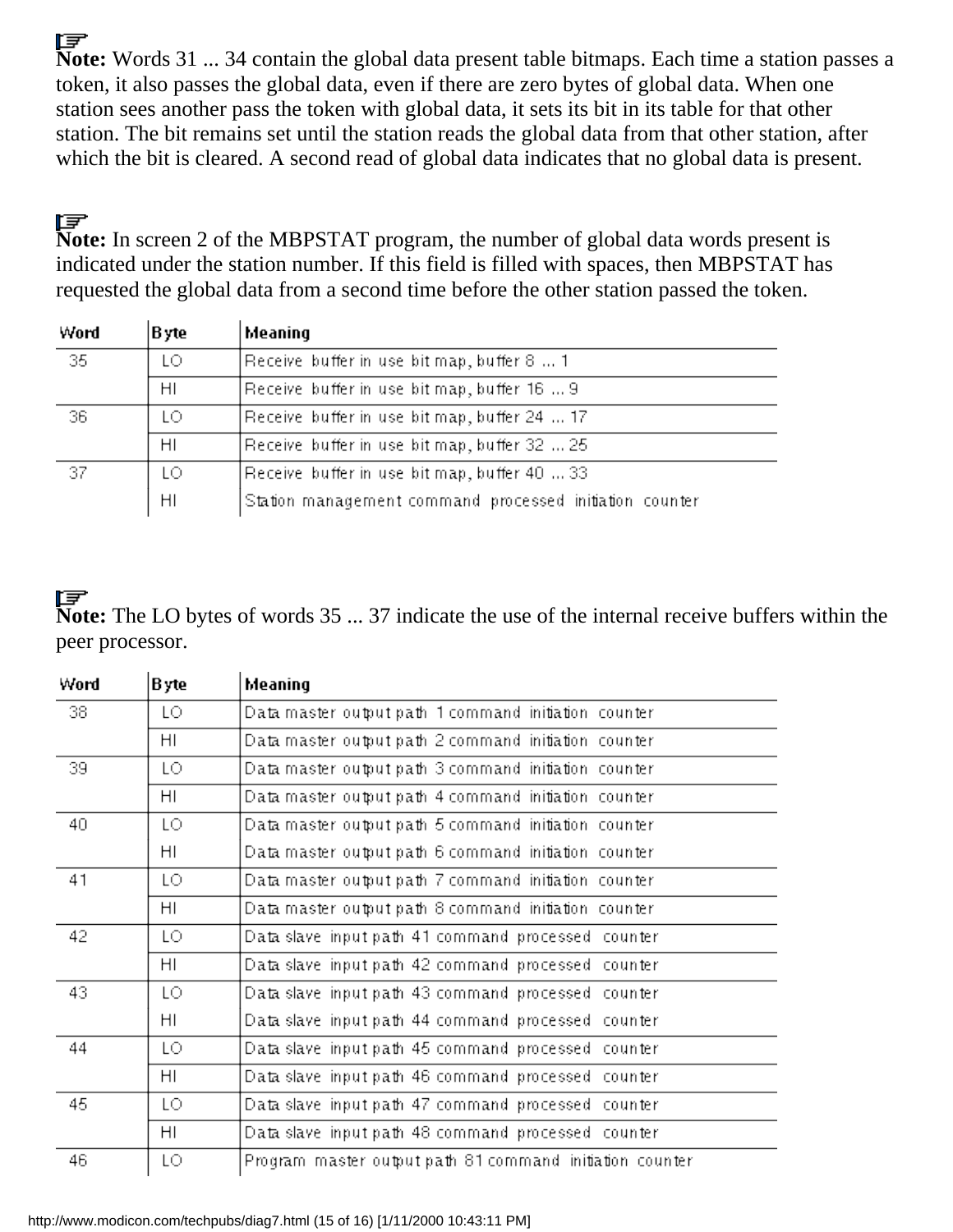|    | HI  | Program master output path 82 command initiation counter  |
|----|-----|-----------------------------------------------------------|
| 47 | LO. | Program master output path 83 command initiation counter  |
|    | HI  | Program master output path 84 command initiation counter  |
| 48 | LO. | Program master command initiation counter                 |
|    | HI  | Program master output path 86 command initiation counter  |
| 49 | LO. | Program master output path 87 command initiation counter  |
|    | HI  | Program master output path 88 command initiation counter. |
| 50 | LO. | Program slave input path C1 command processed counter     |
|    | HI  | Program slave input path C2 command processed counter     |
| 51 | LO. | Program slave input path C3 command processed counter     |
|    | HI  | Program slave input path C4 command processed counter     |
| 52 | LO. | Program slave input path C5 command processed counter     |
|    | HI  | Program slave input path C6 command processed counter     |
| 53 | LO. | Program slave input path C7 command processed counter     |
|    | HI  | Program slave input path C8 command processed counter     |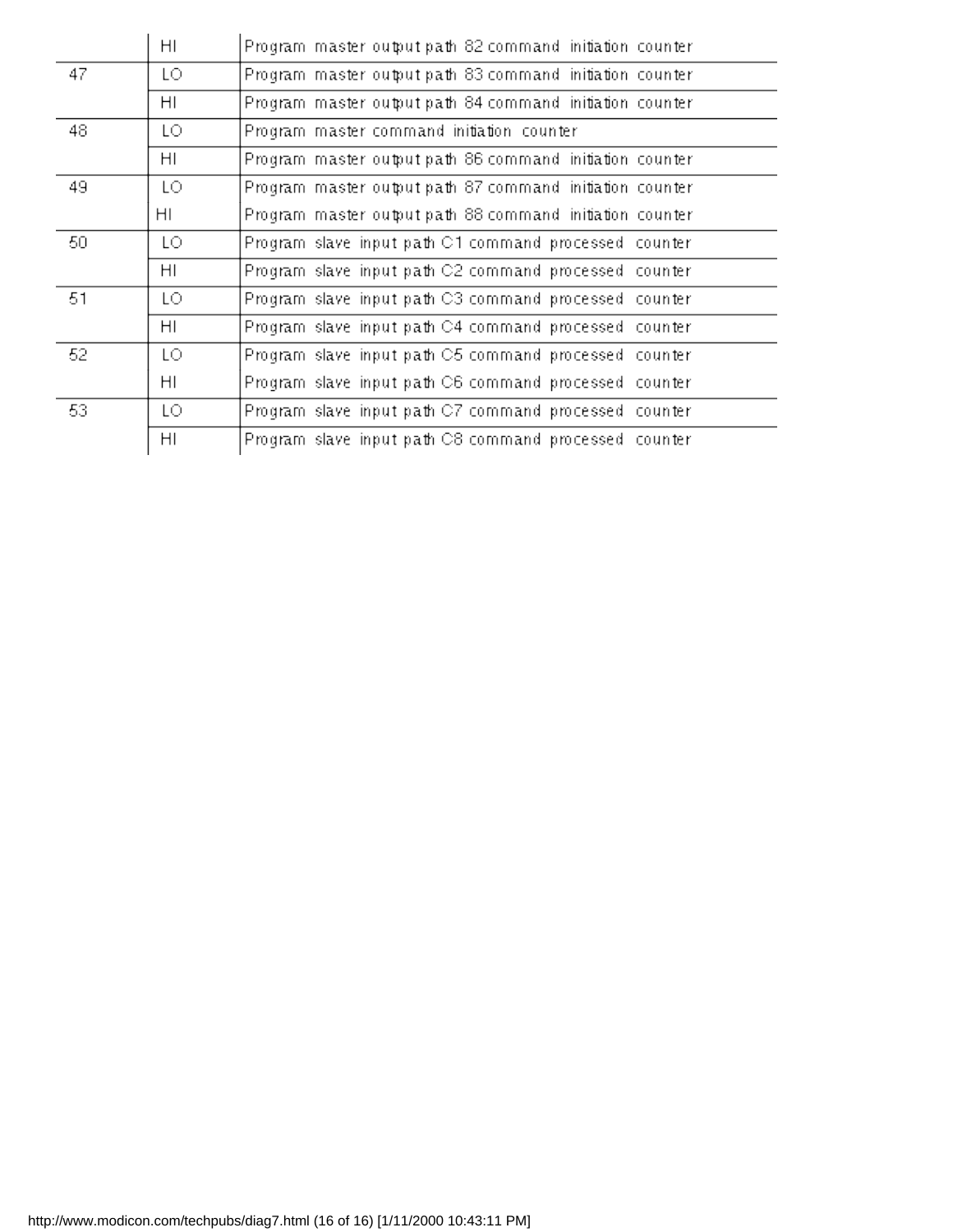# **Chapter 4 Exception Responses**

 $\mathcal{L}_{\text{Exception} }$  Responses

# $\perp$ Exception Codes

# <span id="page-59-0"></span>**4.1 Exception Responses**

Except for broadcast messages, when a master device sends a query to a slave device it expects a normal response. One of four possible events can occur from the master's query:

V If the slave device receives the query without a communication error, and can handle the query normally, it returns a normal response.

V If the slave does not receive the query due to a communication error, no response is returned. The master program will eventually process a timeout condition for the query.

V If the slave receives the query, but detects a communication error (parity, LRC, or CRC), no response is returned. The master program will eventually process a timeout condition for the query.

V If the slave receives the query without a communication error, but cannot handle it (for example, if the request is to read a nonexistent coil or register), the slave will return an exception response informing the master of the nature of the error.

The exception response message has two fields that differentiate it from a normal response:

# **Function Code Field**

In a normal response, the slave echoes the function code of the original query in the function code field of the response. All function codes have a most significant bit (MSB) of 0 (their values are all below 80 hexadecimal). In an exception response, the slave sets the MSB of the function code to 1. This makes the function code value in an exception response exactly 80 hexadecimal higher than the value would be for a normal response.

With the function code's MSB set, the master's application program can recognize the exception response and can examine the data field for the exception code.

# **Data Field**

In a normal response, the slave may return data or statistics in the data field (any information that was requested in the query). In an exception response, the slave returns an exception code in the data field. This defines the slave condition that caused the exception. Here is an example of a master query and slave exception response. The field examples are shown in hexadecimal.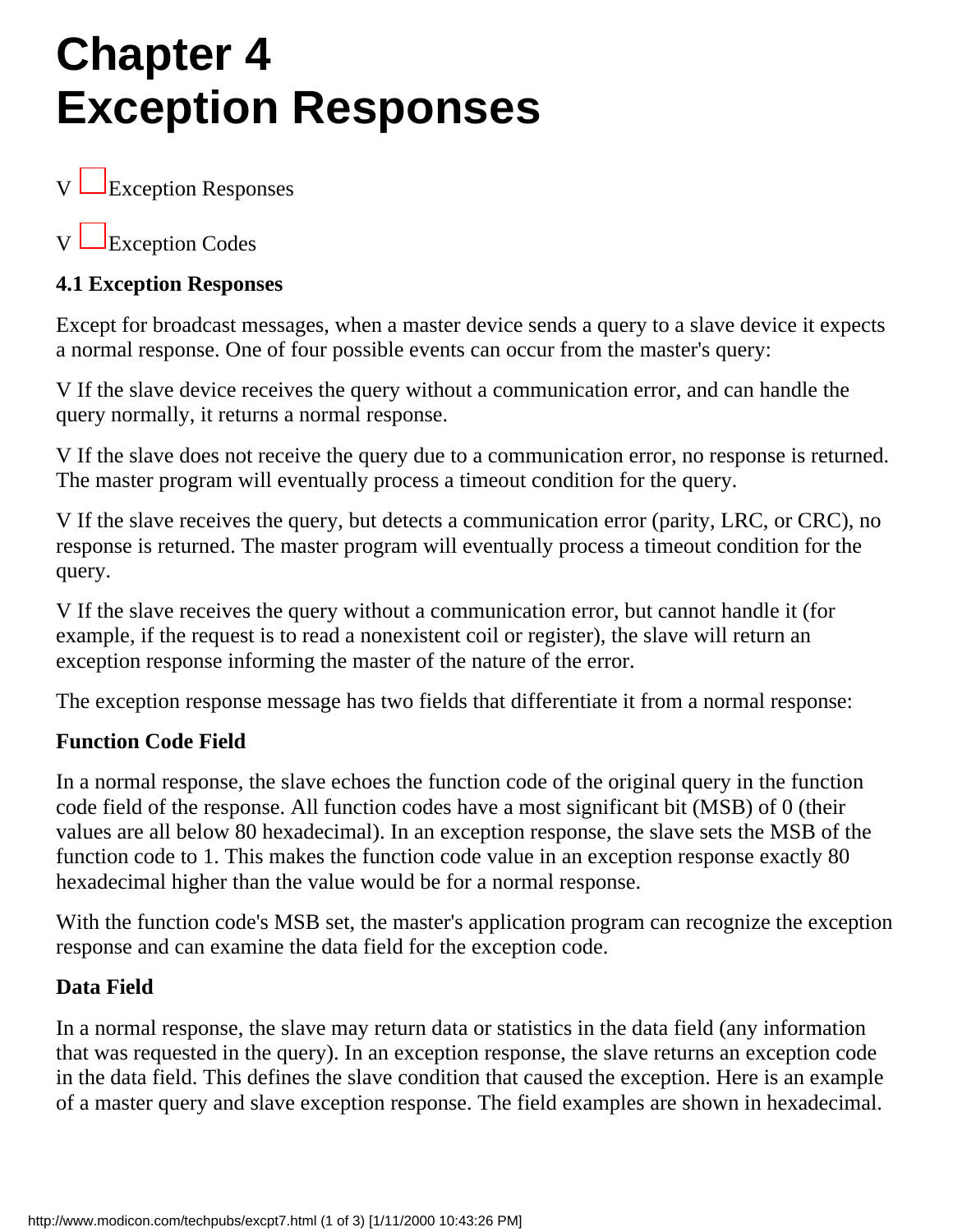| Query |                     |         |
|-------|---------------------|---------|
| B yte | <b>Contents</b>     | Example |
|       | Slave Address       | 0A      |
| 2     | <b>Function</b>     | 01      |
| -3    | Starting Address Hi | 04      |
| 4     | Starting Address Lo | А1      |
| 5     | Number of Coils Hi  | 00      |
| 6     | Number of Coils Lo  | 01      |
| 7     | LRC                 | 4F      |

## **Exception Response**

| B yte | <b>Contents</b> | Example |
|-------|-----------------|---------|
|       | Slave Address   | 0A      |
|       | Function        | 81      |
| 3     | Exception Code  | 02      |
|       | LRC             | 73      |

In this example, the master addresses a query to slave device 10 (0A hex). The function code (01) is for a Read Coil Status operation. It requests the status of the coil at address 1245 (04A1 hex).

# **Note:** Only one coil is to be read, as specified by the number of coils field (0001).

If the coil address is nonexistent in the slave device, the slave will return the exception response with the exception code shown (02). This specifies an illegal data address for the slave. For example, if the slave is a 984-385 with 512 coils, this code would be returned.

# <span id="page-60-0"></span>**4.2 Exception Codes**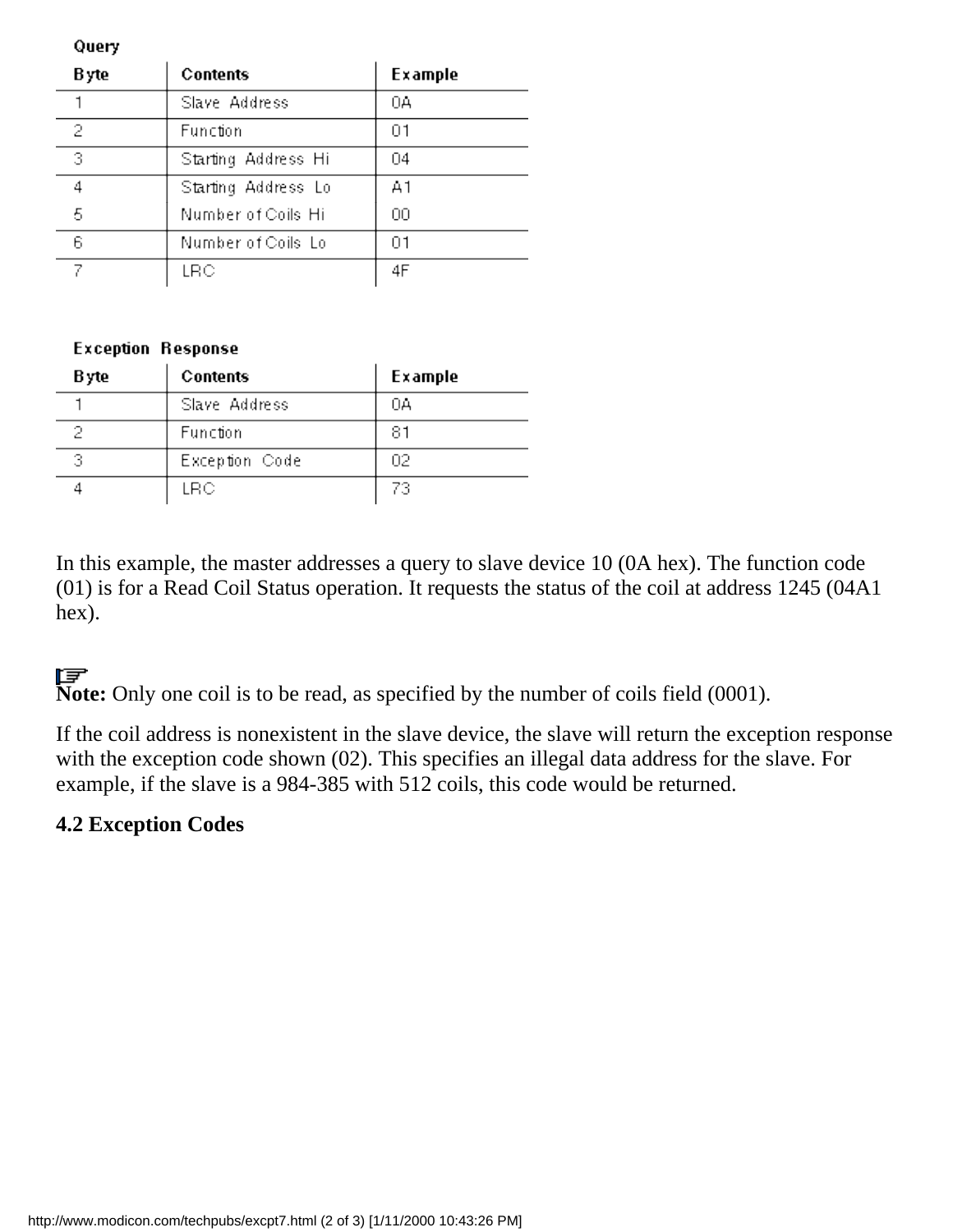| Code | <b>Name</b>                 | Meaning                                                                                                                                                                                                                                                                                              |
|------|-----------------------------|------------------------------------------------------------------------------------------------------------------------------------------------------------------------------------------------------------------------------------------------------------------------------------------------------|
| 01   | <b>ILLEGAL FUNCTION</b>     | The function code received in the query is not an allowable<br>action for the slave. If a Poll Program Complete command<br>was issued, this code indicates that no program function.<br>preceded it.                                                                                                 |
| 02   | <b>ILLEGAL DATA ADDRESS</b> | The data address received in the query is not an allowable<br>address for the slave.                                                                                                                                                                                                                 |
| 03   | <b>ILLEGAL DATA VALUE</b>   | A value contained in the query data field is not an allow-<br>able value for the slave                                                                                                                                                                                                               |
| 04   | SLAVE DEVICE FAILURE        | An unrecoverable error occurred while the slave was at-<br>tempting to perform the requested action.                                                                                                                                                                                                 |
| 05   | <b>ACKNOWLEDGE</b>          | The slave has accepted a request and is processing it, but<br>a long duration of time is required. This response is<br>returned to prevent a timeout error from occurring in the<br>master. The master can next issue a Poll Program<br>Complete message to determine if processing is<br>completed. |
| 06   | SLAVE DEVICE BUSY           | The slave is processing a long-duration program<br>command. The master should retransmit the message<br>later when the slave is free.                                                                                                                                                                |
| 07   | NEGATIVE ACKNOWLEDGE        | The slave cannot perform the program function received in<br>the query. This code is returned for an unsuccessful<br>programming request using function code 13 or 14<br>decimal. The master should request diagnostic or error<br>information from the slave.                                       |
| 08   | MEMORY PARITY ERROR         | The slave attempted to read extended memory, but<br>detected a parity error in the memory. The master can retry<br>the request, but service may be required on the slave<br>device.                                                                                                                  |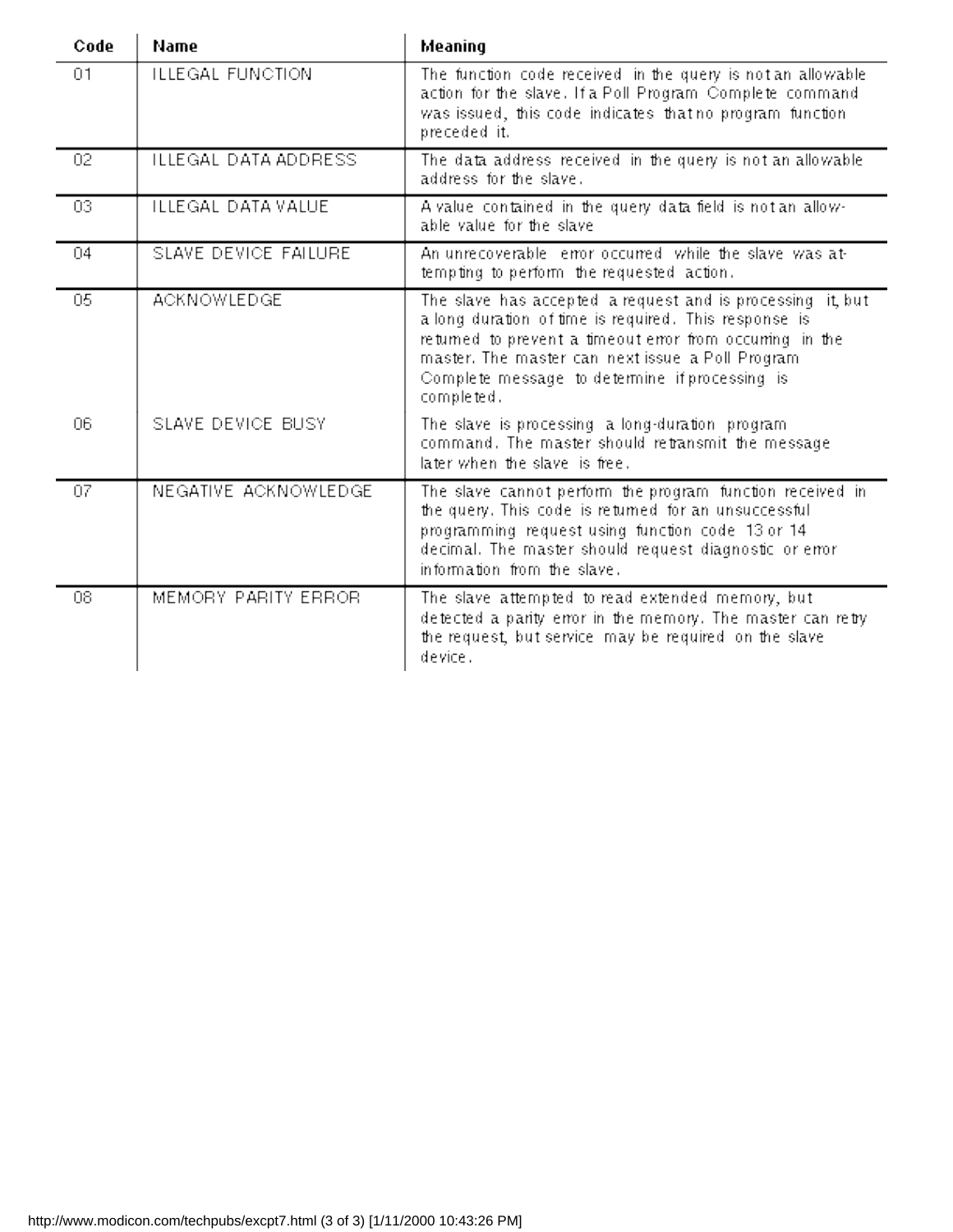# **Chapter 5 Application Notes**

V Maximum Query / Response Parameters

V **Estimating Serial Transaction Timing** 

V  $\Box$  Application Notes for the 584 and 984A / B / X

# <span id="page-62-0"></span>**5.1 Maximum Query / Response Parameters**

The listings show the maximum amount of data that each controller can request or send in a master query, or return in a slave response. All function codes and quantities are in decimal.

# **184/384**

| <b>Function</b>  | <b>Description</b>        | Query         | Response      |
|------------------|---------------------------|---------------|---------------|
| 01               | Read Coil Status          | 800 coils     | 800 coils     |
| 02               | Read Input Status         | 800 inputs    | 800 inputs    |
| 03               | Read Holding Registers    | 100 registers | 100 registers |
| 04               | Read Input Registers      | 100 registers | 100 registers |
| 05               | Force Single Coil         | 1 coil        | 1 coil        |
| 06               | Preset Single Register    | 1 register    | 1 register    |
| 07               | Read Exception Status     | NIA           | 8 coils       |
| 08               | Diagnostics               | NIA           | NIA           |
| 09               | Program 484               | Not supported | Not supported |
| 10 <sub>10</sub> | Poll 484                  | Not supported | Not supported |
| 11               | Fetch, Comm Event Counter | <b>N/A</b>    | NIA           |
| 12               | Fetch Comm Event Log      | NIA           | 70 data bytes |
| 13               | Program Controller        | 32 data bytes | 32 data bytes |
| 14               | Poll Controller           | NIA           | 32 data bytes |
| 15               | Force Multiple Coils      | 800 coils     | 800 coils     |
| 16               | Preset Multiple Registers | 100 registers | 100 registers |
| 17               | Report Slave ID           | NIA           | N/A           |
| 18               | Program 884/M84           | Not supported | Not supported |
| 19               | Reset Comm Link           | Not supported | Not supported |
| 20               | Read General Reference    | Not supported | Not supported |
| 21               | Write General Reference   | Not supported | Not supported |

**484**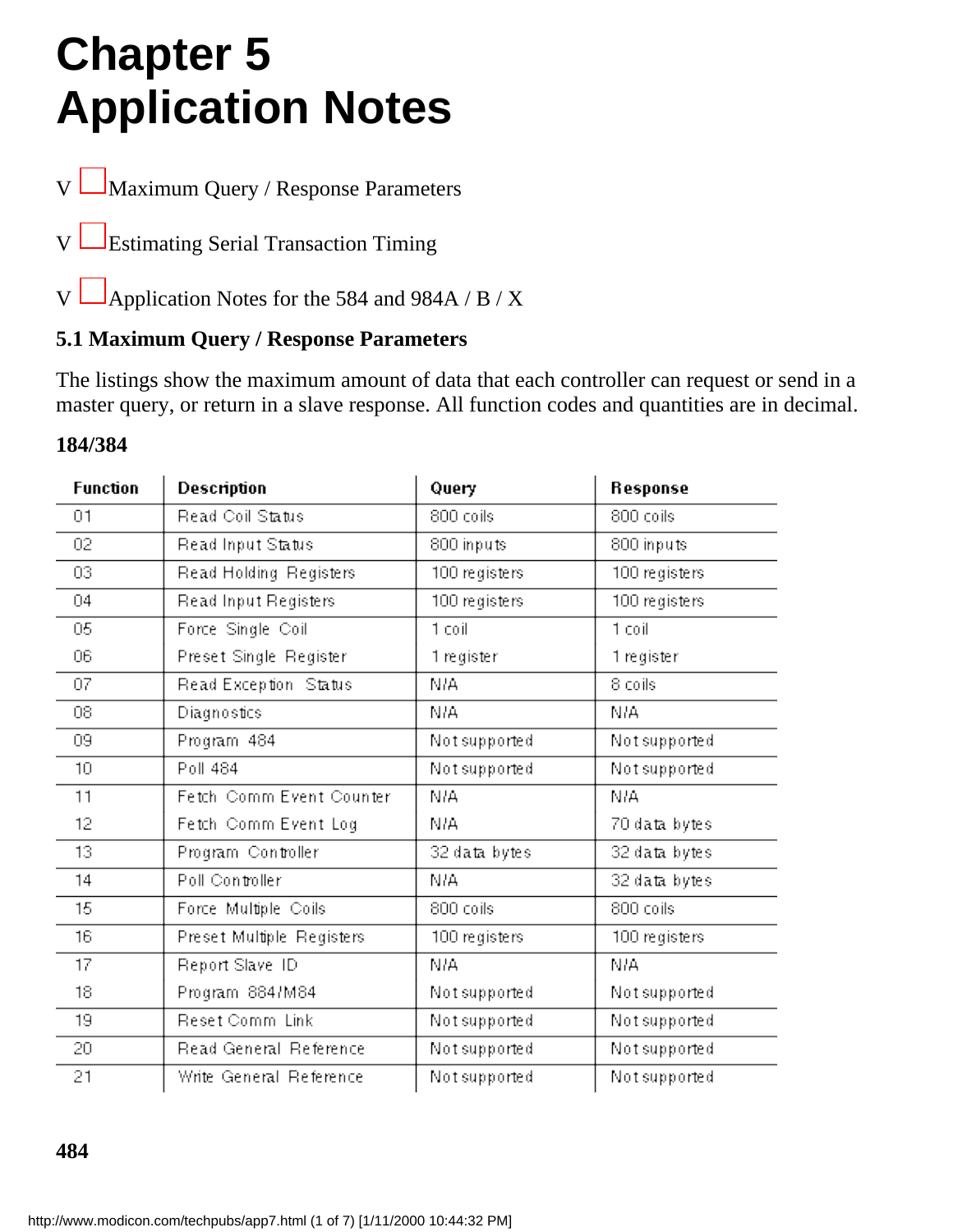| <b>Function</b> | <b>Description</b>        | Query         | Response      |
|-----------------|---------------------------|---------------|---------------|
| 01              | Read Coil Status          | 512 coils     | 512 coils     |
| 02              | Read Input Status         | 512 inputs    | 512 inputs    |
| 03              | Read Holding Registers    | 254 registers | 254 registers |
| 04              | Read Input Registers      | 32 registers  | 32 registers  |
| 05              | Force Single Coil         | 1 coil        | 1 coil        |
| 06              | Preset Single Register    | 1 register    | 1 register    |
| 07              | Read Exception Status     | NIA           | 8 coils       |
| 08              | Diagnostics               | NIA           | NIA           |
| 09              | Program 484               | 16 data bytes | 16 data bytes |
| 10              | <b>Poll 484</b>           | NIA           | 16 data bytes |
| 11              | Fetch, Comm Event Counter | Not supported | Not supported |
| 12              | Fetch Comm Event Log      | Not supported | Not supported |
| 13              | Program Controller        | Not supported | Not supported |
| 14              | Poll Controller           | Not supported | Not supported |
| 15              | Force Multiple Coils      | 800 coils     | 800 coils     |
| 16              | Preset Multiple Registers | 60 registers  | 60 registers. |
| 17              | Report Slave ID           | NIA           | NIA           |
| 18              | Program 884/M84           | Not supported | Not supported |
| 19              | Reset Comm Link           | Not supported | Not supported |
| 20              | Read General Reference    | Not supported | Not supported |
| 21              | Write General Reference   | Not supported | Not supported |

These values are for an 8K controller. See the *484 User's Guide* for limits of smaller controllers.

# **584**

| <b>Function</b> | Description               | Query         | Response      |
|-----------------|---------------------------|---------------|---------------|
| 01              | Read Coil Status          | 2000 coils    | 2000 coils    |
| 02              | Read Input Status         | 2000 inputs   | 2000 inputs   |
| 03              | Read Holding Registers    | 125 registers | 125 registers |
| 04              | Read Input Registers      | 125 registers | 125 registers |
| 05              | Force Single Coil         | 1 coil        | 1 coil        |
| 06              | Preset Single Register    | 1 register    | 1 register    |
| 07              | Read Exception Status     | N/A           | 8 coils       |
| 08              | Diagnostics               | NIA           | N/A           |
| 09              | Program 484               | Not supported | Not supported |
| 10              | Poll 484                  | Not supported | Not supported |
| 11              | Fetch, Comm Event Counter | NIA           | NIA           |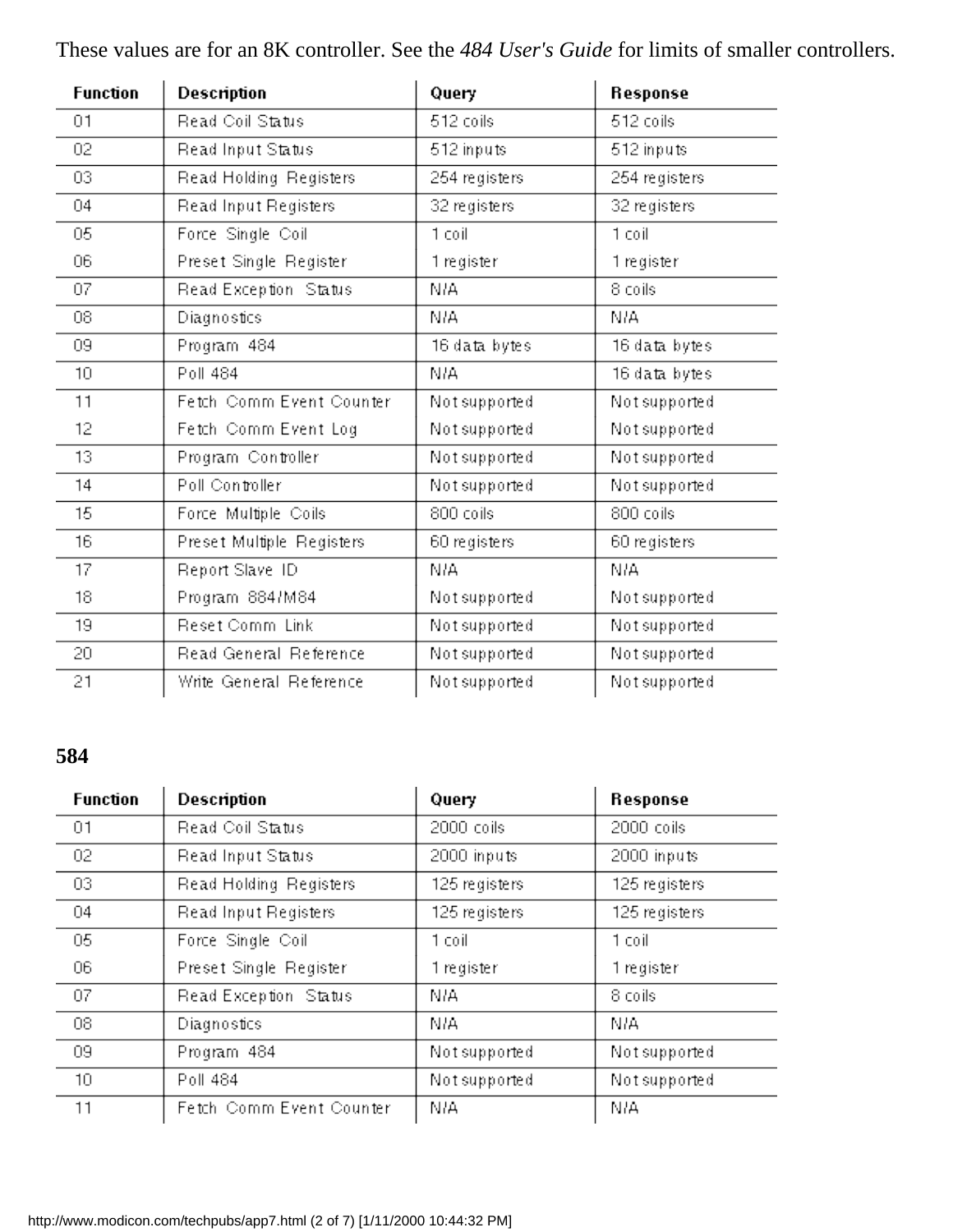| 12 | Fetch Comm Event Log      | NIA           | 70 data bytes |
|----|---------------------------|---------------|---------------|
| 13 | Program Controller        | 33 data bytes | 33 data bytes |
| 14 | Poll Controller           | N/A.          | 33 data bytes |
| 15 | Force Multiple Coils      | 800 coils     | 800 coils     |
| 16 | Preset Multiple Registers | 100 registers | 100 registers |
| 17 | Report Slave ID           | N/A           | N/A           |
| 18 | Program 884/M84           | Not supported | Not supported |
| 19 | Reset Comm Link           | Not supported | Not supported |
| 20 | Read General Reference    | (1)           | O)            |
| 21 | Write General Reference   | (1)           | $\langle$ 1)  |

ł.

(1) The maximum length of the entire message must not exceed 256 bytes.

## **884**

| <b>Function</b> | Description                   | Query               | Response            |
|-----------------|-------------------------------|---------------------|---------------------|
| 01              | Read Coil Status              | 2000 coils          | 2000 coils          |
| 02              | Read Input Status             | 2000 inputs         | 2000 inputs         |
| 03              | <b>Read Holding Registers</b> | 125 registers       | 125 registers       |
| 04              | Read Input Registers          | 125 registers       | 125 registers       |
| 05              | Force Single Coil             | 1 coil              | 1 coil              |
| 06              | Preset Single Register        | 1 register          | 1 register          |
| 07              | Read Exception Status         | NIA                 | 8 coils             |
| 08              | Diagnostics                   | NIA                 | NIA                 |
| 09              | Program 484                   | Not supported       | Not supported       |
| 10 <sub>1</sub> | <b>Poll 484</b>               | Not supported       | Not supported       |
| 11              | Fetch, Comm Event Counter     | Not supported       | Not supported       |
| 12              | Fetch Comm Event Log          | Not supported       | Not supported       |
| 13              | Program Controller            | Not supported       | Not supported       |
| 14              | Poll Controller               | Not supported       | Not supported       |
| 15              | Force Multiple Coils          | 800 coils           | 800 coils           |
| 16              | Preset Multiple Registers     | 100 registers       | 100 registers       |
| 17              | Report Slave ID               | N/A                 | NIA                 |
| 18              | Program 884/M84               | $\langle 1 \rangle$ | $\langle 1 \rangle$ |
| 19              | Reset Comm Link               | N/A                 | NIA                 |
| 20              | Read General Reference        | Not supported       | Not supported       |
| 21              | Write General Reference       | Not supported       | Not supported       |

(1) The maximum length of the entire message must not exceed 256 bytes.

**M84**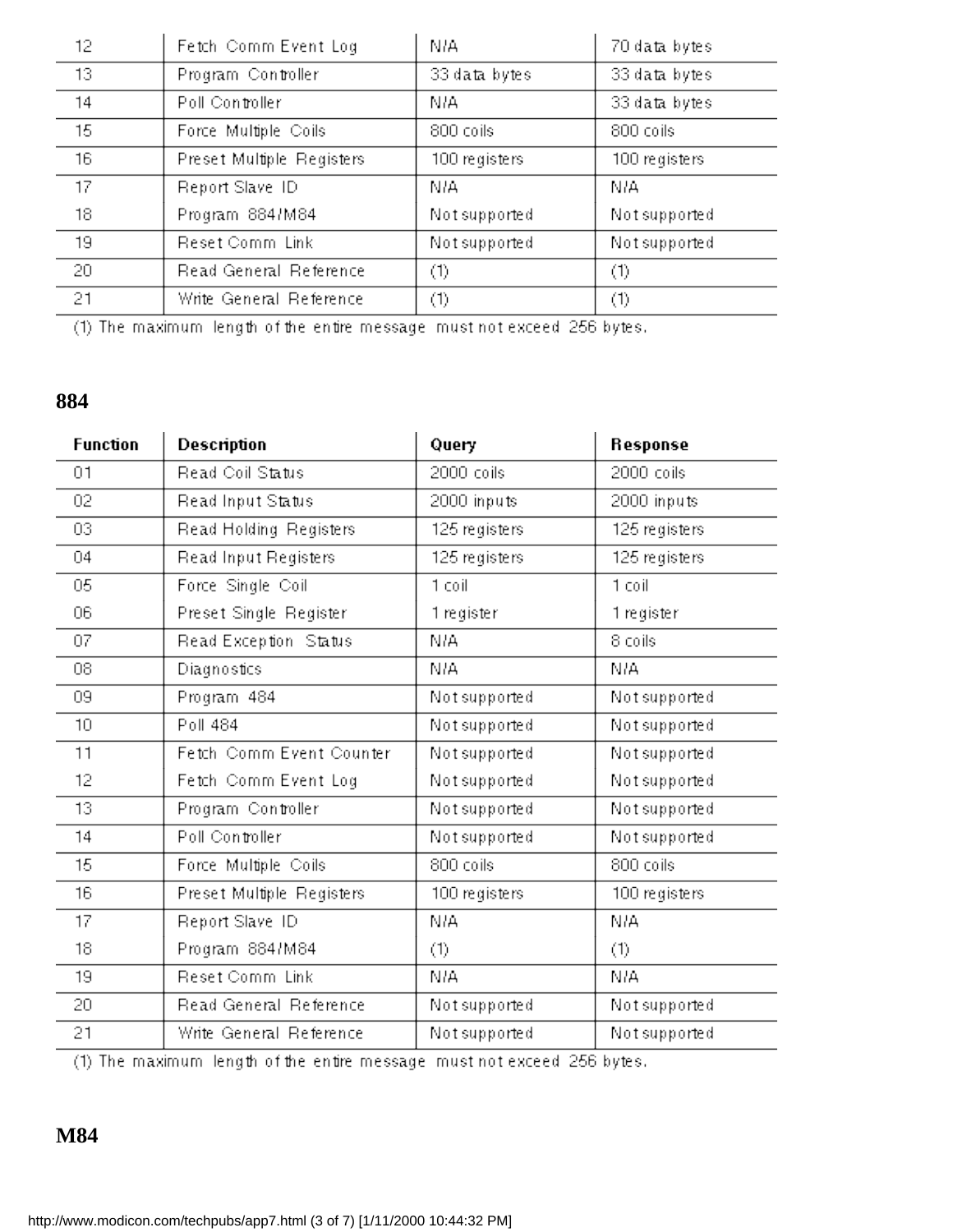| <b>Function</b> | Description                 | Query            | Response      |
|-----------------|-----------------------------|------------------|---------------|
| 01              | Read Coil Status            | 64 coils         | 64 coils      |
| 02              | Read Input Status           | 64 inputs        | 64 inputs     |
| 03              | Read Holding Registers      | 32 registers     | registers     |
| 04              | <b>Read Input Registers</b> | 4 registers      | 4 registers   |
| 05              | Force Single Coil           | 1 coil           | 1 coil        |
| 06              | Preset Single Register      | 1 register       | 1 register    |
| 07              | Read Exception Status       | N/A              | 8 coils       |
| 08              | Diagnostics                 | NIA              | NIA           |
| 09              | Program 484                 | Not supported    | Not supported |
| 10              | Poll 484                    | Not supported    | Not supported |
| 11              | Fetch, Comm Event Counter   | Not supported    | Not supported |
| 12              | Fetch Comm Event Log        | Not supported    | Not supported |
| 13              | Program Controller          | Not supported    | Not supported |
| 14              | Poll Controller             | Not supported    | Not supported |
| 15              | Force Multiple Coils        | 64 coils         | 64 coils      |
| 16              | Preset Multiple Registers   | 32 registers     | 32 registers  |
| 17              | Report Slave ID             | N/A              | N/A           |
| 18              | Program 884/M84             | $\left(1\right)$ | (1)           |
| 19              | Reset Comm Link             | NIA              | NIA           |
| 20              | Read General Reference      | Not supported    | Not supported |
| 21              | Write General Reference     | Not supported    | Not supported |

(1) The maximum length of the entire message must not exceed 256 bytes.

# **984**

| <b>Function</b>  | Description                   | Query         | Response      |
|------------------|-------------------------------|---------------|---------------|
| 01               | Read Coil Status              | 2000 coils    | 2000 coils    |
| 02               | Read Input Status             | 2000 inputs   | 2000 inputs   |
| 03               | <b>Read Holding Registers</b> | 125 registers | 125 registers |
| 04               | Read Input Registers          | 125 registers | 125 registers |
| 05               | Force Single Coil             | 1 coil        | 1 coil        |
| 06               | Preset Single Register        | 1 register    | 1 register    |
| 07               | Read Exception Status         | N/A           | 8 coils       |
| 08               | Diagnostics                   | NIA           | N/A           |
| 09               | Program 484                   | Not supported | Not supported |
| 10 <sub>10</sub> | Poll 484                      | Not supported | Not supported |
| 11               | Fetch, Comm Event Counter     | Not supported | Not supported |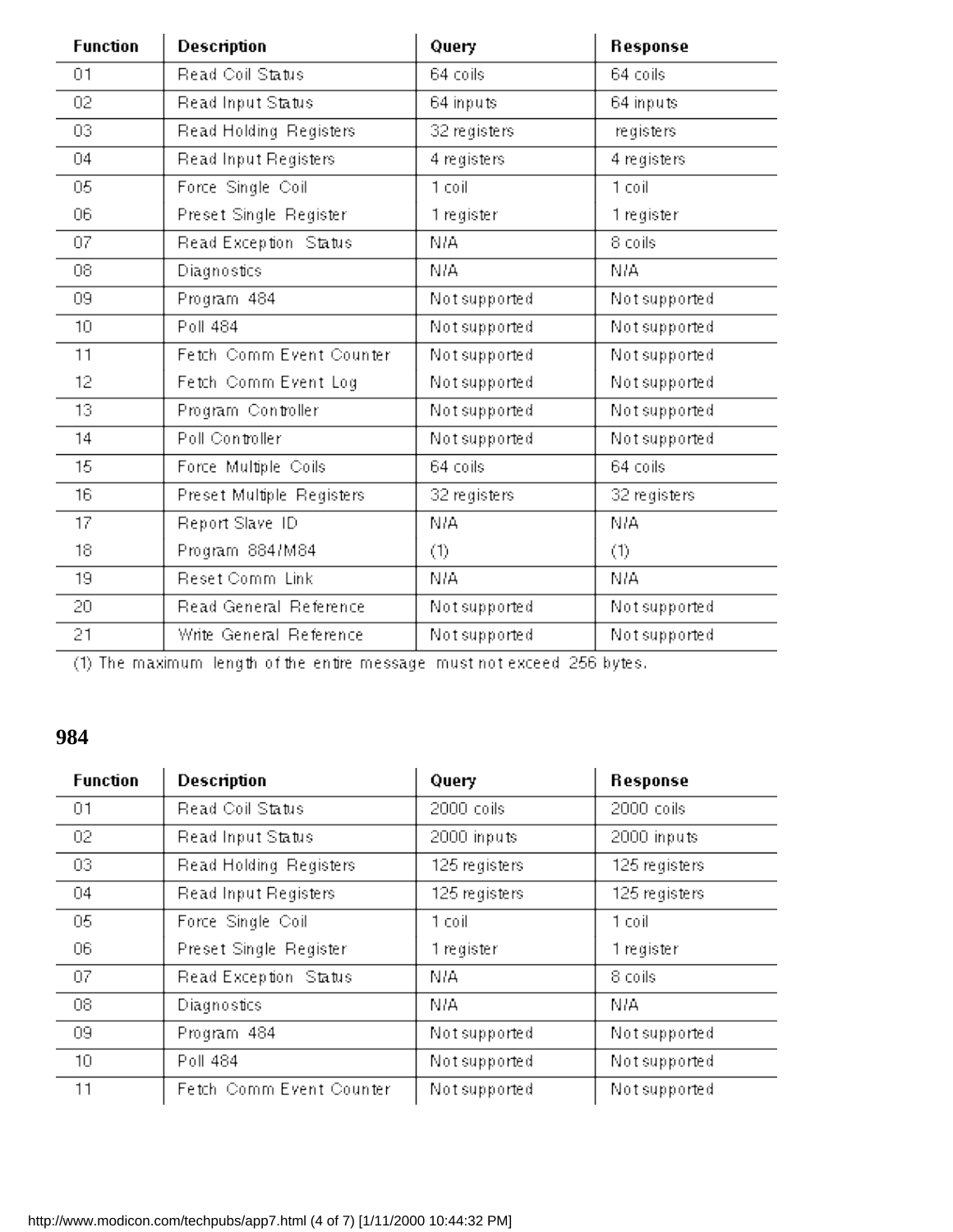| 12 | Fetch Comm Event Log      | Not supported | 70 data bytes |
|----|---------------------------|---------------|---------------|
| 13 | Program Controller        | 33 data bytes | 33 data bytes |
| 14 | Poll Controller           | N/A.          | 33 data bytes |
| 15 | Force Multiple Coils      | 800 coils     | 800 coils     |
| 16 | Preset Multiple Registers | 100 registers | 100 registers |
| 17 | Report Slave ID           | N/A           | N/A           |
| 18 | Program 884/M84           | Not supported | Not supported |
| 19 | Reset Comm Link           | Not supported | Not supported |
| 20 | Read General Reference    | (1)           | O)            |
| 21 | Write General Reference   | (1)           | $\langle$ 1)  |

(1) The maximum length of the entire message must not exceed 256 bytes.

# <span id="page-66-0"></span>**5.2 Estimating Serial Transaction Timing**

The following sequence of events occurs during a Modbus serial transaction. Letters in parentheses ( ) refer to the timing notes at the end of the listing.

**1** The Modbus master composes the message.

- **2** The master device modem RTS and CTS status are checked. ( $\Box$ A)
- **3** The query message is transmitted to the slave.  $(\Box B)$
- **4** The slave processes the query message.  $(\Box C, \Box D)$
- **5** The slave calculates an error check field.  $(\Box \mathbf{E})$
- **6** The slave device modem RTS and CTS status are checked. ( $\Box$ A)

**7** The response message is transmitted to the master.  $(\Box B)$ 

**8** The master application acts upon the response and its data.

# **Timing Notes**

A If the RTS and CTS pins are jumpered together, this time is negligible. For J478 modems, the time is about 5 ms.

B Use the following formula to estimate the transmission time:

Time (ms) =  $1000 *$  (character count) \* (bits/character) Baud Rate

C The Modbus message is processed at the end of the controller scan. The worst-case delay is one scan time, which occurs if the controller has just begun a new scan. The average delay is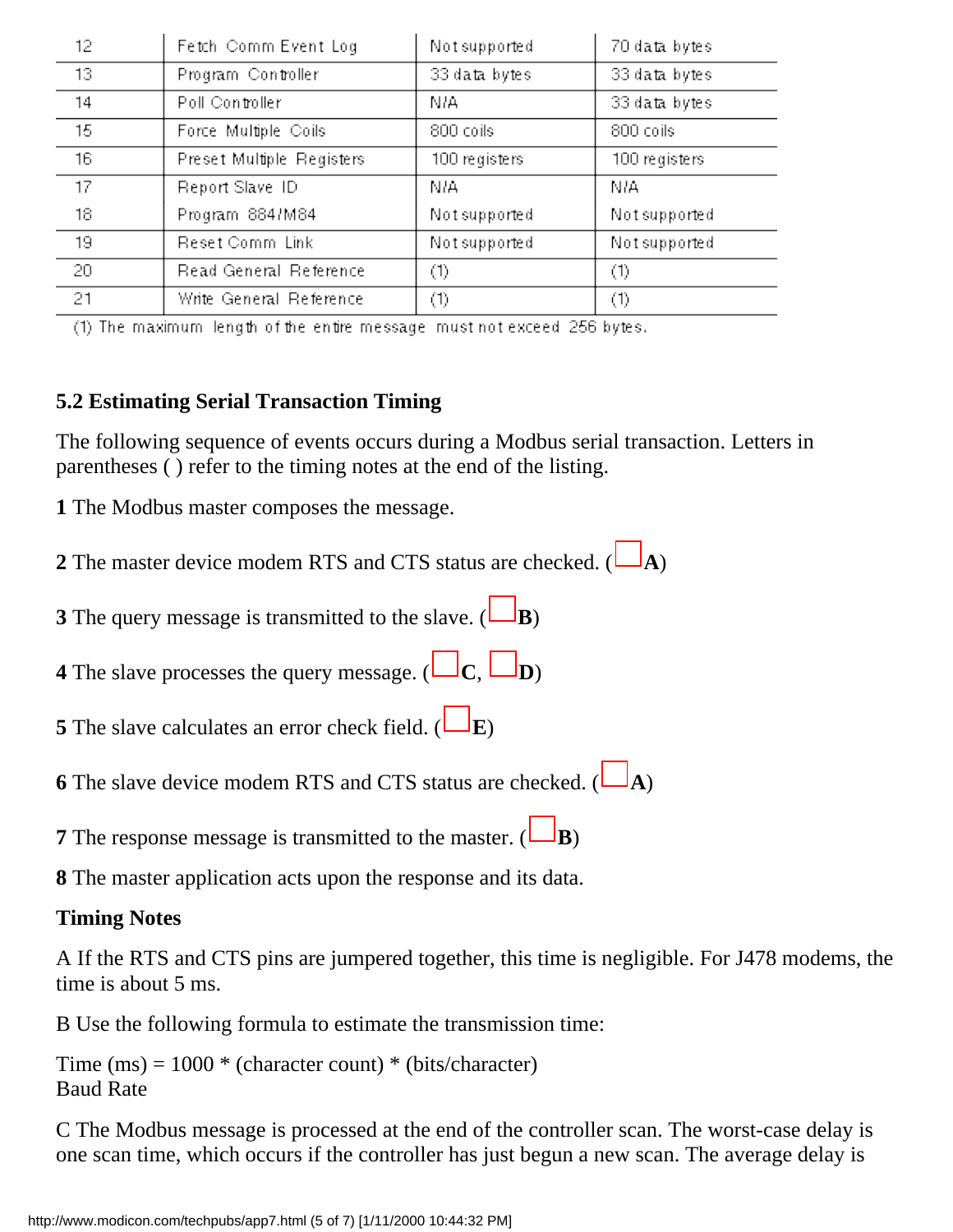half the scan time.

The time allotted for servicing Modbus ports at the end of the controller scan (before beginning a new scan) depends upon the controller model. Timing for each model is described on the next page.

For 484 controllers the time is approximately 1.5 ms. The Modbus port is available on a contention basis with any J470 / J474 / J475 that is present.

For 584 and 984 controllers the time is approximately 1.5 ms for each Modbus port. The ports are serviced sequentially, starting with port 1.

For 184 / 384 controllers the time varies according to the amount of data being handled. It ranges from a minimum of 0.5 ms to a maximum of about 6.0 ms (for 100 registers), or 7.0 ms (for 800 coils). If a programming panel is currently being used with the controller, the Modbus port is locked out.

D Modbus functions 1 through 4, 15, and 16 permit the master to request more data than can be processed during the time alloted for servicing the slave's Modbus port. If the slave cannot process all of the data, it will buffer the data and process it at the end of subsequent scans.

The amount of data that can be processed during one service period at the Modbus port is as follows:

|          | <b>Discretes</b> | <b>Registers</b> |
|----------|------------------|------------------|
| Micro 84 | 16               |                  |
| 184/384  | 800              | 100              |
| 484      | 32               | 16               |
| 584      | 64               | 32               |
| 984A/BM  | 64               | 32               |
| 984-X8X  | 1000             | 125              |

**Note:** *984-X8X* refers to 984 slot mount models (984-385, -685, etc).

For the 884, the processing time for multiple data is as follows:

| Read 768 coils: 14 scans           | Force single coil: 3 scans     |
|------------------------------------|--------------------------------|
| Read 256 inputs: 7 scans           | Preset registers: 3 scans      |
| Read 125 output registers: 5 scans | Force 768 coils: 18 scans      |
| Read 125 input registers: 8 scans  | Preset 100 registers: 10 scans |

E LRC calculation time is less than 1 ms. CRC calculation time is about 0.3 ms for each eight bits of data to be returned in the response.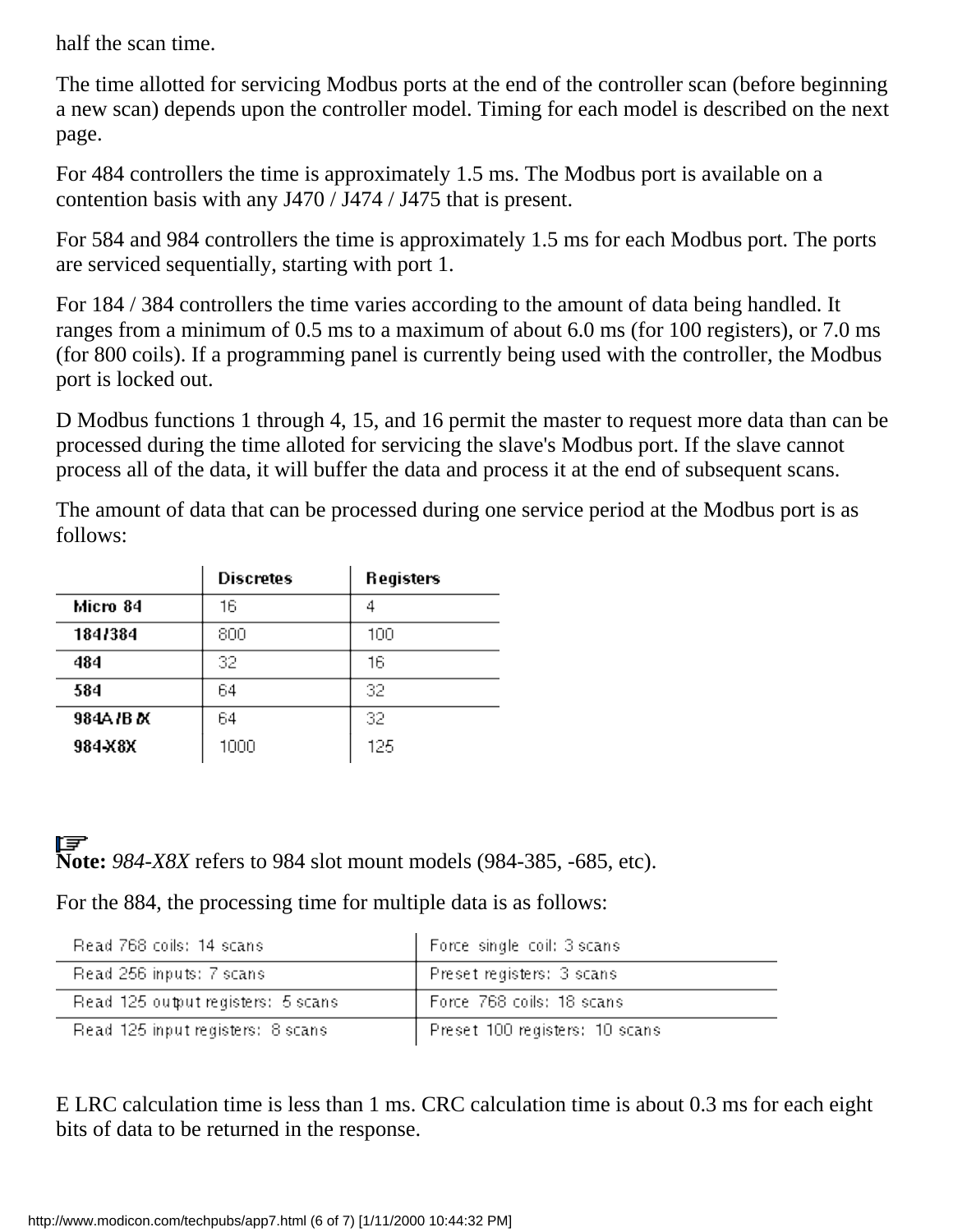# <span id="page-68-0"></span>**5.3 Notes for the 584 and 984A / B / X**

# **Baud Rates**

When using both Modbus ports 1 and 2, the maximum allowable combined baud rate is 19,200 baud.

# **Port Lockups**

When using ASCII, avoid sending zero-data-length messages or messages with no device address. For example, this is an illegal message:

: CR LF (colon, CR, LF)

Random port lockups can occur this kind of message is used.

# **Terminating ASCII Messages**

ASCII messages should normally terminate with a CRLF pair. With the 584 and 984A/B/X controllers, an ASCII message can terminate after the LRC field (without the CRLF characters being sent), if an interval of at least 1 s is allowed to occur after the LRC field. If this happens, the controller will assume that the message has terminated normally.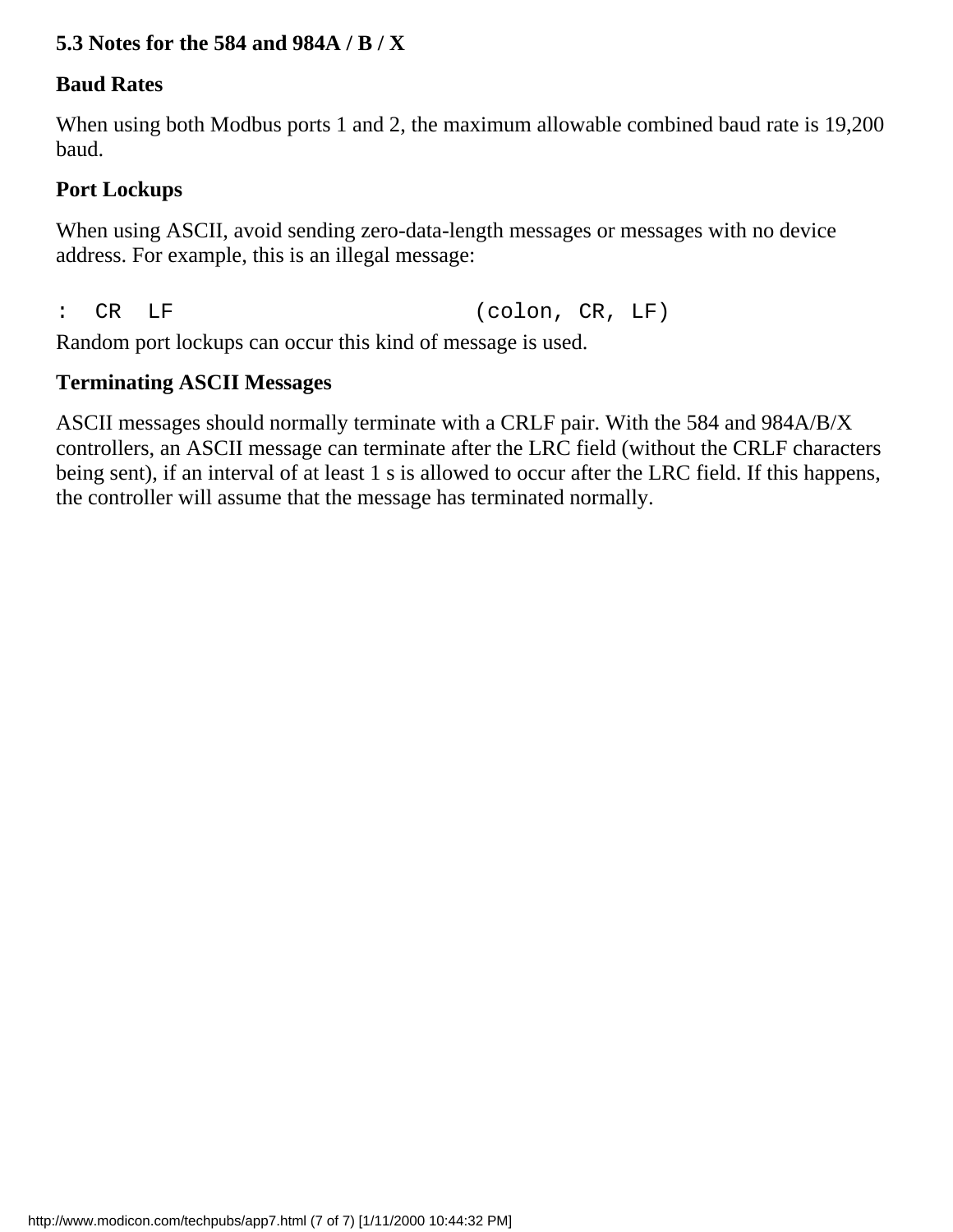# **Chapter 6 LRC / CRC Generation**



### <span id="page-69-0"></span>**6.1 LRC Generation**

The Longitudinal Redundancy Check (LRC) field is one byte, containing an eight-bit binary value. The LRC value is calculated by the transmitting device, which appends the LRC to the message. The receiving device recalculates an LRC during receipt of the message, and compares the calculated value to the actual value it received in the LRC field. If the two values are not equal, an error results.

The LRC is calculated by adding together successive eight-bit bytes in the message, discarding any carries, then two's complementing the result. The LRC is an eight-bit field, therefore each new addition of a character that would result in a value higher than 255 decimal simply rolls over the field's value through zero. Because there is no ninth bit, the carry is discarded automatically.

#### **Generating an LRC**

**Step 1** Add all bytes in the message, excluding the starting colon and ending CRLF. Add them into an eight-bit field, so that carries will be discarded.

**Step 2** Subtract the final field value from FF hex (all 1's), to produce the ones-complement.

**Step 3** Add 1 to produce the two's-complement.

#### **Placing the LRC into the Message**

When the the eight-bit LRC (two ASCII characters) is transmitted in the message, the high order character will be transmitted first, followed by the low order character-e.g., if the LRC value is 61 hex (0110 0001):

| $\vert$ Colon $\vert$ Acks $\vert$ Func $\vert$ Data $\vert$ Data $\vert$ Data $\vert$ Data $\vert$ Data $\vert$ | Count |  |  | $'$ LRC $ $ LRC $ $ .<br>Hi | ι٥ |  |
|------------------------------------------------------------------------------------------------------------------|-------|--|--|-----------------------------|----|--|
|                                                                                                                  |       |  |  |                             |    |  |

#### **Figure 8 LRC Character Sequence**

#### **Example**

An example of a C language function performing LRC generation is shown below. The function takes two arguments:

| unsigned char *auchMsg ;<br>$con-$                               | A pointer to the message buffer |            |
|------------------------------------------------------------------|---------------------------------|------------|
| binary data to be used for                                       |                                 | taining    |
| the LRC                                                          |                                 | qenerating |
| unsigned short usDataLen ;                                       | The quantity of bytes in the    | message    |
| buffer.<br>The function returns the LRC as a type unsigned char. |                                 |            |
| <b>LRC</b> Generation Function                                   |                                 |            |

static unsigned char LRC(auchMsg, usDataLen)

http://www.modicon.com/techpubs/crc7.html (1 of 5) [1/11/2000 10:44:55 PM]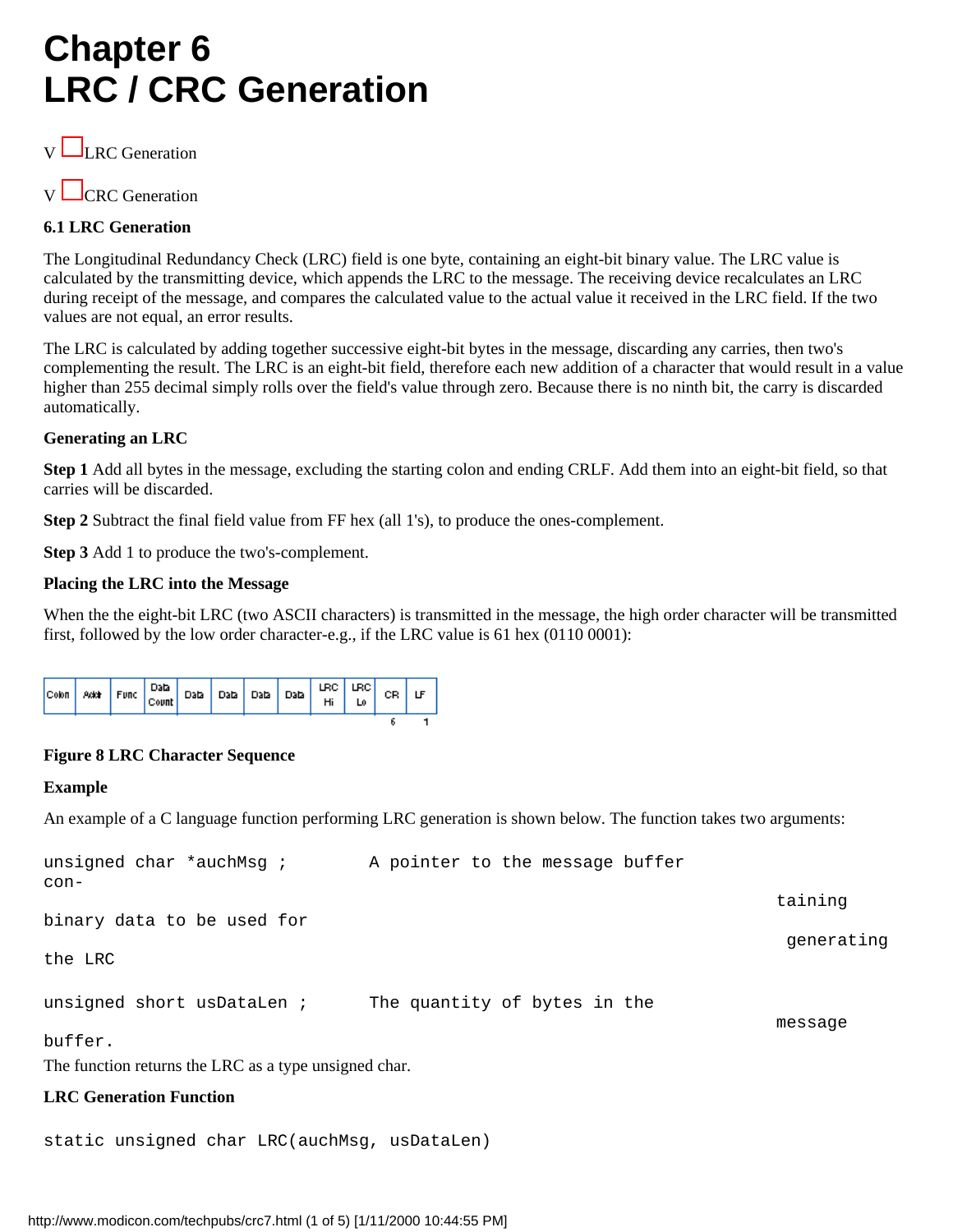```
unsigned char *auchMsg ; /* message to calculate */
unsigned short usDataLen ; \overline{a} /* LRC upon quantity of */
/ *
bytes in message */
{
    unsigned char uchLRC = 0 ; / LRC char initialized */
    while (usDataLen--) \frac{1}{2} /* pass through message */
         uchLRC += *auchMsq++ ; /* buffer add buffer byte*// *
without carry */
     return ((unsigned char)(-((char_uchLRC))) ;
/ *
return twos complemen */
}
```
### <span id="page-70-0"></span>**6.2 CRC Generation**

The Cyclical Redundancy Check (CRC) field is two bytes, containing a 16-bit binary value. The CRC value is calculated by the transmitting device, which appends the CRC to the message. The receiving device recalculates a CRC during receipt of the message, and compares the calculated value to the actual value it received in the CRC field. If the two values are not equal, an error results.

The CRC is started by first preloading a 16-bit register to all 1's. Then a process begins of applying successive eight-bit bytes of the message to the current contents of the register. Only the eight bits of data in each character are used for generating the CRC. Start and stop bits, and the parity bit, do not apply to the CRC.

During generation of the CRC, each eight-bit character is exclusive ORed with the register contents. The result is shifted in the direction of the least significant bit (LSB), with a zero filled into the most significant bit (MSB) position. The LSB is extracted and examined. If the LSB was a 1, the register is then exclusive ORed with a preset, fixed value. If the LSB was a 0, no exclusive OR takes place.

This process is repeated until eight shifts have been performed. After the last (eighth) shift, the next eight-bit character is exclusive ORed with the register's current value, and the process repeats for eight more shifts as described above. The final contents of the register, after all the characters of the message have been applied, is the CRC value.

#### **Generating a CRC**

**Step 1** Load a 16-bit register with FFFF hex (all 1's). Call this the CRC register.

**Step 2** Exclusive OR the first eight-bit byte of the message with the low order byte of the 16-bit CRC register, putting the result in the CRC register.

**Step 3** Shift the CRC register one bit to the right (toward the LSB), zerofilling the MSB. Extract and examine the LSB.

**Step 4** If the LSB is 0, repeat Step 3 (another shift). If the LSB is 1, Exclusive OR the CRC register with the polynomial value A001 hex (1010 0000 0000 0001).

**Step 5** Repeat Steps 3 and 4 until eight shifts have been performed. When this is done, a complete eight-bit byte will have been processed.

**Step 6** Repeat Steps 2 ... 5 for the next eight-bit byte of the message. Continue doing this until all bytes have been processed.

**Result** The final contents of the CRC register is the CRC value.

**Step 7** When the CRC is placed into the message, its upper and lower bytes must be swapped as described below.

#### **Placing the CRC into the Message**

When the 16-bit CRC (two eight-bit bytes) is transmitted in the message, the low order byte will be transmitted first, followed by the high order byte-e.g., if the CRC value is 1241 hex (0001 0010 0100 0001):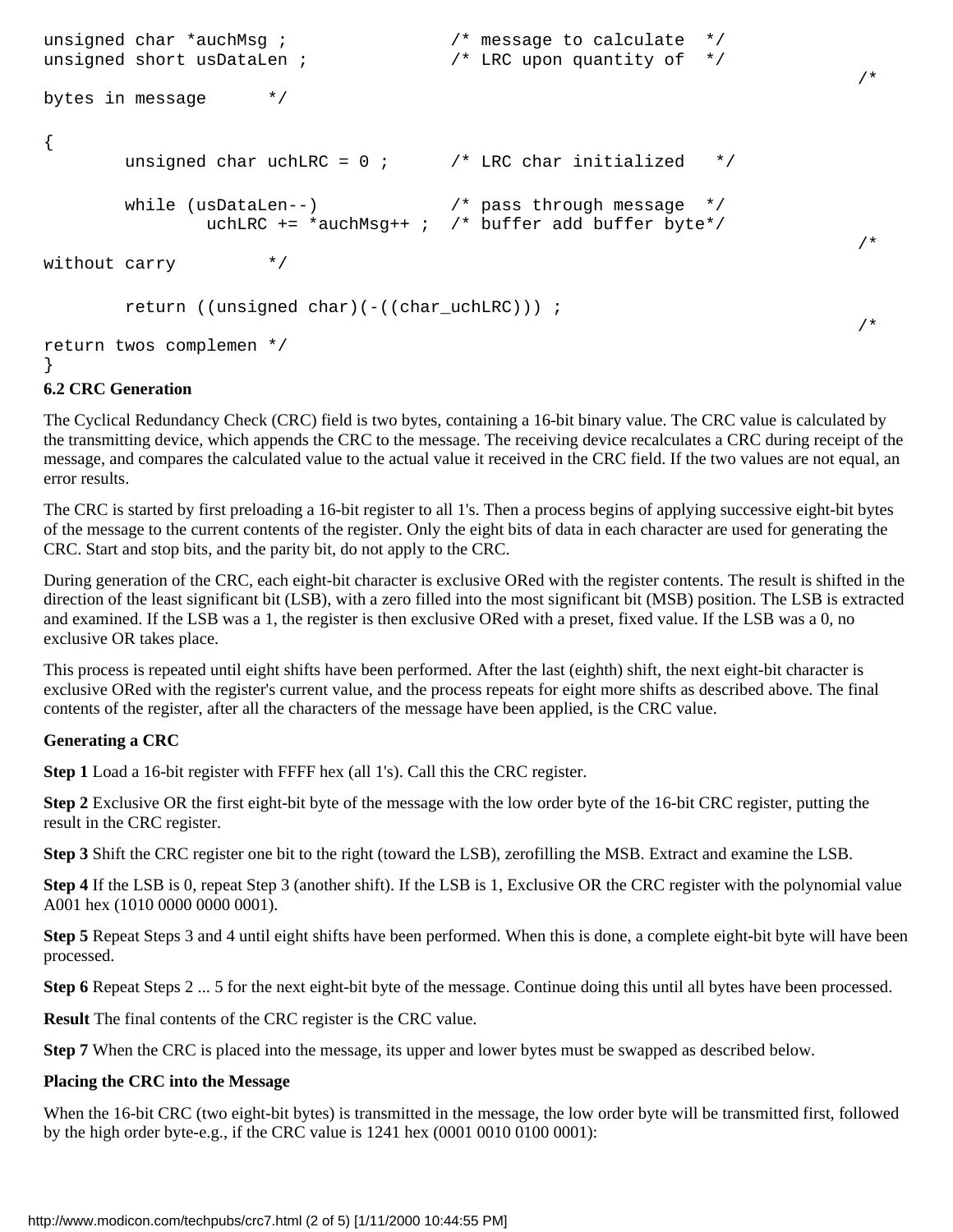| Addr | Func | Data<br>Count | Data | Data | Data | Data | CRC. | CRC |
|------|------|---------------|------|------|------|------|------|-----|
|      |      |               |      |      |      |      |      |     |

### **Figure 9 CRC Byte Sequence**

### **Example**

An example of a C language function performing CRC generation is shown on the following pages. All of the possible CRC values are preloaded into two arrays, which are simply indexed as the function increments through the message buffer. One array contains all of the 256 possible CRC values for the high byte of the 16-bit CRC field, and the other array contains all of the values for the low byte.

Indexing the CRC in this way provides faster execution than would be achieved by calculating a new CRC value with each new character from the message buffer.

### 门

**Note:** This function performs the swapping of the high/low CRC bytes internally. The bytes are already swapped in the CRC value that is returned from the function. Therefore the CRC value returned from the function can be directly placed into the message for transmission.

The function takes two arguments:

```
unsigned char *puchMsg ; The pointer to the message buffer
                                                                            containing
binary data to be used
 for
generating the CRC
unsigned short usDataLen ; The quantity of bytes in the
message and the contract of the contract of the contract of the contract of the contract of the contract of the contract of the contract of the contract of the contract of the contract of the contract of the contract of th
buffer.
The function returns the CRC as a type unsigned short.
CRC Generation Function
unsigned short CRC16(puchMsg, usDataLen)
unsigned char *puchMsg ; /* message to calculate CRC 
upon */<br>unsigned short usDataLen ;
                                         /* quantity of bytes in message
*/
{
        unsigned char uchCRCHi = 0xFF ; /* high CRC byte
initialized */
        unsigned char uchCRCLo = 0xFF ; /* low CRC byte
initialized */
         unsigned uIndex ; /* will index into CRC 
lookup*/
/* table 
   */
        while (usDataLen--) \frac{1}{2} /* pass through message buffer
   */
 {
                 uIndex = uchCRCHi ^ *puchMsgg++ ; /* calculate the CRC 
  */
```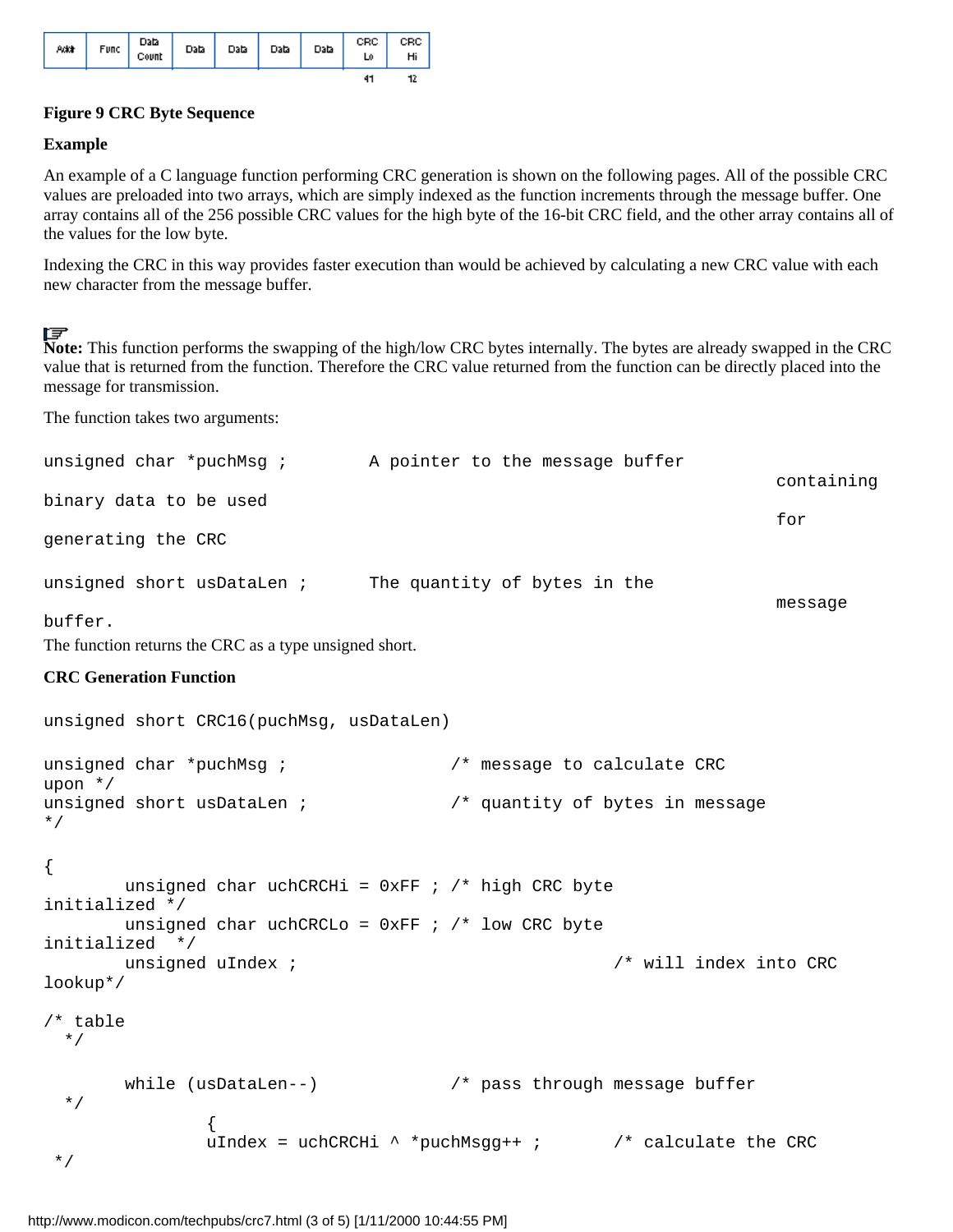```
uchCRCHi = uchCRCLo \land auchCRCHi[uIndex} ;
                uchCRCLo = auchCRCLo[uIndex] ;
 }
        return (uchCRCHi << 8 | uchCRCLo) ;
```
## **High Order Byte Table**

}

/\* Table of CRC values for high-order byte \*/

static unsigned char auchCRCHi[] = {

```
0x00, 0xC1, 0x81, 0x40, 0x01, 0xC0, 0x80, 0x41, 0x01, 0xC0, 
0x80, 0x41, 0x00, 0xC1, 0x81, 0x40, 0x01, 0xC0, 0x80, 0x41, 
0x00, 0xC1, 0x81, 0x40, 0x00, 0xC1, 0x81, 0x40, 0x01, 0xC0,
0x80, 0x41, 0x01, 0xC0, 0x80, 0x41, 0x00, 0xC1, 0x81, 0x40, 
0x00, 0xC1, 0x81, 0x40, 0x01, 0xC0, 0x80, 0x41, 0x00, 0xC1, 
0x81, 0x40, 0x01, 0xC0, 0x80, 0x41, 0x01, 0xC0, 0x80, 0x41, 
0x00, 0xC1, 0x81, 0x40, 0x01, 0xC0, 0x80, 0x41, 0x00, 0xC1, 
0x81, 0x40, 0x00, 0xC1, 0x81, 0x40, 0x01, 0xC0, 0x80, 0x41, 
0x00, 0xC1, 0x81, 0x40, 0x01, 0xC0, 0x80, 0x41, 0x01, 0xC0, 
0x80, 0x41, 0x00, 0xC1, 0x81, 0x40, 0x00, 0xC1, 0x81, 0x40, 
0x01, 0xC0, 0x80, 0x41, 0x01, 0xC0, 0x80, 0x41, 0x00, 0xC1, 
0x81, 0x40, 0x01, 0xC0, 0x80, 0x41, 0x00, 0xC1, 0x81, 0x40, 
0x00, 0xC1, 0x81, 0x40, 0x01, 0xC0, 0x80, 0x41, 0x01, 0xC0, 
0x80, 0x41, 0x00, 0xC1, 0x81, 0x40, 0x00, 0xC1, 0x81, 0x40, 
0x01, 0xC0, 0x80, 0x41, 0x00, 0xC1, 0x81, 0x40, 0x01, 0xC0, 
0x80, 0x41, 0x01, 0xC0, 0x80, 0x41, 0x00, 0xC1, 0x81, 0x40, 
0x00, 0xC1, 0x81, 0x40, 0x01, 0xC0, 0x80, 0x41, 0x01, 0xC0, 
0x80, 0x41, 0x00, 0xC1, 0x81, 0x40, 0x01, 0xC0, 0x80, 0x41, 
0x00, 0xC1, 0x81, 0x40, 0x00, 0xC1, 0x81, 0x40, 0x01, 0xC0, 
0x80, 0x41, 0x00, 0xC1, 0x81, 0x40, 0x01, 0xC0, 0x80, 0x41, 
0x01, 0xC0, 0x80, 0x41, 0x00, 0xC1, 0x81, 0x40, 0x01, 0xC0, 
0x80, 0x41, 0x00, 0xC1, 0x81, 0x40, 0x00, 0xC1, 0x81, 0x40, 
0x01, 0xC0, 0x80, 0x41, 0x01, 0xC0, 0x80, 0x41, 0x00, 0xC1, 
0x81, 0x40, 0x00, 0xC1, 0x81, 0x40, 0x01, 0xC0, 0x80, 0x41, 
0x00, 0xC1, 0x81, 0x40, 0x01, 0xC0, 0x80, 0x41, 0x01, 0xC0, 
0x80, 0x41, 0x00, 0xC1, 0x81, 0x40
} ;
```
## **Low Order Byte Table**

/\* Table of CRC values for low-order byte \*/

```
static char auchCRCLo[] = \{0x00, 0xC0, 0xC1, 0x01, 0xC3, 0x03, 0x02, 0xC2, 0xC6, 0x06, 
0x07, 0xC7, 0x05, 0xC5, 0xC4, 0x04, 0xCC, 0x0C, 0x0D, 0xCD, 
0x0F, 0xCF, 0xCE, 0x0E, 0x0A, 0xCA, 0xCB, 0x0B, 0xC9, 0x09, 
0x08, 0xC8, 0xD8, 0x18, 0x19, 0xD9, 0x1B, 0xDB, 0xDA, 0x1A, 
0x1E, 0xDE, 0xDF, 0x1F, 0xDD, 0x1D, 0x1C, 0xDC, 0x14, 0xD4, 
0xD5, 0x15, 0xD7, 0x17, 0x16, 0xD6, 0xD2, 0x12, 0x13, 0xD3, 
0x11, 0xD1, 0xD0, 0x10, 0xF0, 0x30, 0x31, 0xF1, 0x33, 0xF3, 
0xF2, 0x32, 0x36, 0xF6, 0xF7, 0x37, 0xF5, 0x35, 0x34, 0xF4, 
0x3C, 0xFC, 0xFD, 0x3D, 0xFF, 0x3F, 0x3E, 0xFE, 0xFA, 0x3A, 
0x3B, 0xFB, 0x39, 0xF9, 0xF8, 0x38, 0x28, 0xE8, 0xE9, 0x29, 
0xEB, 0x2B, 0x2A, 0xEA, 0xEE, 0x2E, 0x2F, 0xEF, 0x2D, 0xED, 
0xEC, 0x2C, 0xE4, 0x24, 0x25, 0xE5, 0x27, 0xE7, 0xE6, 0x26, 
0x22, 0xE2, 0xE3, 0x23, 0xE1, 0x21, 0x20, 0xE0, 0xA0, 0x60,
```
http://www.modicon.com/techpubs/crc7.html (4 of 5) [1/11/2000 10:44:55 PM]